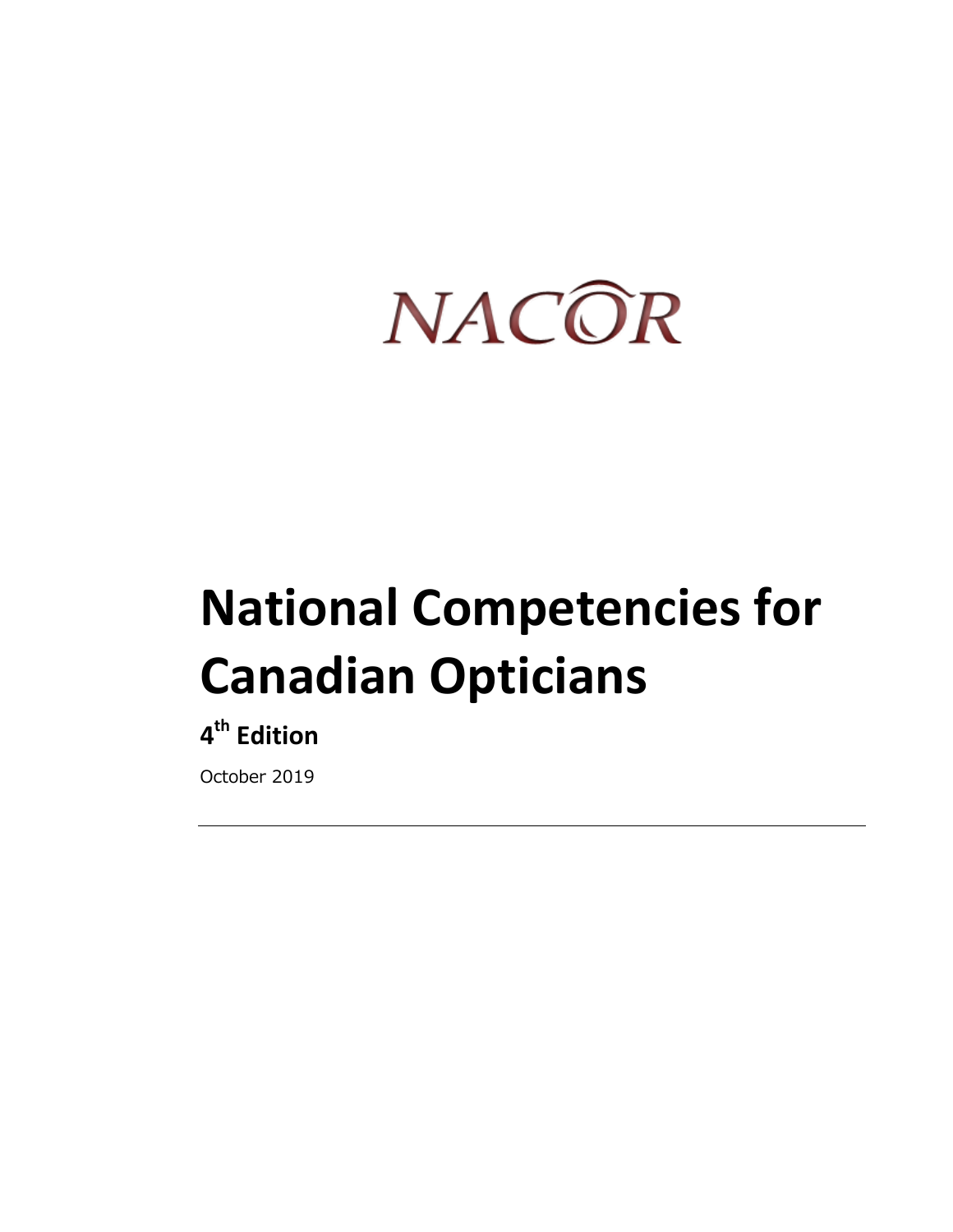### **Contents**

| Domain 1. |  |
|-----------|--|
| 1.1       |  |
| 1.2       |  |
| 1.3       |  |
| 1.4       |  |
| 1.5       |  |
| 1.6       |  |
| 1.7       |  |
| Domain 2. |  |
| 2.1       |  |
| 2.2       |  |
| 2.3       |  |
| 2.4       |  |
| 2.5       |  |
| 2.6       |  |
| 2.7       |  |
| Domain 3. |  |
| 3.1       |  |
| 3.2       |  |
| 3.3       |  |
| 3.4       |  |
| 3.5       |  |
| 3.6       |  |
| 3.7       |  |
| 3.8       |  |
| 3.9       |  |
| 3.10      |  |
| 3.11      |  |
| 3.12      |  |
| 3.13      |  |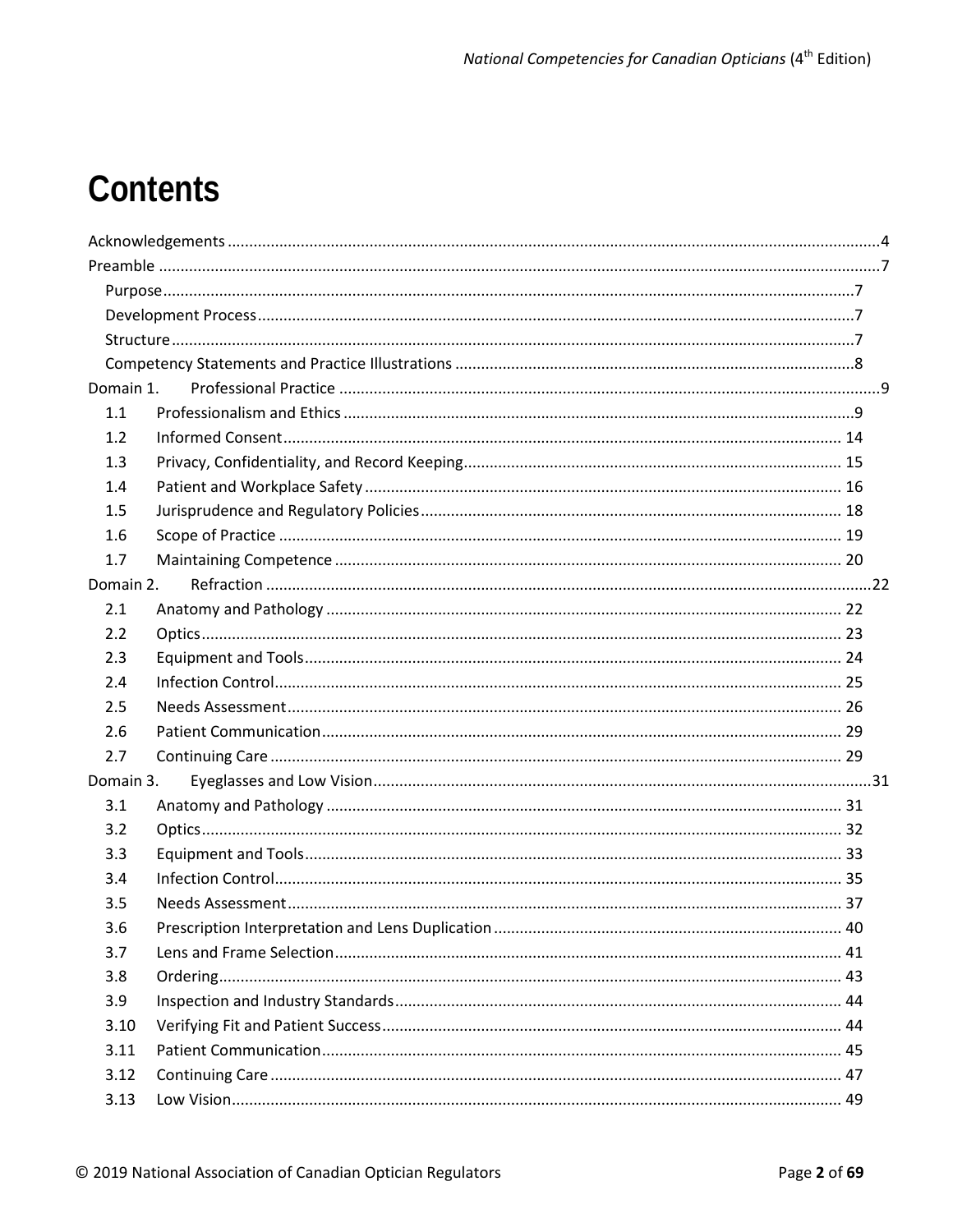| Domain 4. |  |
|-----------|--|
| 4.1       |  |
| 4.2       |  |
| 4.3       |  |
| 4.4       |  |
| 4.5       |  |
| 4.6       |  |
| 4.7       |  |
| 4.8       |  |
| 4.9       |  |
| 4.10      |  |
| 4.11      |  |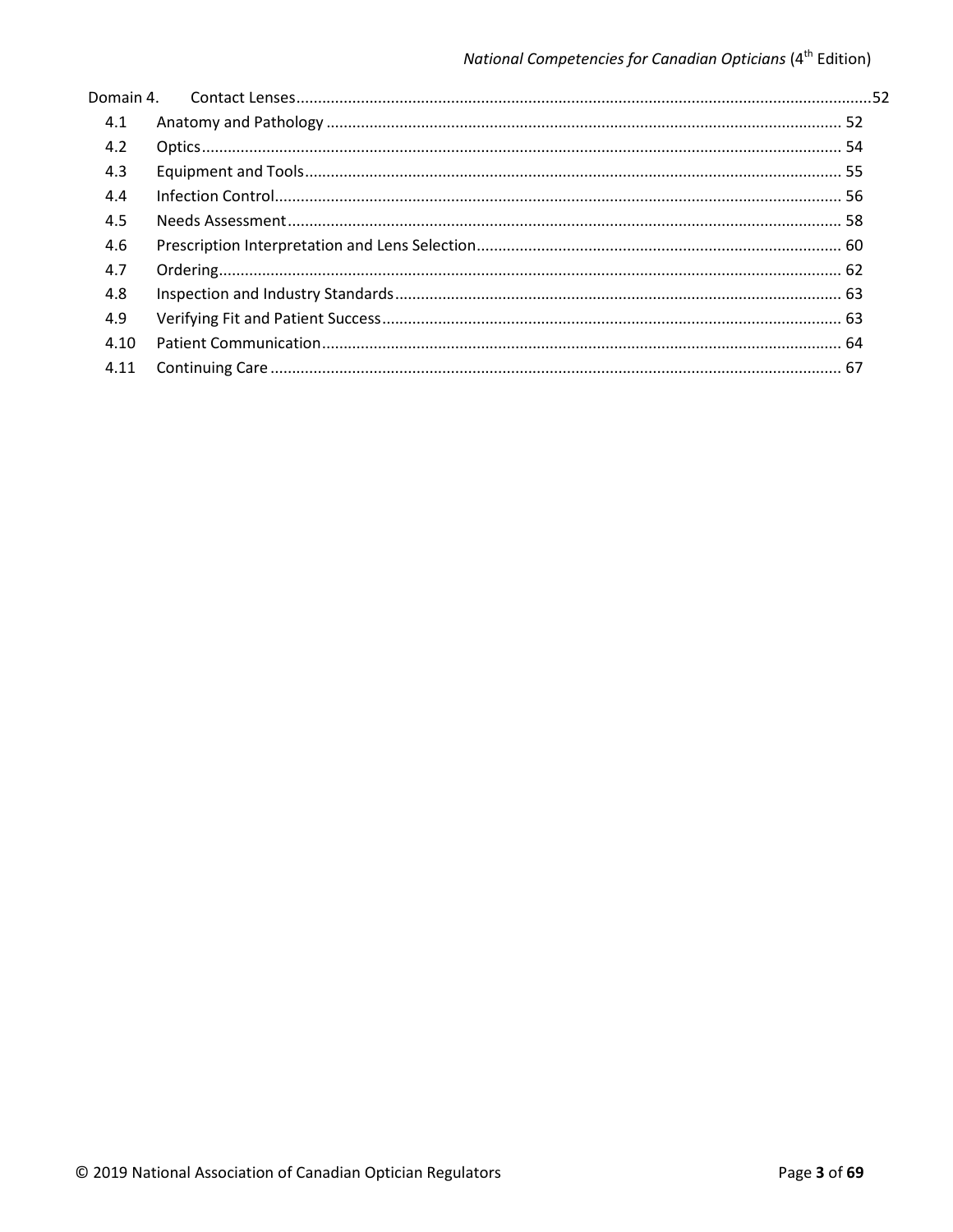# <span id="page-3-0"></span>**Acknowledgements**

The project to create the 4<sup>th</sup> edition of the *National Competencies for Canadian Opticians* was undertaken under the leadership of NACOR (Jodi Dodds) with support from Wickett Measurement Systems (John Wickett). Spanning more than a year, the project could not have succeeded without the contributions of experts from across Canada. Those who drafted content or who acted as reviewers or validators are listed below. Not listed here are the 1,747 opticians who took the time to complete the validation survey that was so essential to ensuring that the approved competencies reflect actual practice. Many thanks to all for their considerable effort, time, and expertise.

| Organization<br>Participant                                       |                                                                | <b>Province</b> | Role                  |
|-------------------------------------------------------------------|----------------------------------------------------------------|-----------------|-----------------------|
| College of Opticians of British Columbia<br><b>Lisa Bannerman</b> |                                                                | <b>BC</b>       | Regulator, Steering   |
| <b>Jeannie Barr</b>                                               | Northern Alberta Institute of Technology                       | AB              | Educator              |
| <b>Cathy Beaulieu</b>                                             | College of Opticians of Ontario                                | ON              | Industry              |
| <b>Jennifer Bishop</b>                                            | <b>Opticians Association of New Brunswick</b>                  | NB              | Association           |
| <b>Sandra Blanchette</b>                                          | Alberta College and Association of<br>Opticians                | AB              | Developer             |
| <b>Diana Carver</b>                                               | PEI Dispensing Opticians Association                           | PE              | Association           |
| <b>Brian Chapell</b>                                              | Douglas College                                                | BC              | Educator              |
| <b>George Colgan</b>                                              | Alberta College and Association of<br>Opticians                | AB              | Regulator             |
| <b>Nathalie Cormier</b>                                           | Collège Communautaire du Nouveau-<br>Brunswick                 | NB              | Educator              |
| <b>Julie Cyr</b>                                                  | Collège Communautaire du Nouveau-<br>NB<br>Brunswick           |                 | Educator              |
| <b>Robert Dalton</b>                                              | Opticians Association of Canada                                | <b>NS</b>       |                       |
| <b>Jodi Dodds</b>                                                 | National Association of Canadian<br><b>Optician Regulators</b> | MB              | <b>NACOR</b>          |
| <b>Peggy Dreyer</b>                                               | College of Opticians of Ontario                                | ON              | Developer             |
| <b>Pat Driscoll</b>                                               | Opticians Association of New Brunswick                         | NB              | Regulator             |
| <b>Michaël Dumoulin</b>                                           | La Cité College                                                | <b>ON</b>       | Educator              |
| <b>Carol Ellerbeck</b>                                            | Opticians of Manitoba                                          | <b>MB</b>       | Regulator             |
| <b>Bill Fedrau</b>                                                | Opticians Association of Canada -<br>Saskatchewan Chapter      | <b>SK</b>       | Steering, Association |
| <b>Manon Fontaine</b>                                             | Cégep Régional de Lanaudière à<br>L'Assomption                 | QC              | Educator              |
| Cégep Garneau<br><b>Cynthia Fortier</b>                           |                                                                | QC              | Educator              |
| <b>Amber Fournier</b><br><b>Ontario Opticians Association</b>     |                                                                | <b>ON</b>       | Association           |
| <b>Michelle Gennutt</b><br>Saskatchewan College of Opticians      |                                                                | <b>SK</b>       | Industry              |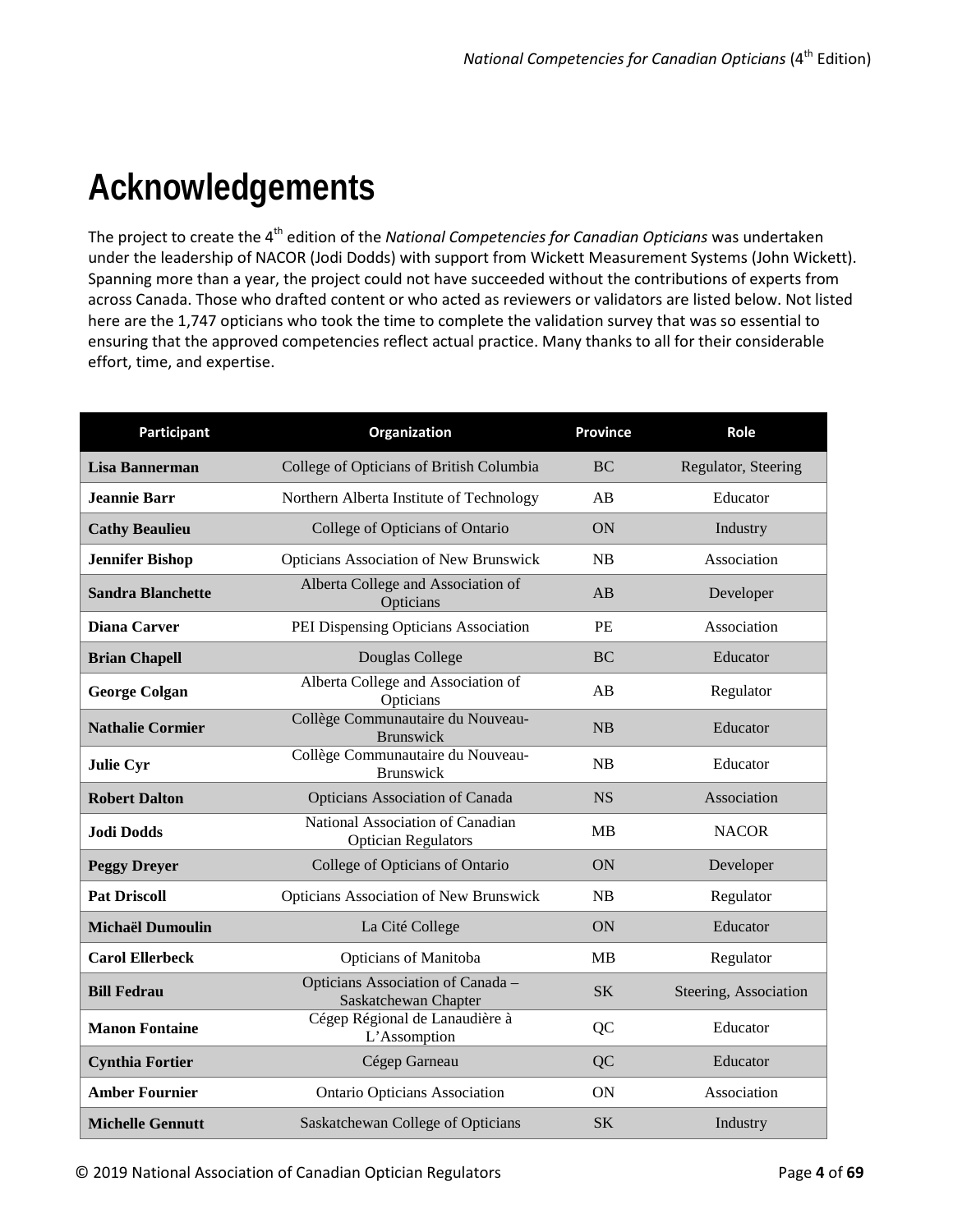| Ordre des opticiens d'ordonnances du<br><b>Fernand Ghobril</b><br>Québec |                                                                | QC        | Regulator                                          |
|--------------------------------------------------------------------------|----------------------------------------------------------------|-----------|----------------------------------------------------|
| Opticians Council of Canada<br><b>Robert Grimard</b>                     |                                                                | QC        | Industry, OCC<br>Executive                         |
| <b>Erik Hahn</b>                                                         | National Association of Canadian<br><b>Optician Regulators</b> | <b>NS</b> | Industry, Educator                                 |
| <b>Jaime Hay</b>                                                         | National Association of Canadian<br><b>Optician Regulators</b> | <b>MB</b> | <b>NACOR</b>                                       |
| <b>Melonie Hebert</b>                                                    | Opticians Association of New Brunswick                         | NB        | Regulator                                          |
| <b>Karen Hirshfeld</b>                                                   | Georgian College                                               | <b>ON</b> | Educator                                           |
| <b>Maureen Hussey</b>                                                    | College of Opticians of Alberta                                | AB        | Regulator, Developer                               |
| <b>Paul Johnson</b>                                                      | Saskatchewan College of Opticians                              | <b>SK</b> | Regulator                                          |
| <b>Sheri Jones</b>                                                       | Saskatchewan College of Opticians                              | <b>SK</b> | Regulator                                          |
| <b>Lorne Kashin</b>                                                      | <b>Ontario Opticians Association</b>                           | ON        | Industry, Association                              |
| Zulfikar Kasmani                                                         | <b>Ontario Opticians Association</b>                           | <b>ON</b> | Association                                        |
| <b>Fazal Khan</b>                                                        | College of Opticians of Ontario                                | <b>ON</b> | Regulator, Steering                                |
| <b>Ingrid Koenig</b>                                                     | College of Opticians of Ontario                                | <b>ON</b> | Developer, Industry                                |
| <b>Michelle Kushnir</b>                                                  | College of Opticians of Ontario                                | ON        | Developer                                          |
| <b>Catherine Labrecque-</b><br>Rowntree                                  | <b>Ontario Opticians Association</b>                           | ON        | Association                                        |
| <b>Marie-Pier Lamarre</b>                                                | Cégep Régional de Lanaudière à<br>L'Assomption                 | QC        | Educator                                           |
| <b>Pierre Landry</b>                                                     | Collège Communautaire du Nouveau-<br><b>Brunswick</b>          | NB        | Educator                                           |
| <b>Renée Lavallée</b>                                                    | La Cité College                                                | ON        | Educator                                           |
| <b>Martin Lebeau</b>                                                     | <b>Ontario Opticians Association</b>                           | <b>ON</b> | Association                                        |
| <b>Bob Lee</b>                                                           | <b>Opticians Association of New Brunswick</b>                  | NB        | Regulator                                          |
| <b>Chris</b> Lee                                                         | College of Opticians of British Columbia<br><b>BC</b>          |           | Regulator                                          |
| <b>Chantal Lepage</b>                                                    | La Cité College                                                | 0N        | Educator                                           |
| <b>Glenna Locke</b>                                                      | Nova Scotia College of Dispensing<br>Opticians                 | <b>NS</b> | Regulator, Steering                                |
| <b>Annie Ma</b>                                                          | Opticians of Manitoba                                          | <b>MB</b> | Industry                                           |
| <b>Kathleen MacLeod</b>                                                  | <b>Stenberg College</b>                                        | BC        | Educator                                           |
| <b>Tanya MacPhee</b>                                                     | Nova Scotia College of Dispensing<br>Opticians                 | <b>NS</b> | Regulator, Industry,<br>Steering, OCC<br>Executive |
| Laura Lee Macquarrie                                                     | PEI Board of Dispensing Opticians                              | PE        | Regulator                                          |
| <b>Nicole Maillet</b>                                                    | Collège Communautaire du Nouveau-<br><b>Brunswick</b>          | NB        | Educator                                           |
| <b>Tony Mallette</b>                                                     | Seneca College                                                 | <b>ON</b> | Educator, Steering                                 |
| <b>Gary Maynard</b>                                                      | Newfoundland Guild of Dispensing<br>Opticians                  | <b>NL</b> | Association                                        |
| <b>Kim McEachern</b>                                                     | <b>Stenberg College</b>                                        | BC        | Educator, OCC<br>Executive                         |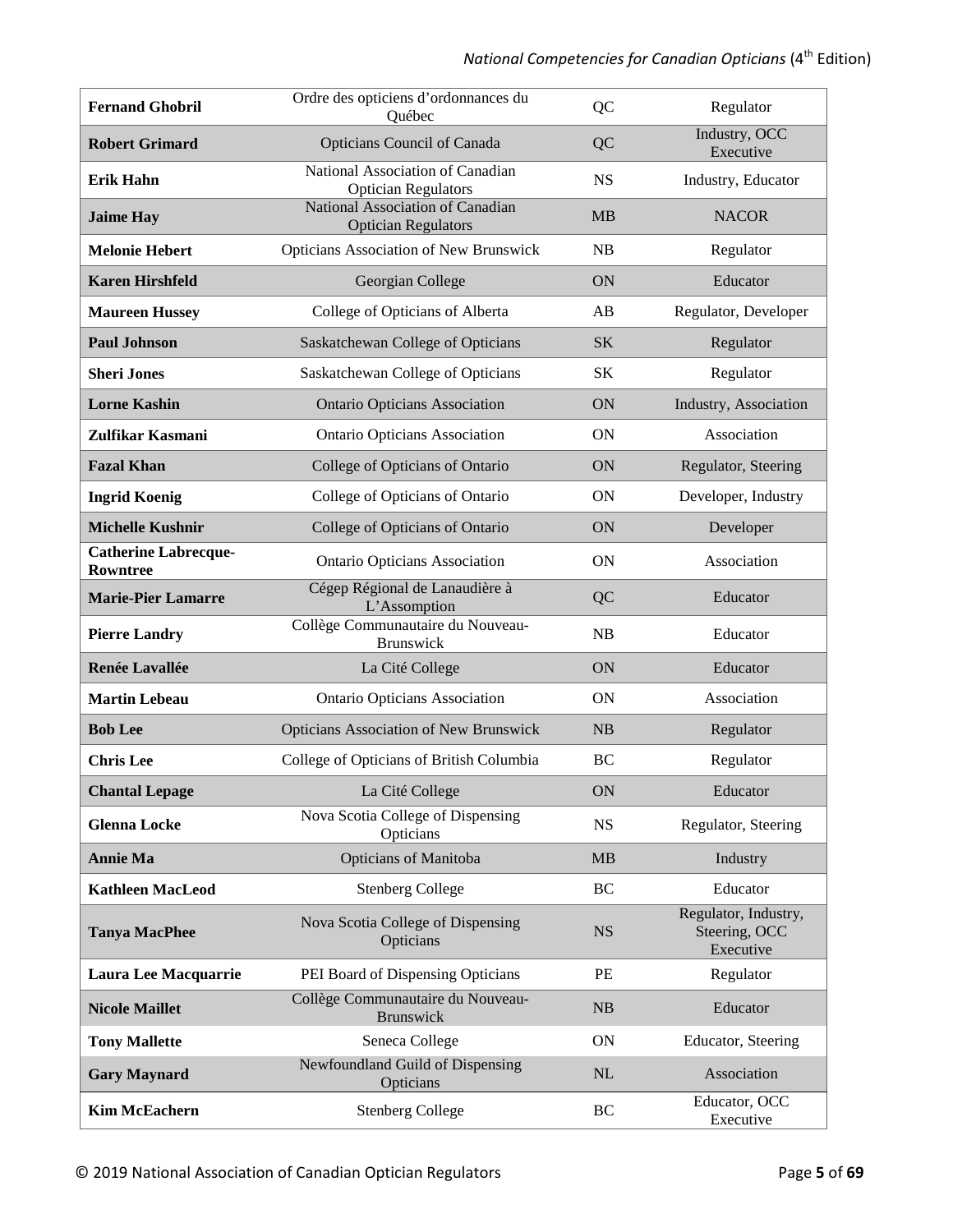| <b>David McGowan</b><br>College of Opticians of British Columbia |                                                            | <b>BC</b>       | Regulator             |
|------------------------------------------------------------------|------------------------------------------------------------|-----------------|-----------------------|
| <b>Tatiana Mighiu</b><br>Seneca College                          |                                                            | <b>ON</b>       | Educator              |
| <b>Rick Miller</b>                                               | Alberta College and Association of<br>Opticians            | AB              | Industry              |
| <b>David Milne</b>                                               | College of Opticians of Ontario                            | <b>ON</b>       | Regulator             |
| <b>Wayne Mullen</b>                                              | Douglas College                                            | <b>BC</b>       | Educator              |
| <b>Korosh Nikeghbal</b>                                          | Seneca College                                             | <b>ON</b>       | Educator              |
| <b>Deanne Oleksyn</b>                                            | Saskatchewan College of Opticians                          | <b>SK</b>       | Regulator             |
| <b>Angela Oulton</b>                                             | <b>Oulton College</b>                                      | NB              | Educator, Steering    |
| <b>Heather Power</b>                                             | Opticians of Manitoba                                      | <b>MB</b>       | Regulator             |
| Claudia Rojas                                                    | Opticians Association of Canada - BC<br>Chapter            | BC              | <b>OCC</b> Executive  |
| Luc Sauvageau                                                    | Quebec Opticians Association                               | QC              | Association           |
| <b>Dalie Schellen</b>                                            | Opticians Association of Canada                            | <b>MB</b>       | Association, Steering |
| <b>Tim Schmidt</b>                                               | Georgian College                                           | ON              | Educator              |
| <b>Shervin Shahidian</b>                                         | Opticians of Manitoba                                      | <b>MB</b>       | Regulator             |
| <b>Paul Sim</b>                                                  | Nova Scotia Society of Dispensing<br>Opticians             | <b>NS</b>       | Association           |
| <b>Michelle Skinner</b>                                          | Dispensing Opticians Board of<br>Newfoundland and Labrador | NL              | Industry, Regulator   |
| <b>Todd Smith</b>                                                | Opticians Association of Canada - MB<br>Chapter            | <b>MB</b>       | Association           |
| <b>Gail Stacey</b>                                               | Nova Scotia College of Dispensing<br>Opticians             | <b>NS</b>       | Regulator             |
| <b>Derick Summers</b>                                            | College of Opticians of Ontario                            | ON              | Developer             |
| <b>Yasmeen Syed</b>                                              | Seneca College                                             | <b>ON</b>       | Educator              |
| <b>Dean Thompson</b>                                             | Alberta College and Association of<br>Opticians            | AB              | Regulator             |
| <b>Jim Thompson</b>                                              | Alberta College and Association of<br>Opticians            | Regulator<br>AB |                       |
| <b>Bryan Todd</b>                                                | College of Opticians of Ontario                            | ON              | Regulator             |
| <b>Dennis Tse</b>                                                | College of Opticians of Ontario                            | <b>ON</b>       | Regulator             |
| <b>Cara Vezina</b>                                               | <b>Ontario Opticians Association</b>                       | ON              | Industry, Association |
| <b>Rob Vezina</b>                                                | College of Opticians of Ontario                            | <b>ON</b>       | Regulator             |
| <b>Marian Walsh</b>                                              | Dispensing Opticians Board of<br>Newfoundland and Labrador | $\rm NL$        | Regulator             |
| College of Opticians of Alberta<br>Sandi Williamson              |                                                            | AB              | Regulator             |
| College of Opticians of Ontario<br><b>Melanie Woodbeck</b><br>ON |                                                            | Developer       |                       |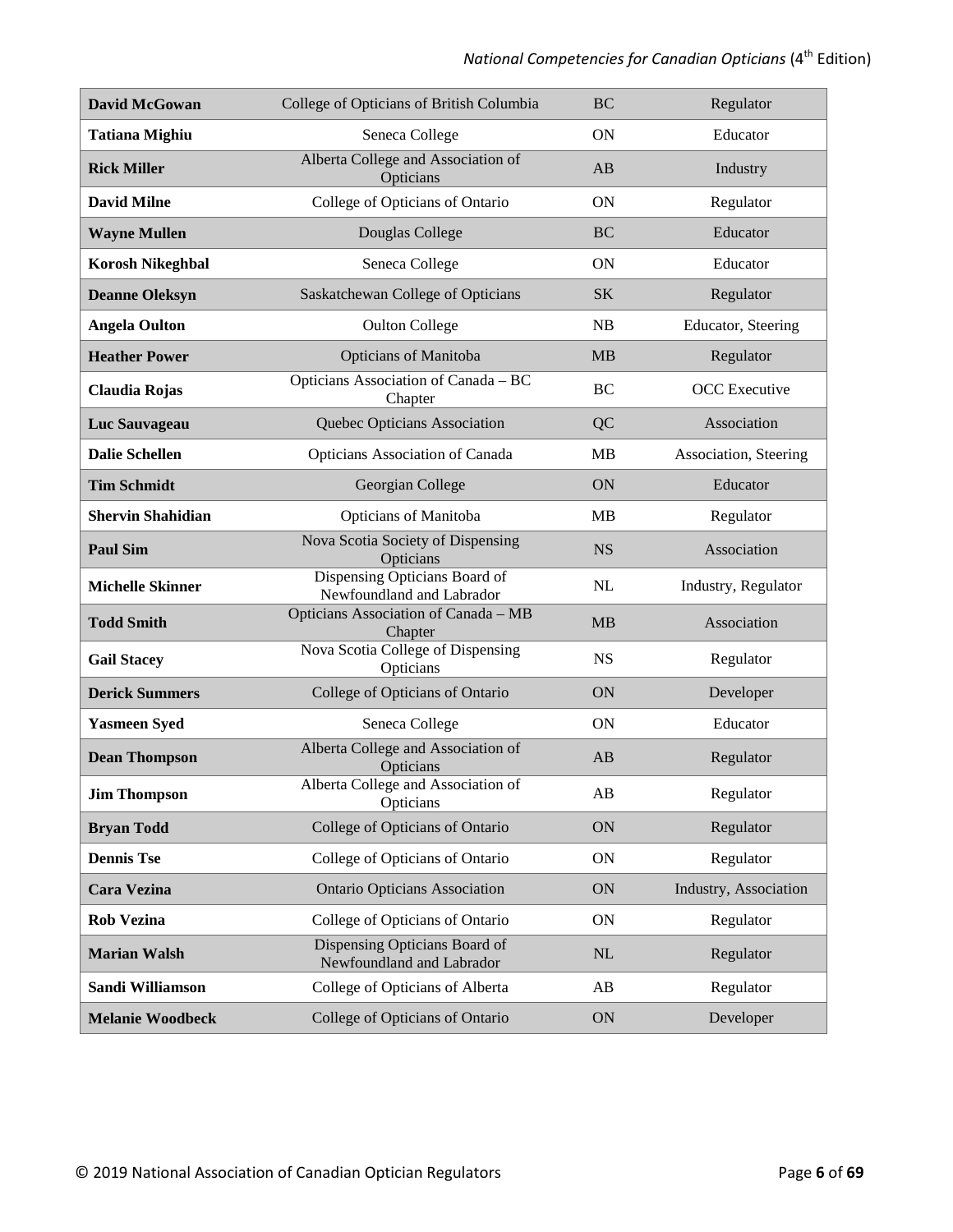### <span id="page-6-0"></span>**Preamble**

#### <span id="page-6-1"></span>**Purpose**

The primary purpose of the *National Competencies for Canadian Opticians* is to define what is required for safe and effective practice as an optician in Canada. The competency profile defines the profession and the expectations for professionals. This document is not intended to directly serve as a teaching or testing tool, but rather as the basis for how teaching and assessment will be constructed. To take this one step further, the competency profile will not say how something should be taught or how it should be tested, but rather stipulates that a specific competency should be covered adequately in training and in testing so that the public can have confidence in opticians.

The competency profile has the following applications:

- To form the basis for the accreditation requirements for opticianry programs in Canada.
- To form the basis for the blueprints of what is tested on the national examinations.
- To form the basis for the blueprints of what is tested on the Prior Learning Assessment and Recognition examinations.

Generally, when applied to opticianry examinations, the competency profile defines the limit of what can be tested (if it is not in the profile, it cannot be on the exam). When applied to education, it defines the minimum of what must be taught (if it appears in the profile, it must be covered in some way in education) but there is nothing to stop any teaching program from going beyond that scope.

#### <span id="page-6-2"></span>**Development Process**

This competency profile was developed through an iterative process starting in May 2018 and culminating in October 2019. Association, educator, and regulatory stakeholders were included at all phases, and multiple rounds of feedback were sought to continuously refine the scope and wording of the competencies and practice illustrations. Importantly, the content of the  $4<sup>th</sup>$  Edition was based in part on the foundation established in the 3<sup>rd</sup> Edition, combined with work completed in 2017 to refine Refraction competencies. The work of all these subject matter experts was put before all opticians across Canada (excepting Quebec) in a nationwide survey to gather the data on which final validation rested.

Full details on the process are contained in a technical report provided to NACOR.

#### <span id="page-6-3"></span>**Structure**

This competency profile is organized by domain. The major domains are as follows:

- 1. Professional Practice
- 2. Refraction
- 3. Eyeglasses and Low Vision
- 4. Contact Lenses

Professional Practice applies to all opticians. The remaining domains apply based on province and the specific licence held by the optician.

Within each domain are categories. These categories reflect the primary groupings of competencies and are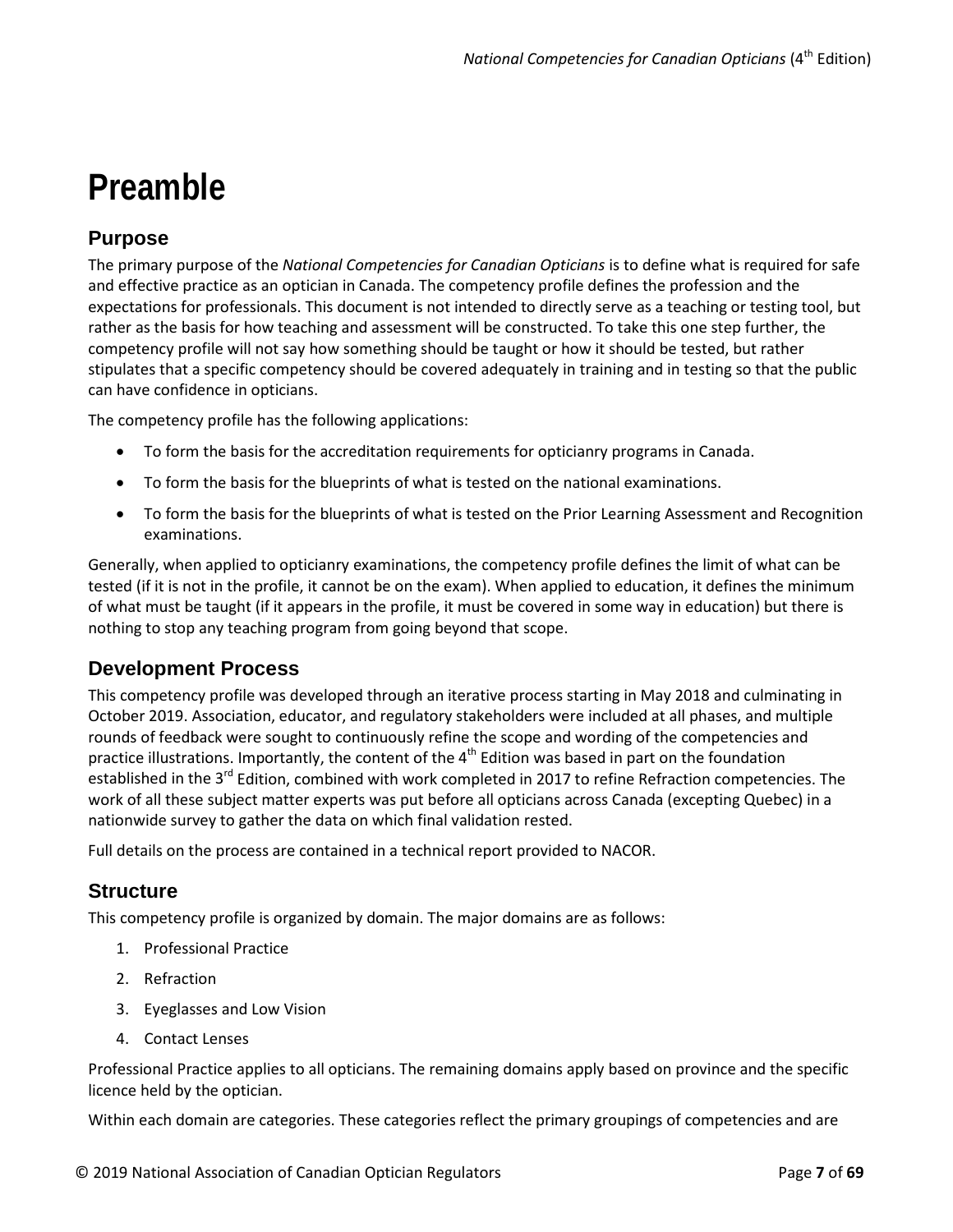ordered approximately as the competencies are typically carried out in practice. This structure is for convenience only and does not offer guidance on the order in which practice steps should occur with a specific patient.

#### <span id="page-7-0"></span>**Competency Statements and Practice Illustrations**

Competencies take the form of "do something, to something, for some reason" or "in a particular manner"; they should be considered to start with "Has the ability to." The competencies are exhaustive and are intended to be non-overlapping within a Domain. The competencies are intended to reflect the underlying abilities that are required of opticians if they are to practise safely and effectively.

Practice illustrations take the form of "does something" and describe a specific observable behaviour. The intent of the practice illustrations is to provide examples of observable actions that could be taken as evidence that an optician has the required underlying ability (competency). Importantly, these are examples only and make no attempt to cover every potential demonstration of a competency. Illustrations are sometimes repeated if the same action or activity could demonstrate more than one competency.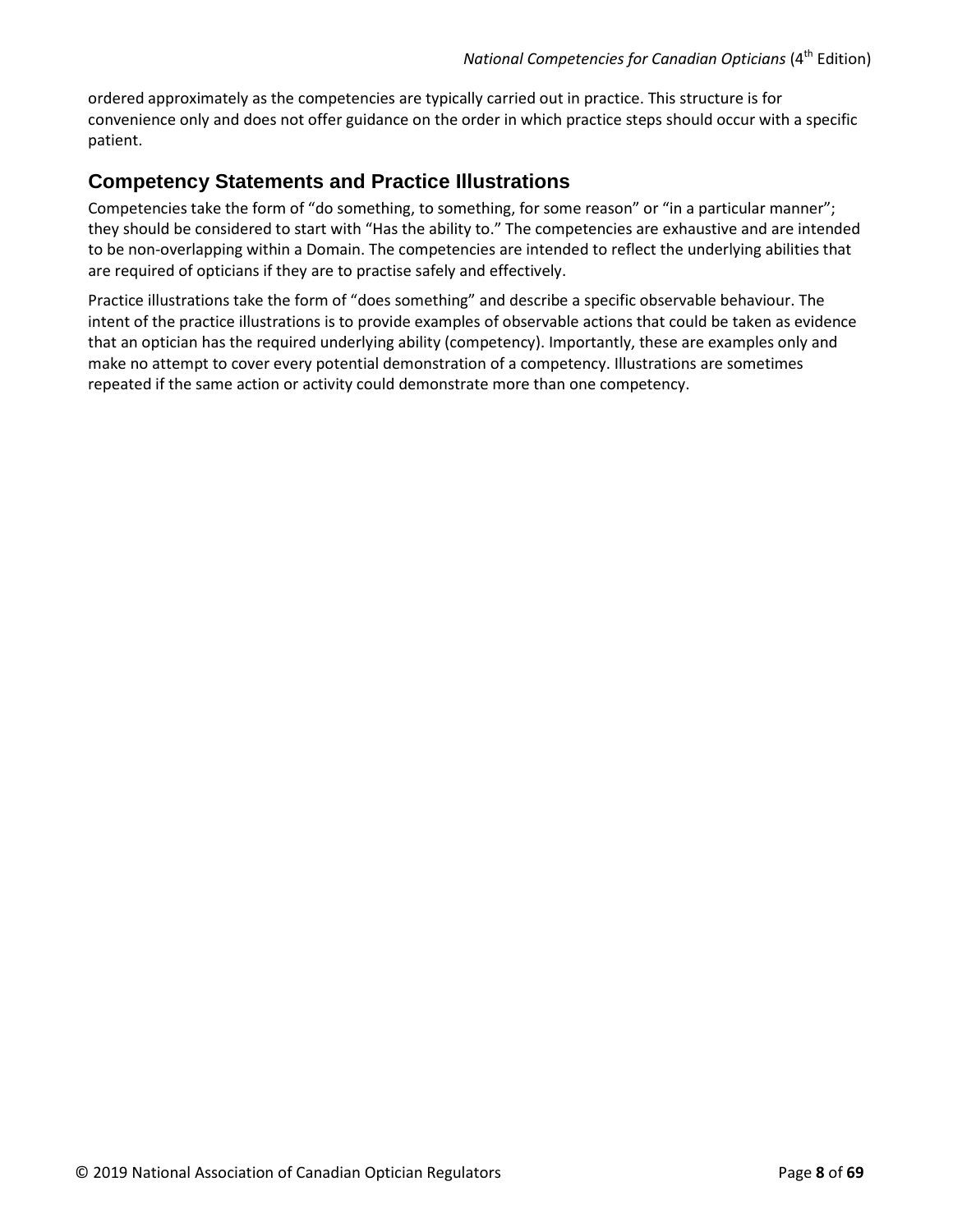### <span id="page-8-0"></span>**Domain 1. Professional Practice**

These competencies focus on running a professional healthcare practice within a regulatory framework and on the general competencies expected of a licensed optician.

<span id="page-8-1"></span>

| Competency<br>Has the ability to: |                                                                                             | <b>Practice Illustrations</b><br>This ability is demonstrated when an optician:                                                                                                                                                                                                                                     |
|-----------------------------------|---------------------------------------------------------------------------------------------|---------------------------------------------------------------------------------------------------------------------------------------------------------------------------------------------------------------------------------------------------------------------------------------------------------------------|
| 1.1                               | <b>Professionalism and Ethics</b>                                                           |                                                                                                                                                                                                                                                                                                                     |
| 1.1.1                             | Integrate ethics into<br>professional practice as a basis<br>for all decisions and actions. | • Accepts responsibility for their mistakes.<br>• Provides care to a patient <sup>*</sup> with a disability in a respectful<br>manner that accommodates the disability.<br>• Installs dispensing tables that are appropriate for patients<br>with disabilities.<br>• Recommends a low-cost option for eyewear where |
|                                   |                                                                                             | effective.<br>• Informs a patient how to contact the regulator if the<br>patient is not satisfied with the quality of care.                                                                                                                                                                                         |
|                                   |                                                                                             | • Incorporates cultural safety and humility in opticianry<br>practices.<br>• Becomes informed about and understands the history and<br>ongoing effects of colonization on the Indigenous People of<br>Canada, including disparities of power in patient-provider                                                    |
|                                   |                                                                                             | relationships.                                                                                                                                                                                                                                                                                                      |

l

<span id="page-8-2"></span><sup>\*</sup> If the patient is unable to effectively advocate for themselves, a family member or other caregiver may play an appropriate role in the optical dispensing process. In those circumstances, the word "patient" in this document may be taken to mean "patient or caregiver."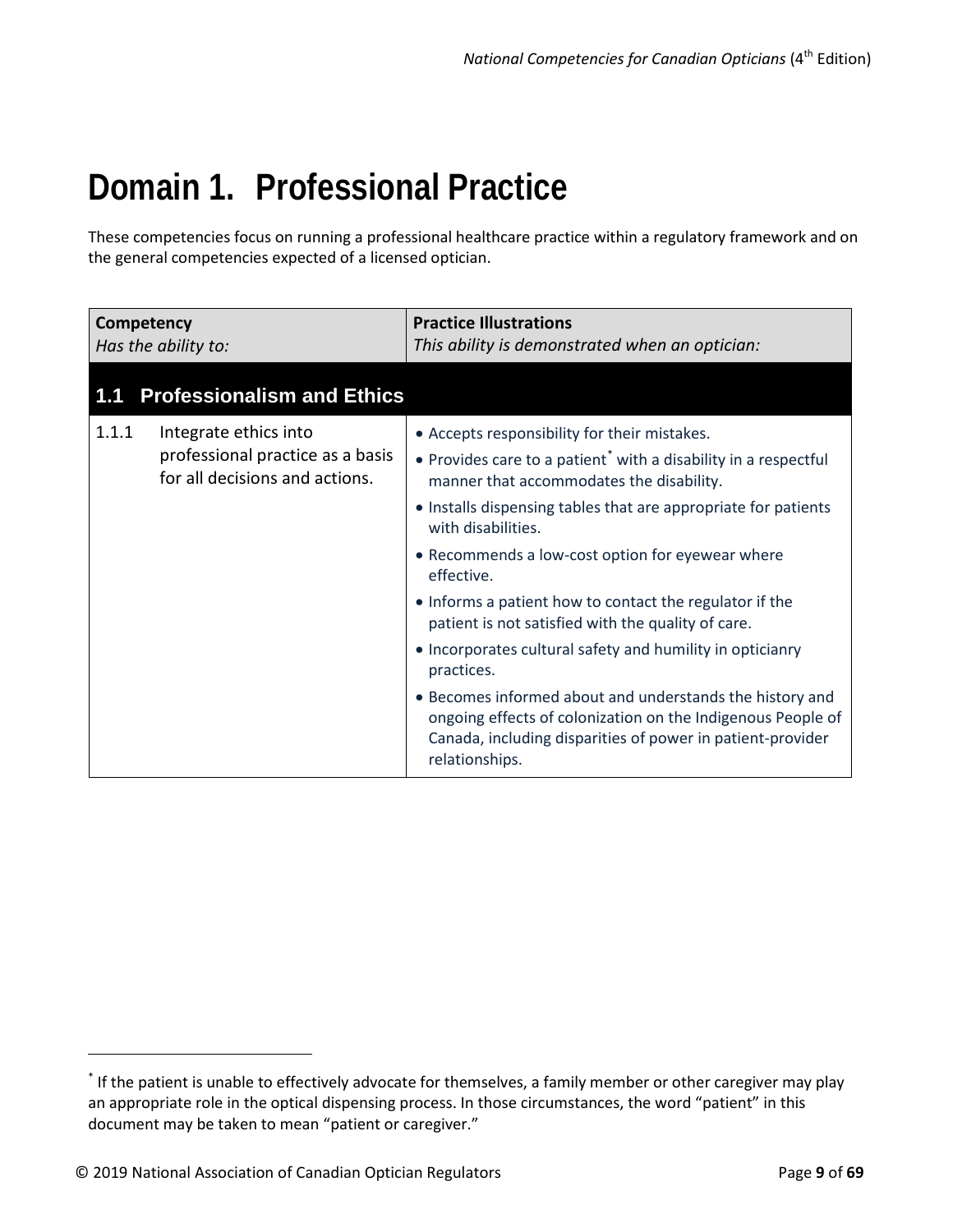| Competency<br>Has the ability to: |                                                                                                                                                        | <b>Practice Illustrations</b><br>This ability is demonstrated when an optician:                                                                                                                                                                                                                                                                                                                                                                                                                                                                                                                                                                                                                                                                                                                                                |
|-----------------------------------|--------------------------------------------------------------------------------------------------------------------------------------------------------|--------------------------------------------------------------------------------------------------------------------------------------------------------------------------------------------------------------------------------------------------------------------------------------------------------------------------------------------------------------------------------------------------------------------------------------------------------------------------------------------------------------------------------------------------------------------------------------------------------------------------------------------------------------------------------------------------------------------------------------------------------------------------------------------------------------------------------|
| 1.1.2                             | Practise within applicable<br>regulatory standards of<br>practice and in accordance<br>with the applicable regulatory<br>code of ethics.               | • Prepares and directs third-party billing competently and<br>accurately.<br>. Uses the title Licensed or Registered Optician.<br>. Reports any incident of unauthorized use of the title to the<br>appropriate regulatory body.<br>· Obtains consent before touching a patient's face.<br>• Advertises and expresses claims within the limits of<br>standards, the code of ethics, and applicable provincial<br>legislation.<br>• Refers any incompetent, illegal, or unethical conduct by a<br>colleague (regulated or non-regulated) or other health<br>personnel to the appropriate authority.<br>• Reports any incident of unauthorized practice to the<br>appropriate regulatory body.<br>• Maintains complete patient records and retains them for<br>the duration specified in the appropriate provincial<br>standard. |
| 1.1.3                             | Recognize that the optician is<br>bound firstly by their obligation<br>to the patient and not by self-<br>interest or the interest of the<br>employer. | • Refuses employment that limits professional independence<br>to act with good judgement and integrity.<br>• Sells the product that is best for the patient, not the most<br>expensive or most readily available.<br>• Presents grievances to the employer or resigns if forced to<br>work counter to a patient's best interest.<br>• Evaluates and prioritizes a patient's needs in the<br>development of the treatment plan.<br>. Will not provide treatment inconsistent with the needs<br>and/or wants of a patient.<br>• Recognizes the role of the optician in public protection by<br>interpreting the rules in favour of a patient's best interest.                                                                                                                                                                    |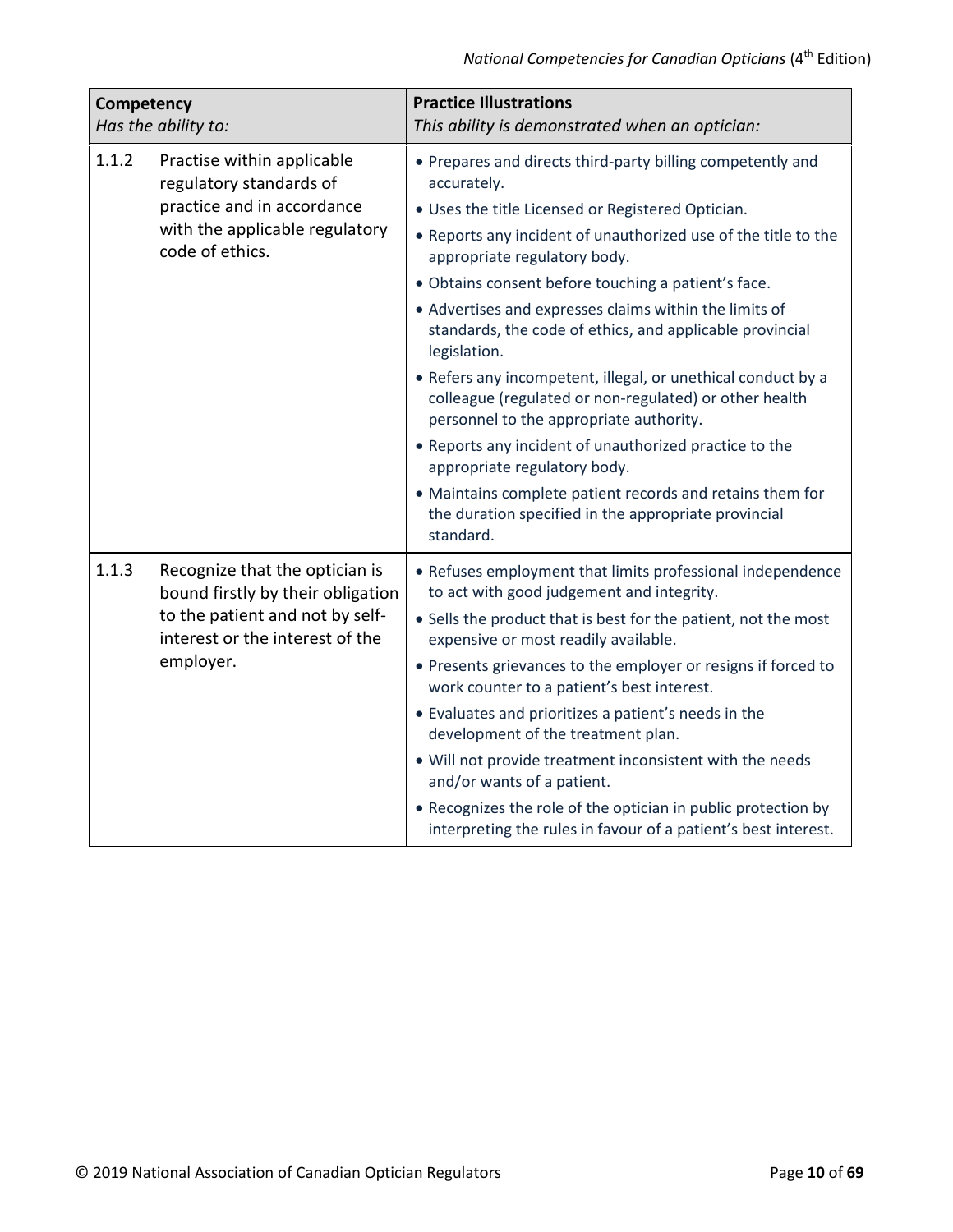| Competency<br>Has the ability to: |                                                                                                          | <b>Practice Illustrations</b><br>This ability is demonstrated when an optician:                                                                                                          |
|-----------------------------------|----------------------------------------------------------------------------------------------------------|------------------------------------------------------------------------------------------------------------------------------------------------------------------------------------------|
| 1.1.4                             | Serve as a patient advocate<br>with other members of the                                                 | • Refers a patient to the appropriate member of the team for<br>skills beyond the optician's competency level.                                                                           |
|                                   | eye-care team.                                                                                           | • Consults with and seeks recommendations from different<br>members of the team to determine the best course of<br>action for a patient.                                                 |
|                                   |                                                                                                          | • Assists a patient in managing multiple practitioners in the<br>healthcare team by ensuring understanding of results.                                                                   |
|                                   |                                                                                                          | • Advises a patient to see their physician when discrepancies<br>in prescriptions arise.                                                                                                 |
|                                   |                                                                                                          | • Confirms accuracy of prescriptions when concerned about<br>potential mistranscribing.                                                                                                  |
|                                   |                                                                                                          | • Identifies and reports to a patient and other practitioners<br>inconsistencies and unexpected visual fluctuations that<br>could indicate pathologies.                                  |
|                                   |                                                                                                          | • Supervises a student closely to ensure that patient needs<br>are appropriately addressed.                                                                                              |
| 1.1.5                             | Manage professional<br>boundaries when dealing with<br>patients, co-workers, and other<br>professionals. | • Demonstrates clear understanding of power imbalance by<br>encouraging a patient to express their concern if the<br>patient is uncomfortable with any actions the optician<br>performs. |
|                                   |                                                                                                          | • Exercises care in maintaining personal space by ensuring<br>patient is informed and comfortable with actions the<br>optician is performing.                                            |
|                                   |                                                                                                          | • Refrains from connecting with patients on social media.                                                                                                                                |
|                                   |                                                                                                          | • Seeks consent before touching a patient's head or face.                                                                                                                                |
|                                   |                                                                                                          | • Refrains from commenting on personal or life choices of<br>patients, colleagues, or other professionals.                                                                               |
|                                   |                                                                                                          | • Refrains from sharing personal information with patients.                                                                                                                              |
|                                   |                                                                                                          | • Refrains from exchanging gifts with patients.                                                                                                                                          |
|                                   |                                                                                                          | • Refrains from entering a romantic or sexual relationship<br>with a patient.                                                                                                            |
|                                   |                                                                                                          | • Avoids treating a family member where it would give rise to<br>a potential conflict of interest or violation of applicable<br>legislation.                                             |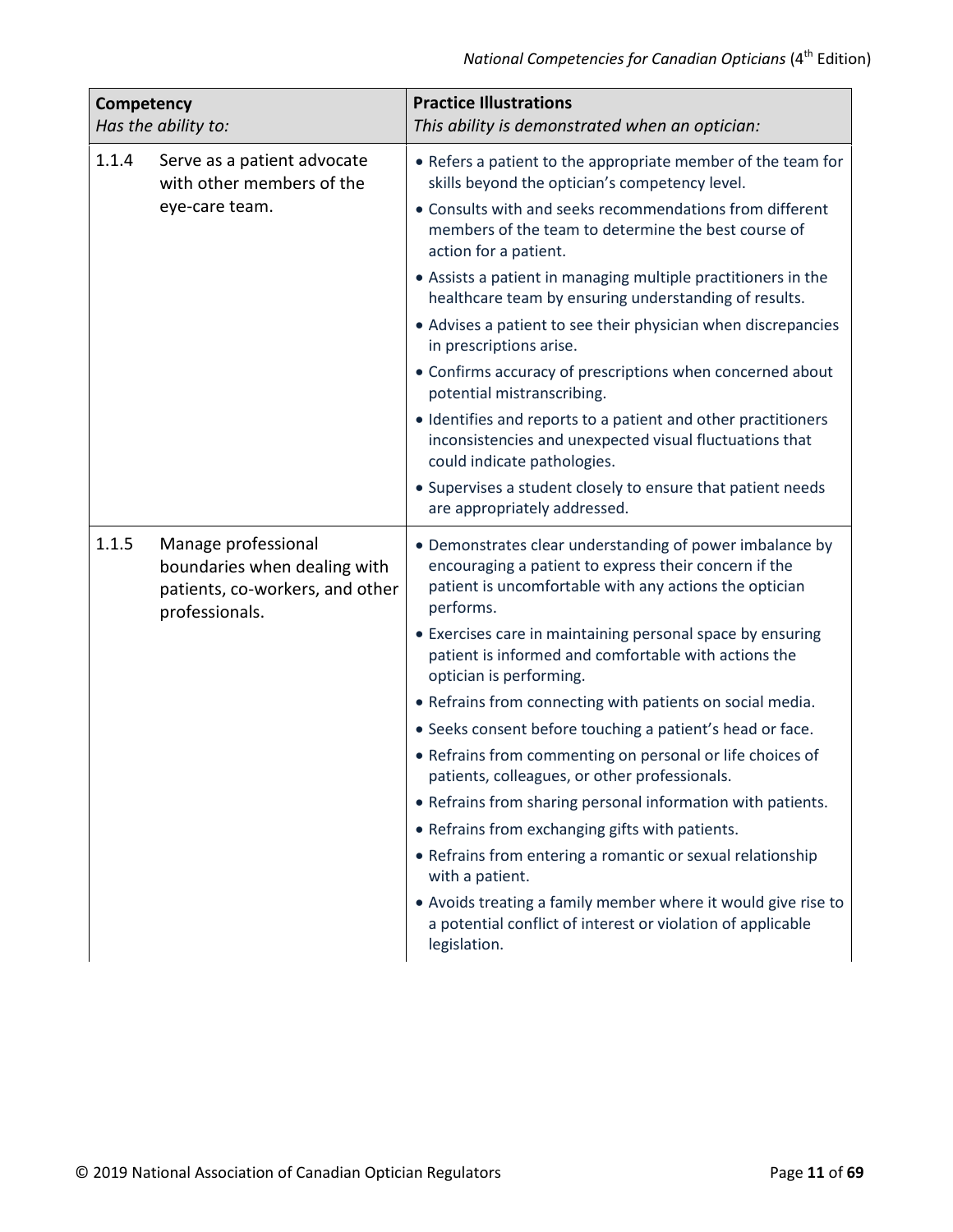| Competency<br>Has the ability to: |                                                                                                         | <b>Practice Illustrations</b><br>This ability is demonstrated when an optician:                                                                                                                                                                                                                                                                                                                                                                                                             |
|-----------------------------------|---------------------------------------------------------------------------------------------------------|---------------------------------------------------------------------------------------------------------------------------------------------------------------------------------------------------------------------------------------------------------------------------------------------------------------------------------------------------------------------------------------------------------------------------------------------------------------------------------------------|
| 1.1.6                             | Recognize ethically challenging<br>situations that could put the<br>patient at risk.                    | • Identifies and documents a situation that could have been<br>misinterpreted.<br>• Has record of a structured and documented process for<br>managing ethically challenging situations.<br>• Designs layout of workspace and exam rooms to provide<br>privacy, safety, and comfort for patients.<br>• Seeks guidance from other professionals in identifying or<br>addressing an ethically challenging situation.<br>• Documents a potential, perceived, or actual conflict of<br>interest. |
| 1.1.7                             | Manage ethically challenging<br>situations methodically and<br>transparently to protect the<br>patient. | • Corrects a patient's misunderstanding about the patient's<br>relationship with the optician immediately and firmly to<br>avoid a boundary violation.<br>• Refers their spouse to an alternate practitioner and records<br>this in the patient record.<br>• Refuses requests to fraudulently bill third-party insurance.<br>• Declines social invitations that may cross boundaries.                                                                                                       |
| 1.1.8                             | Communicate with patients<br>and others clearly, truthfully,<br>and transparently.                      | • Makes advertising claims that are evidence-based and that<br>comply with regulations and standards.<br>• Ensures social media communication is truthful and<br>accurate.<br>• Ensures all marketing information is truthful and easily<br>understandable.<br>• Promotes self and practice truthfully and transparently.                                                                                                                                                                   |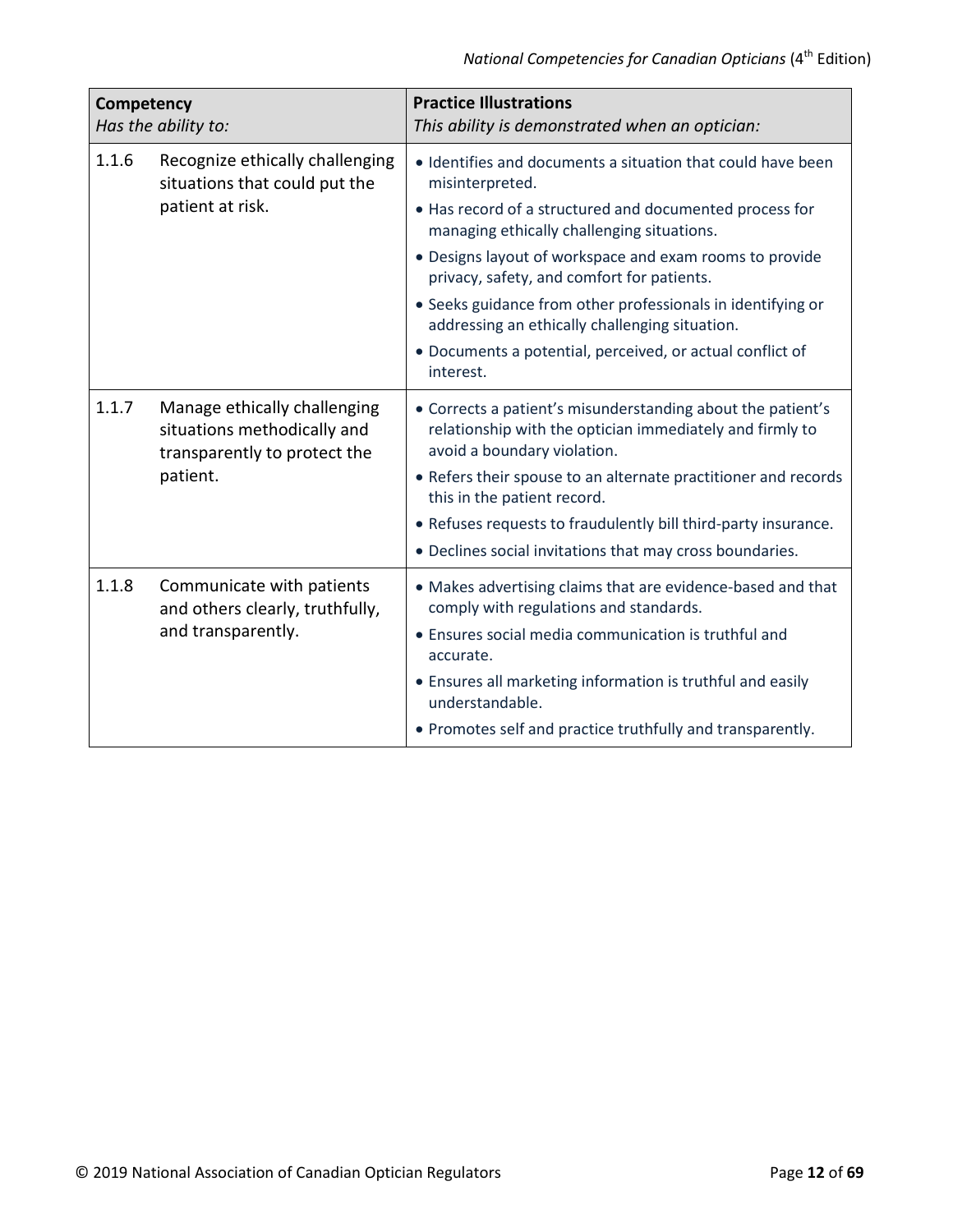| Competency<br>Has the ability to: |                                                                                                                                                                    | <b>Practice Illustrations</b><br>This ability is demonstrated when an optician:                                                                                                                                                                                                                                                                                                                                                                                                                                                                                                                                                                                                                                                                                                                    |
|-----------------------------------|--------------------------------------------------------------------------------------------------------------------------------------------------------------------|----------------------------------------------------------------------------------------------------------------------------------------------------------------------------------------------------------------------------------------------------------------------------------------------------------------------------------------------------------------------------------------------------------------------------------------------------------------------------------------------------------------------------------------------------------------------------------------------------------------------------------------------------------------------------------------------------------------------------------------------------------------------------------------------------|
| 1.1.9                             | Maintain a professional<br>relationship with other<br>members of the healthcare<br>team to facilitate management<br>of the patient's overall eye-<br>health needs. | • Shows respect for opticianry and other professions through<br>pleasant dealings with the team.<br>• Actively participates in team meetings.<br>• Participates in the development of a new organizational<br>policy.<br>• Takes into consideration and respects the opinions of<br>others in relation to the care of a patient.<br>• Participates in team care by freely providing information<br>and practice-specific skills.<br>• Identifies their role within the team to ensure responsibility<br>is taken for actions.<br>• Liaises professionally with a patient's medical practitioners<br>as required.<br>• Seeks consultation and recommendations from different<br>members of a patient's healthcare team.<br>• Employs proper telephone etiquette with other health<br>professionals. |
| 1.1.10                            | Maintain a referral network to<br>facilitate meeting all of the<br>patient's eye-health needs.                                                                     | • Maintains up-to-date contact information for other health<br>professionals.<br>• Responds in a timely manner to requests from other health<br>professionals.<br>• Speaks respectfully and professionally of other healthcare<br>practitioners.                                                                                                                                                                                                                                                                                                                                                                                                                                                                                                                                                   |
| 1.1.11                            | Engage in business practices<br>that are truthful and<br>professional.                                                                                             | • Develops clear policies on business activities, warranties,<br>guarantees, and refunds.<br>• Ensures all marketing materials are consistent with<br>business practice policies.<br>• Conducts quarterly staff training to ensure compliance with<br>business practice policies.<br>• Upholds a quotation to a patient even though another staff<br>member made an error with the quotation.                                                                                                                                                                                                                                                                                                                                                                                                      |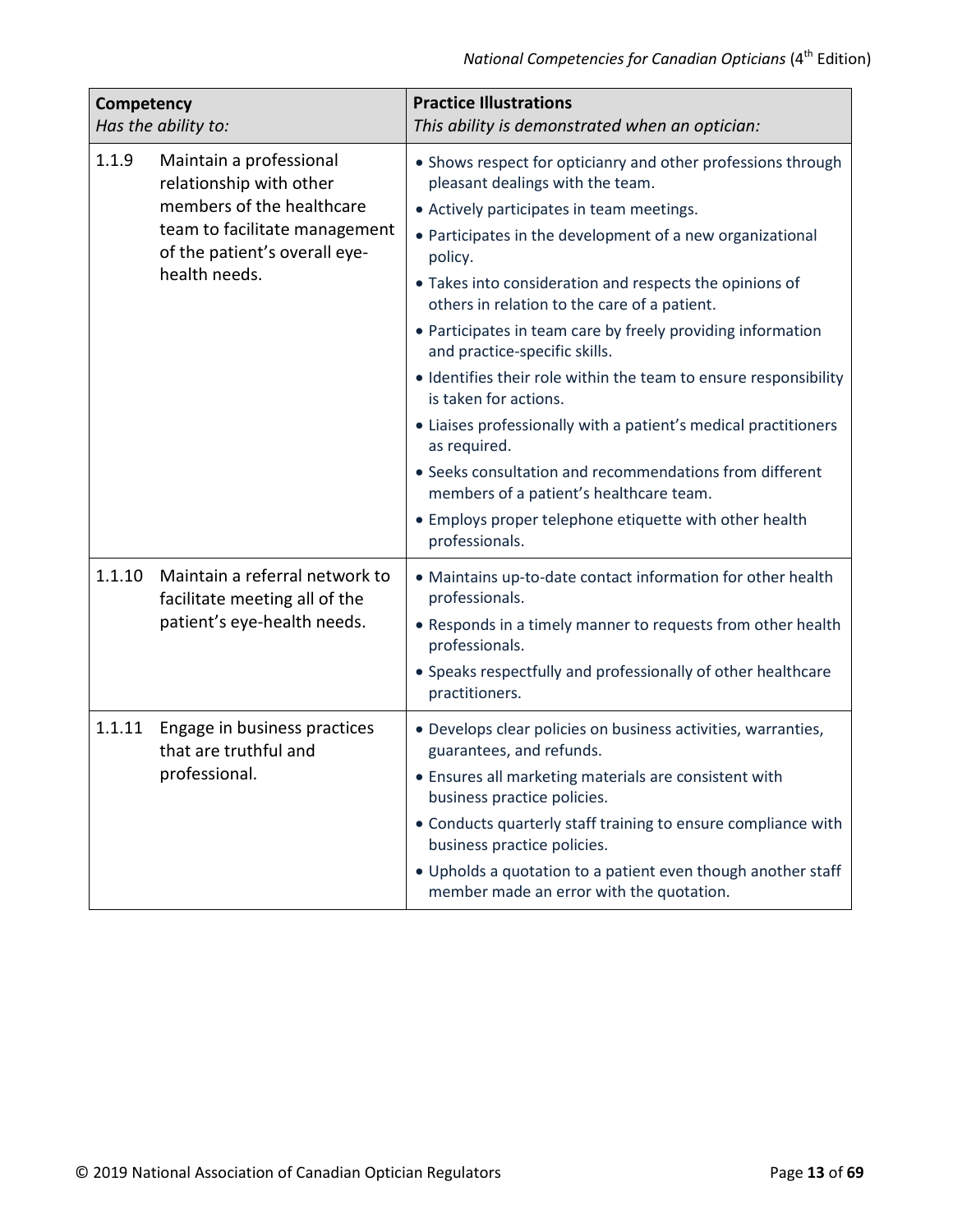<span id="page-13-0"></span>

| Competency<br>Has the ability to: |                                                                                 | <b>Practice Illustrations</b><br>This ability is demonstrated when an optician:                                                                                                     |
|-----------------------------------|---------------------------------------------------------------------------------|-------------------------------------------------------------------------------------------------------------------------------------------------------------------------------------|
| $1.2$                             | <b>Informed Consent</b>                                                         |                                                                                                                                                                                     |
| 1.2.1                             | Adhere to regulatory,<br>legislative, and standards<br>requirements relating to | • Demonstrates an understanding of the principles of<br>obtaining consent by explaining steps of treatment before<br>asking permission to perform an action.                        |
|                                   | informed consent.                                                               | • Refers to legislation, regulatory standards, and guidelines<br>when unsure of consent requirements.                                                                               |
|                                   |                                                                                 | • Requests permission to move a patient's hair to adjust<br>eyewear.                                                                                                                |
|                                   |                                                                                 | • Informs a patient that the optician will need to touch the<br>patient to insert contact lenses.                                                                                   |
|                                   |                                                                                 | • Seeks a patient's written consent to request transfer of the<br>patient record.                                                                                                   |
| 1.2.2                             | Exercise the process of<br>obtaining informed consent.                          | • Provides options to a patient with sufficient information to<br>allow for balancing of pros and cons of each.                                                                     |
|                                   |                                                                                 | • Demonstrates an understanding of the difference between<br>implied and informed consent by having a patient read and<br>sign authorizations before treatment.                     |
|                                   |                                                                                 | · Identifies situations where informed consent may be<br>problematic and takes appropriate steps to ensure patient<br>understanding.                                                |
|                                   |                                                                                 | • Demonstrates knowledge of the substitute decision-makers<br>hierarchy by allowing a patient to make decisions that they<br>are capable of making before turning to the assistant. |
|                                   |                                                                                 | • Uses the services of a translator to help a patient provide<br>informed consent whenever possible, ensuring that the<br>patient is the one making the decisions.                  |
|                                   |                                                                                 | • Engages a patient in an informed consent process that<br>respects balance of power and cultural differences.                                                                      |
| 1.2.3                             | Ensure the patient's informed<br>consent throughout patient                     | . Has an established written protocol to collect consent at all<br>required stages of patient interaction.                                                                          |
|                                   | engagement.                                                                     | • Obtains consent to disclose and release patient information<br>at each post-care interaction.                                                                                     |
|                                   |                                                                                 | • Demonstrates an understanding that consent is not a<br>blanket for all processes by receiving specific consent when<br>performing financial transactions after treatment.         |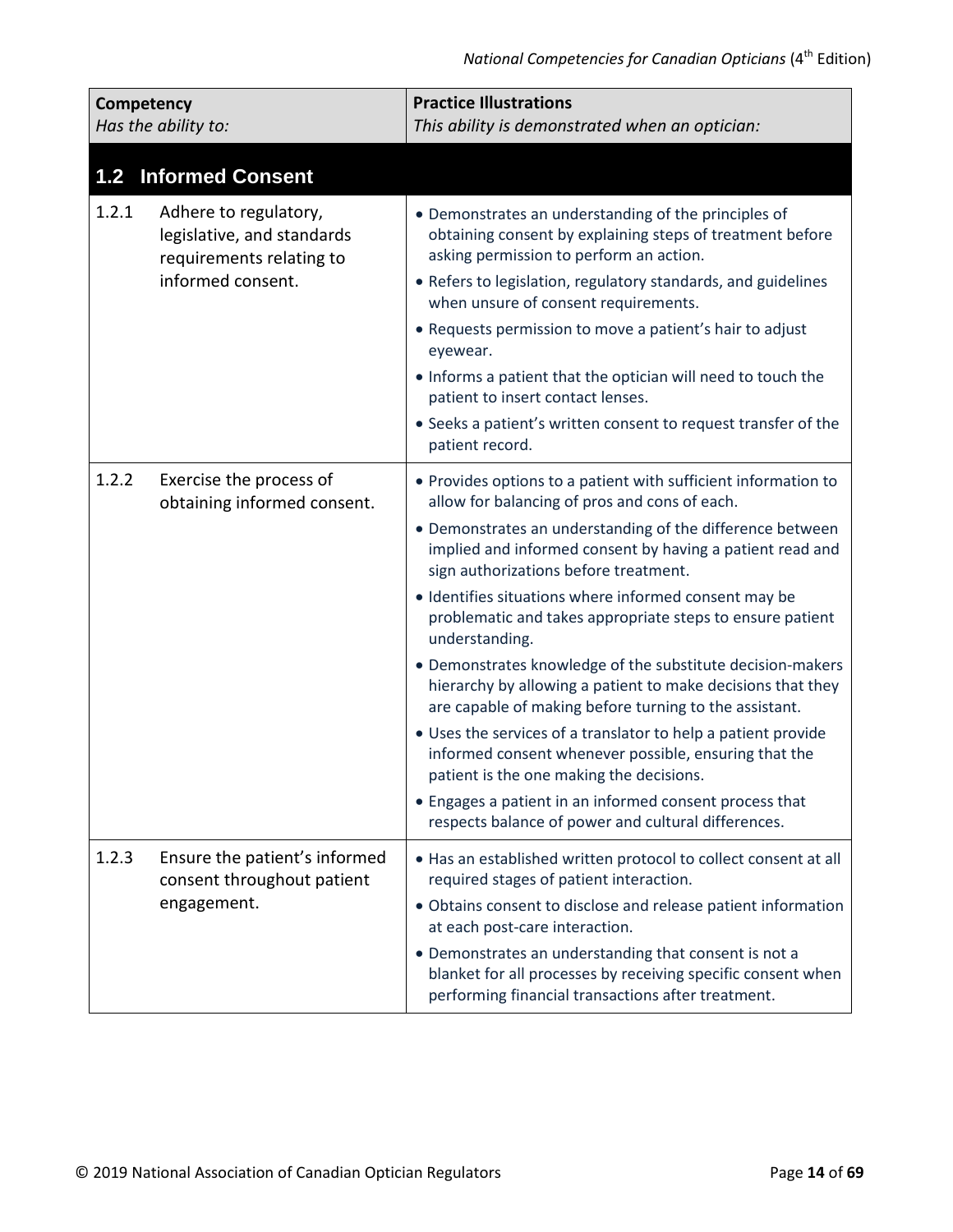<span id="page-14-0"></span>

| Competency<br>Has the ability to: |                                                                                          | <b>Practice Illustrations</b><br>This ability is demonstrated when an optician:                                                                                                                                                                                                                                                                                                                                                                                                                            |
|-----------------------------------|------------------------------------------------------------------------------------------|------------------------------------------------------------------------------------------------------------------------------------------------------------------------------------------------------------------------------------------------------------------------------------------------------------------------------------------------------------------------------------------------------------------------------------------------------------------------------------------------------------|
| 1.2.4                             | Explain information in plain<br>language to ensure patients<br>understand their options. | • Communicates with a patient and/or caregiver.<br>• Checks for understanding during a patient interaction and<br>re-explains as necessary to achieve understanding.<br>• Assesses a patient's level of understanding and uses the<br>appropriate level of technical and plain language.                                                                                                                                                                                                                   |
| 1.3                               | Privacy, Confidentiality, and Record Keeping                                             |                                                                                                                                                                                                                                                                                                                                                                                                                                                                                                            |
| 1.3.1                             | Apply privacy legislation<br>related to patient care.                                    | • Follows regulatory requirements related to confidentiality<br>and privacy with respect to storage and destruction of<br>patient information.<br>• Ensures that a privacy policy is in place that meets all<br>applicable privacy legislation.<br>• Collects only necessary personal information about a<br>patient.<br>• Obtains and documents proper consent when sharing and<br>disclosing information.<br>• Securely destroys all patient information after applicable<br>retention period has ended. |
| 1.3.2                             | Maintain confidentiality of all<br>patient information.                                  | • Verifies that only the intended person receives confidential<br>information.<br>• Checks that others cannot overhear the conversation when<br>collecting information from a patient.<br>• Takes all necessary precautions to ensure stored patient<br>personal information is secure, in both paper and electronic<br>formats.<br>• Expends best effort to ensure privacy of patients when<br>collecting personal information.<br>• Applies password protection to computer systems.                     |
| 1.3.3                             | Document patient care in a<br>clear and understandable<br>format.                        | • Maintains patient records in either French or English.<br>• Ensures that when a hand-written record is kept it is<br>legible.<br>• Uses only those shorthand comments that are universally<br>understood by all opticians (e.g., VA and PD).<br>• Makes notes with sufficient detail to allow another optician<br>to continue effective treatment of a patient in the<br>optician's absence.                                                                                                             |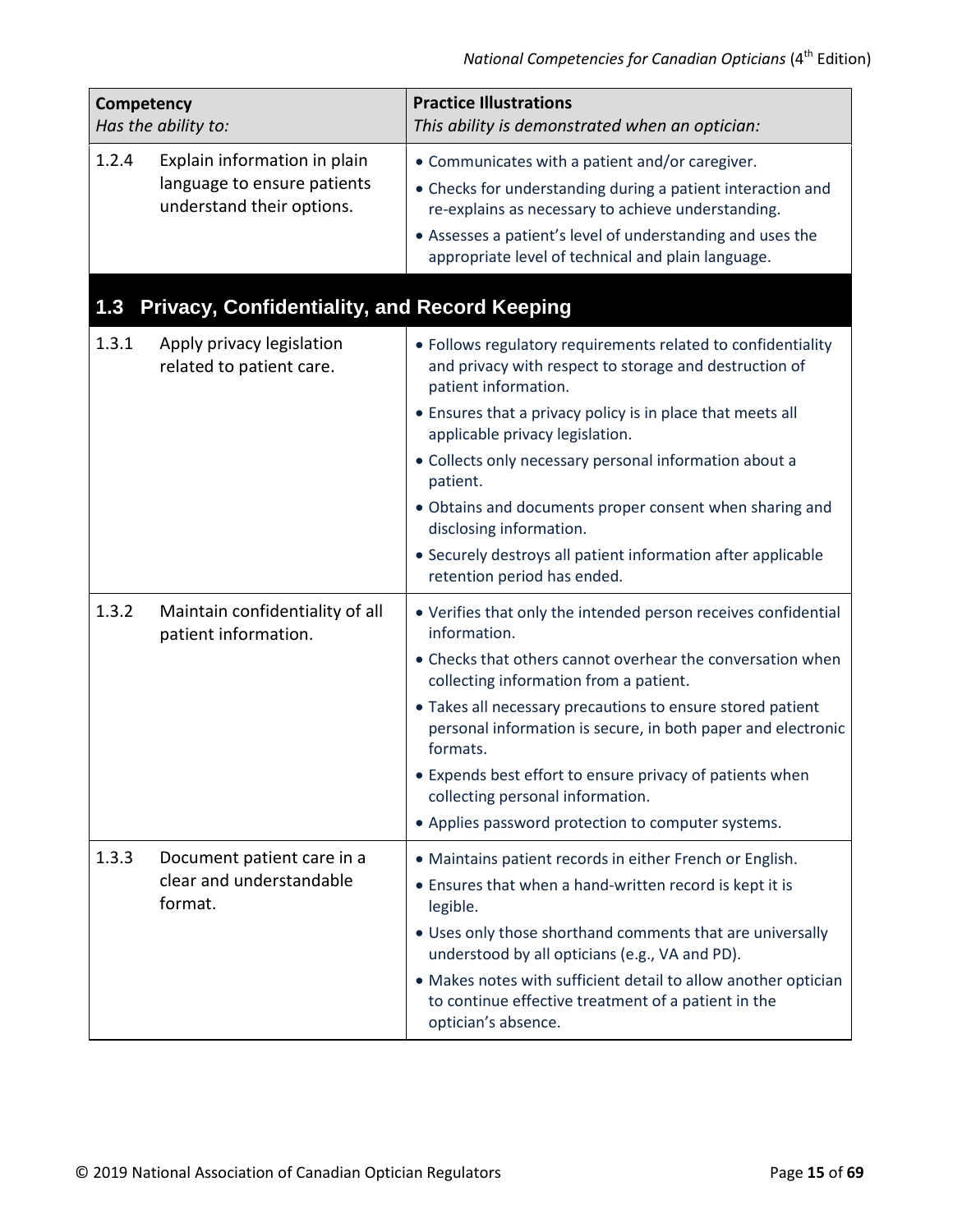<span id="page-15-0"></span>

| Competency<br>Has the ability to: |                                                                                                           | <b>Practice Illustrations</b><br>This ability is demonstrated when an optician:                                                                                                                                                       |
|-----------------------------------|-----------------------------------------------------------------------------------------------------------|---------------------------------------------------------------------------------------------------------------------------------------------------------------------------------------------------------------------------------------|
| 1.3.4                             | Maintain records consistent<br>with federal and provincial<br>legislation and standards of                | • Ensures records are safeguarded against unauthorized<br>access by locking filing cabinets and password protecting<br>electronic files.                                                                                              |
|                                   | practice.                                                                                                 | • Disposes of records through shredding or deletion so that<br>they cannot be retrieved by any means.                                                                                                                                 |
|                                   |                                                                                                           | • Retains records for the period stipulated by the jurisdiction.                                                                                                                                                                      |
|                                   |                                                                                                           | • Ensures a patient's name and address are clearly<br>documented.                                                                                                                                                                     |
|                                   |                                                                                                           | • Records only the information needed to perform<br>treatment.                                                                                                                                                                        |
|                                   |                                                                                                           | • Accurately records history, measurements, and<br>management plan for each patient.                                                                                                                                                  |
|                                   |                                                                                                           | • Records the name of the practitioner carrying out<br>treatment.                                                                                                                                                                     |
| 1.3.5                             | Release records in accordance<br>with federal and provincial<br>legislation and standards of<br>practice. | • Transfers patient records in a timely manner when<br>requested.                                                                                                                                                                     |
|                                   |                                                                                                           | • Provides a patient with access to their record on request<br>and according to legislative and regulatory requirements.                                                                                                              |
|                                   |                                                                                                           | • Refuses to allow access to patient records by a third party<br>unless permitted by legislation.                                                                                                                                     |
| 1.4                               | <b>Patient and Workplace Safety</b>                                                                       |                                                                                                                                                                                                                                       |
| 1.4.1                             | Contribute to a workplace that<br>is free from all forms of<br>harassment.                                | • Establishes or advocates for a policy for dealing with<br>potential situations where staff feel unsafe in the work<br>environment, taking into account the Canadian Human<br>Rights Act and applicable provincial and federal laws. |
|                                   |                                                                                                           | • Participates in applicable workplace anti-harassment<br>training.                                                                                                                                                                   |
|                                   |                                                                                                           | • Has read and completed a workplace anti-harassment<br>policies and protocols training module.                                                                                                                                       |
|                                   |                                                                                                           | • Reports any instances of harassment in accordance with<br>anti-harassment policies.                                                                                                                                                 |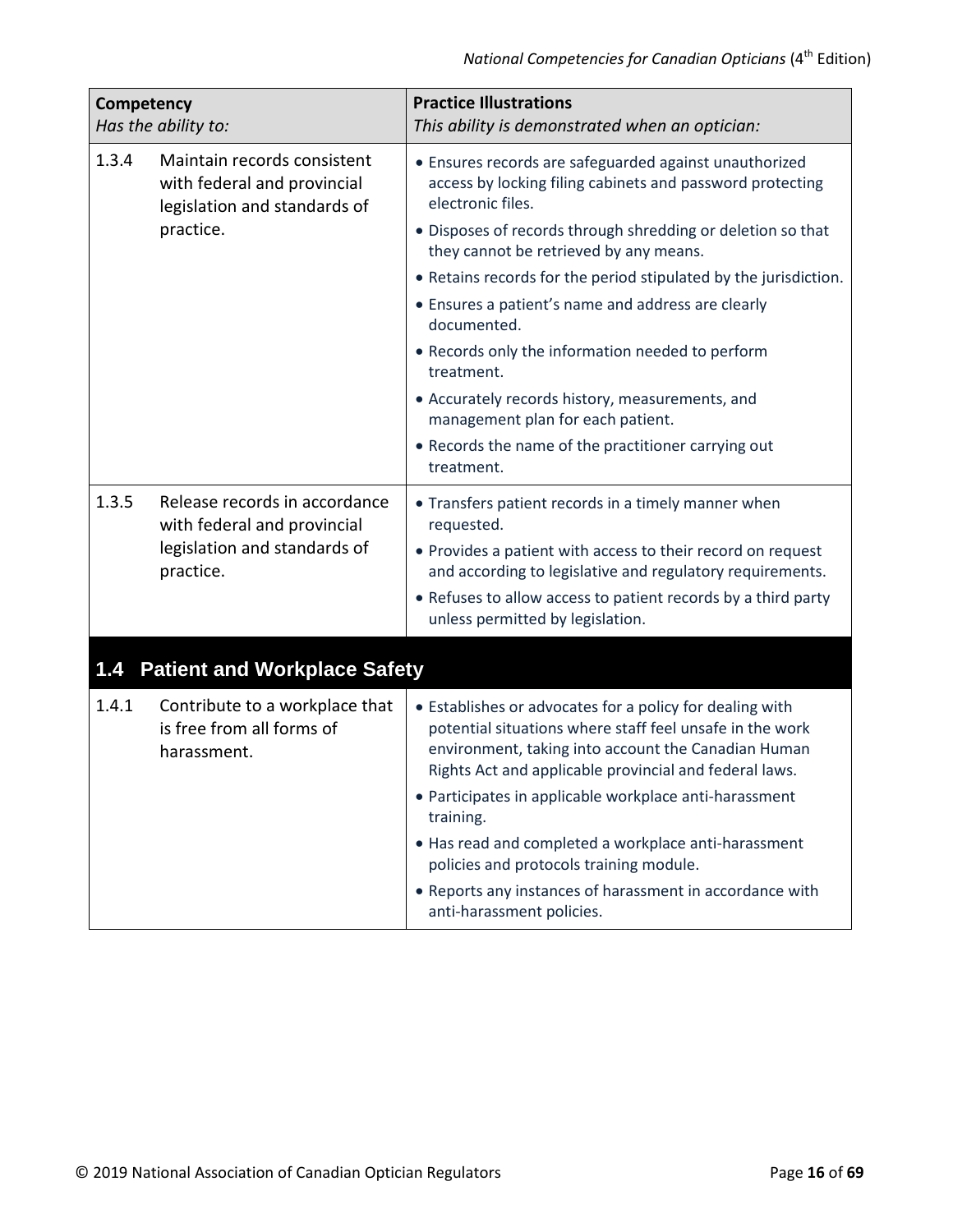| Competency<br>Has the ability to: |                                                                                                       | <b>Practice Illustrations</b><br>This ability is demonstrated when an optician:                                                                                                                                                                                                                                                                                                                                                                                                                                                                                                                                                                                                                                                                                                                                                                                                                                  |
|-----------------------------------|-------------------------------------------------------------------------------------------------------|------------------------------------------------------------------------------------------------------------------------------------------------------------------------------------------------------------------------------------------------------------------------------------------------------------------------------------------------------------------------------------------------------------------------------------------------------------------------------------------------------------------------------------------------------------------------------------------------------------------------------------------------------------------------------------------------------------------------------------------------------------------------------------------------------------------------------------------------------------------------------------------------------------------|
| 1.4.2                             | Adhere to polices, standards,<br>and procedures as they relate<br>to patient and workplace<br>safety. | • Engages in work safety training (e.g., WHMIS, fire drills).<br>• Deals with acetone and cleaning products according to<br>applicable safe material handling requirements.<br>• Integrates safety practices into daily activities by surveying<br>the workplace and correcting any hazards found.<br>• Monitors and responds to vendor recalls and Health<br>Canada alerts.<br>• Monitors changes in regulations and standards related to<br>public health.<br>• Takes appropriate actions to consistency align practice<br>environment and established policies with legislation and<br>standards (e.g., labour laws, safety legislation, industry<br>standards).<br>• Participates in quality improvement initiatives.<br>• Develops or advocates for organizational policies that<br>support public protection.<br>• Demonstrates use of fire extinguishers.<br>• Has access to emergency telephone numbers. |
|                                   |                                                                                                       | . Removes unsteady chairs from the clinic.<br>• Child-proofs the clinic.                                                                                                                                                                                                                                                                                                                                                                                                                                                                                                                                                                                                                                                                                                                                                                                                                                         |
| 1.4.3                             | Manage abusive and aggressive<br>behaviour to provide a safe<br>work environment.                     | • Reports any abusive behaviour by a colleague to the<br>appropriate personnel (e.g., supervisor, manager).<br>• Attempts to de-escalate a verbal conflict in the work<br>environment, understanding cultural differences and the<br>possibilities of misinterpretation of intentions.<br>• Attempts to de-escalate a conflict with a patient/caregiver<br>and if need be, refer the patient to an alternate<br>practitioner.                                                                                                                                                                                                                                                                                                                                                                                                                                                                                    |
| 1.4.4                             | Follow provincial government<br>procedures in response to<br>contagious outbreaks.                    | • Regularly disinfects contact lens equipment and area to<br>avoid transfer of infectious agents.<br>• Monitors changes in regulations and standards related to<br>public health.<br>. Has a documented emergency response plan.<br>• Frequently washes hands, especially between patients.<br>• Keeps hand disinfectant readily available to staff and<br>patients.                                                                                                                                                                                                                                                                                                                                                                                                                                                                                                                                             |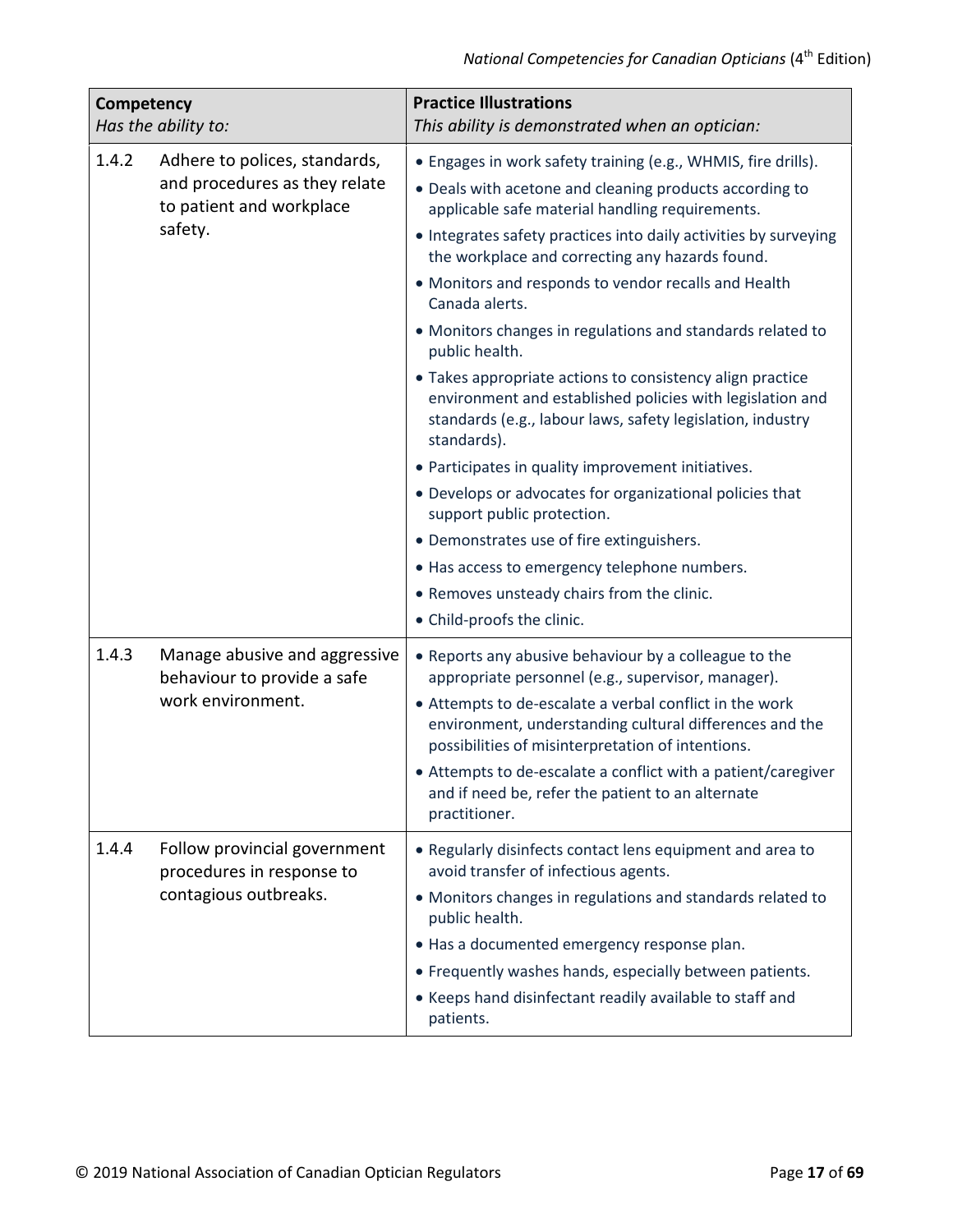<span id="page-17-0"></span>

| Competency<br>Has the ability to: |                                                                    | <b>Practice Illustrations</b><br>This ability is demonstrated when an optician:                                                                                                           |
|-----------------------------------|--------------------------------------------------------------------|-------------------------------------------------------------------------------------------------------------------------------------------------------------------------------------------|
| 1.5                               | <b>Jurisprudence and Regulatory Policies</b>                       |                                                                                                                                                                                           |
| 1.5.1                             | Adhere to all provincial<br>regulatory policies.                   | • Remains physically present when student opticians are<br>dispensing.                                                                                                                    |
|                                   |                                                                    | • Holds appropriate professional liability insurance.<br>• Provides service in the language(s) mandated by the<br>province.                                                               |
| 1.5.2                             | Adhere to all applicable<br>provincial and federal<br>legislation. | • Stores health information securely.<br>• Provides the patient record when requested by a patient.<br>• Where mandated, provides ramps for accessibility to store<br>or clinic entrance. |
| 1.5.3                             | Maintain awareness of changes<br>in regulations and legislation.   | • Monitors for changes to applicable standards of practice<br>and guidelines.                                                                                                             |
|                                   |                                                                    | • Seeks and reviews information from the regulatory body<br>and other sources (e.g., professional associations).                                                                          |
|                                   |                                                                    | • Attends continuing education programs that provide<br>relevant legislative updates.                                                                                                     |
|                                   |                                                                    | • Ensures office policies and practices are reviewed and<br>updated after a relevant legislative change is enacted.                                                                       |
|                                   |                                                                    | • Conducts or participates in office training regarding<br>relevant legislative updates.                                                                                                  |
| 1.5.4                             | Communicate title and<br>credentials accurately.                   | • Communicates to the public, in writing, and/or verbally the<br>professional designation Licensed or Registered Optician.                                                                |
|                                   |                                                                    | • Accurately communicates differences between opticians<br>and other healthcare and eye-care practitioners.                                                                               |
|                                   |                                                                    | • Ensures that a patient understands that opticians cannot<br>diagnose an eye health condition.                                                                                           |
|                                   |                                                                    | • Clearly displays any professional credential identification,<br>such as wall certificate or ID badges.                                                                                  |
|                                   |                                                                    | • Communicates professional credentials on stationery.                                                                                                                                    |
| 1.5.5                             | Report misconduct to the<br>appropriate body.                      | • Can identify what types of conduct constitute professional<br>misconduct.                                                                                                               |
|                                   |                                                                    | • Demonstrates an understanding of the optician's reporting<br>obligations.                                                                                                               |
|                                   |                                                                    | • Reports misuse of the Licensed or Registered Optician title<br>by a colleague who does not hold that title to appropriate<br>regulatory body.                                           |
|                                   |                                                                    | • Reports another optician's professional misconduct to the<br>appropriate regulatory body in a timely manner.                                                                            |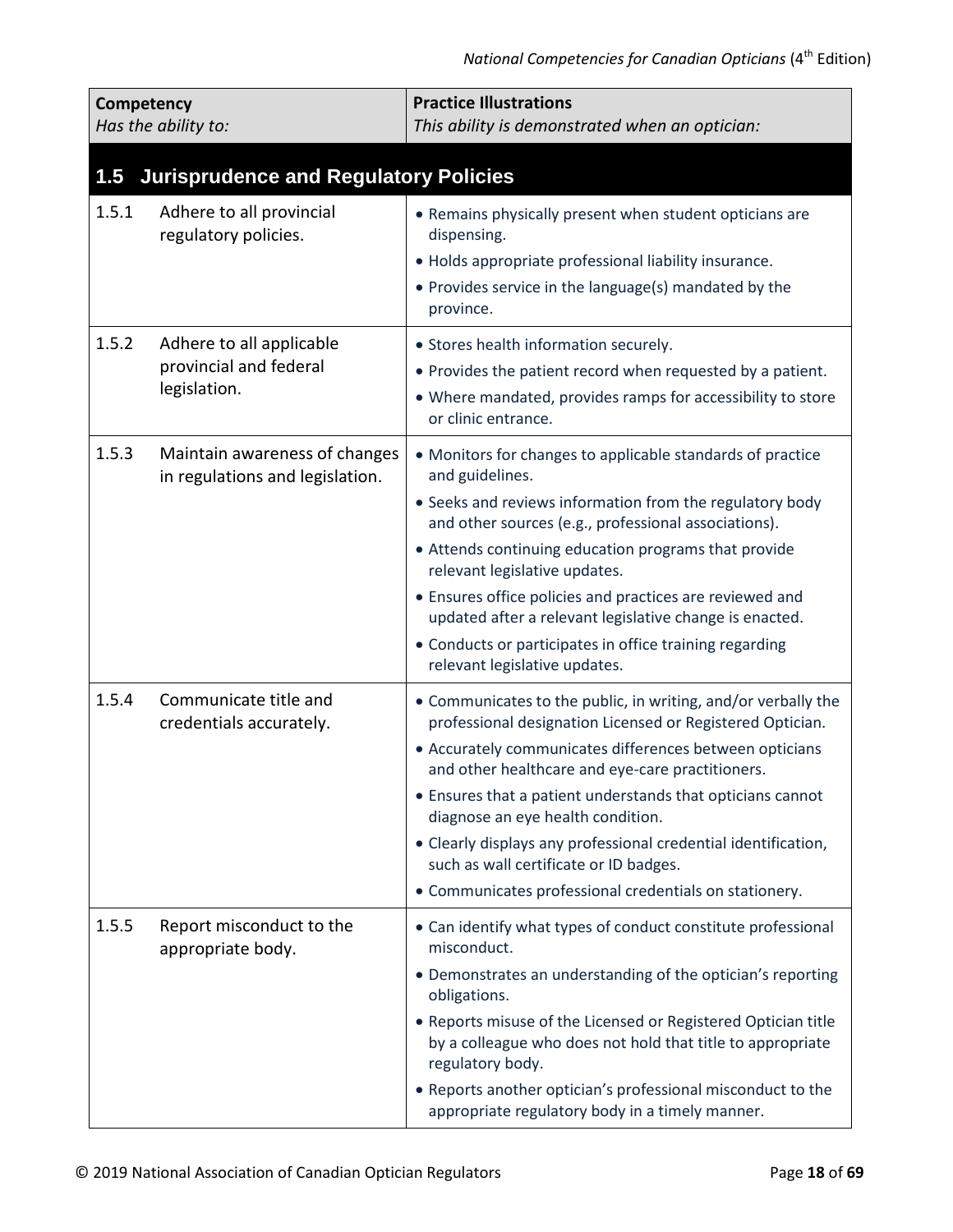<span id="page-18-0"></span>

| Competency<br>Has the ability to: |                                                                                                                  | <b>Practice Illustrations</b><br>This ability is demonstrated when an optician:                                                                                                                                                                                                                                                                                                                                                                                                                                                                                                                                                                                                   |
|-----------------------------------|------------------------------------------------------------------------------------------------------------------|-----------------------------------------------------------------------------------------------------------------------------------------------------------------------------------------------------------------------------------------------------------------------------------------------------------------------------------------------------------------------------------------------------------------------------------------------------------------------------------------------------------------------------------------------------------------------------------------------------------------------------------------------------------------------------------|
| 1.6                               | <b>Scope of Practice</b>                                                                                         |                                                                                                                                                                                                                                                                                                                                                                                                                                                                                                                                                                                                                                                                                   |
| 1.6.1                             | Recognize personal and<br>professional limits in relation<br>to patient and regulatory<br>expectations.          | • Reflects on and evaluates own practice by participating in a<br>professional competency plan.<br>• Obtains external feedback from peers or patients to<br>support self-reflection.<br>• Accepts a delegation only through clear and established<br>lines of authority.<br>• If scleral contact lens fitting is beyond the optician's<br>professional ability, refers a patient to a colleague who<br>specializes in this type of contact lens fitting.                                                                                                                                                                                                                          |
| 1.6.2                             | Practise within the scope of<br>practice and professional<br>competence.                                         | • Engages in continuing professional education to ensure<br>current knowledge, skill, and judgement within the<br>optician's areas of practice.<br>• Refuses to perform a refraction unless specifically<br>permitted by legislation and regulatory body.<br>• Refuses to fill a contact lens Rx if the optician does not have<br>adequate and current knowledge, skill, or judgement to<br>provide this service.<br>• Informs a patient that the optician is not authorized to<br>perform an eye exam and refers the patient to an<br>optometrist.<br>• Refers a patient to another optician if not sufficiently skilled<br>in dispensing scleral (or other specialized) lenses. |
| 1.6.3                             | Seek assistance or refer to<br>other professionals when<br>required to provide the best<br>care for the patient. | • Seeks assistance from another health professional when<br>unclear on the appropriate clinical course of action.<br>• Refers a patient for consultation or treatment when<br>conditions are present that exceed the optician's scope,<br>knowledge, skill, or expertise.<br>• Refers a patient to a medical doctor when changes in Rx<br>indicate the possibility of blood sugar disorders.                                                                                                                                                                                                                                                                                      |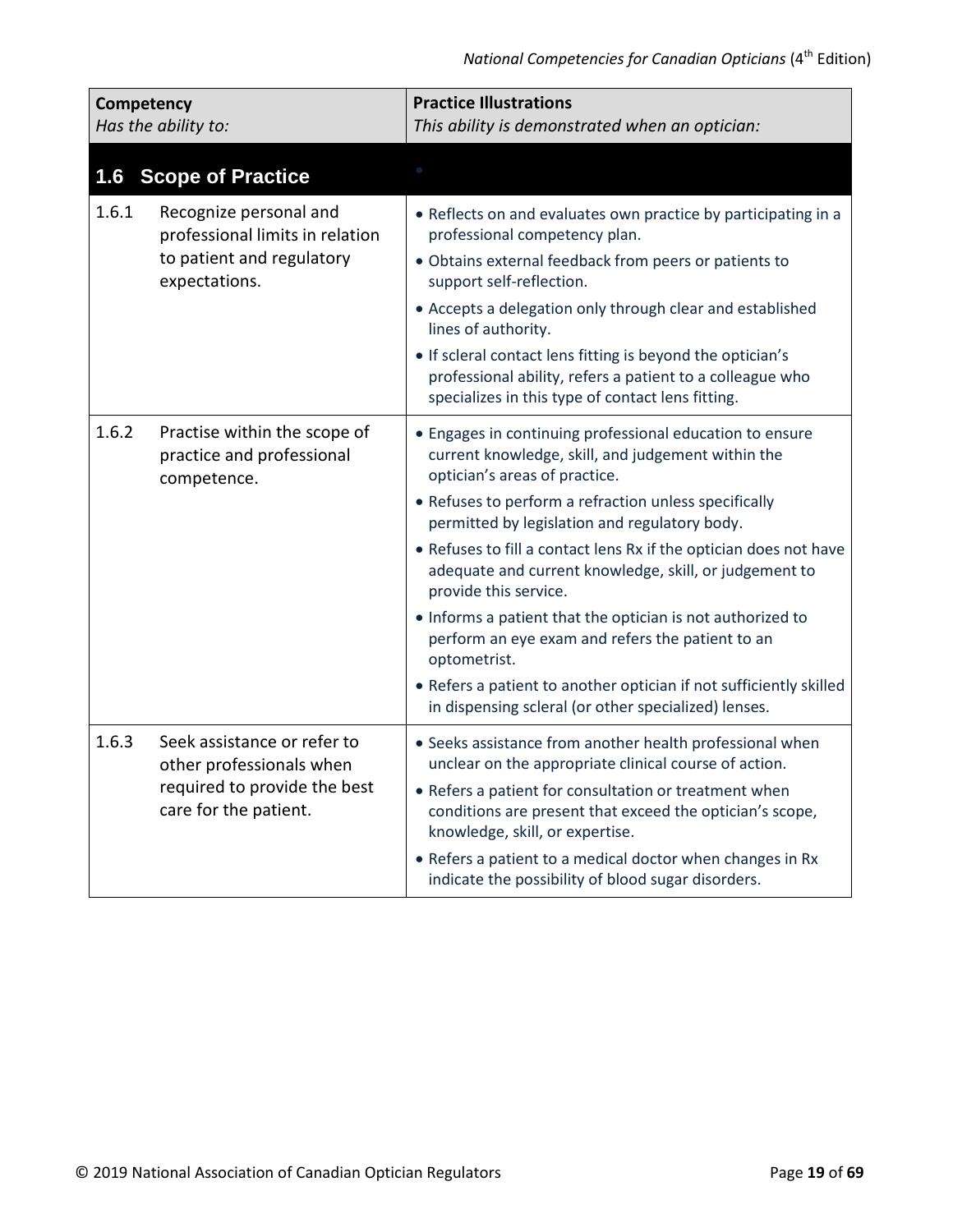<span id="page-19-0"></span>

| Competency<br>Has the ability to: |                                                                                                                          | <b>Practice Illustrations</b><br>This ability is demonstrated when an optician:                                                                                                                          |
|-----------------------------------|--------------------------------------------------------------------------------------------------------------------------|----------------------------------------------------------------------------------------------------------------------------------------------------------------------------------------------------------|
| 1.6.4                             | Educate the employer,<br>colleagues, and the public on<br>the role of the optician.                                      | • Explains the similarities and differences among opticians,<br>ophthalmologists, and optometrists in a meaningful way to<br>the employer or patient.                                                    |
|                                   |                                                                                                                          | • Accurately communicates the limits of the scope of practice<br>to a patient.                                                                                                                           |
|                                   |                                                                                                                          | • Makes the employer aware of the limitations when care is<br>provided by an unregulated worker.                                                                                                         |
|                                   |                                                                                                                          | • Identifies to a patient when care is provided by a regulated<br>or unregulated worker and educates the patient on the<br>difference.                                                                   |
|                                   |                                                                                                                          | . Uses their title regularly when interacting with patients.                                                                                                                                             |
| 1.7                               | <b>Maintaining Competence</b>                                                                                            |                                                                                                                                                                                                          |
| 1.7.1                             | Adapt practice in response to<br>new products and technologies<br>so that suitable options are<br>available to patients. | • After completing a professional development course,<br>incorporates a new technology, policy, or protocol into<br>their practice.                                                                      |
|                                   |                                                                                                                          | • Uses modern and properly functioning tools and<br>equipment.                                                                                                                                           |
|                                   |                                                                                                                          | • Advocates for resources that support advancement in<br>technology to encourage better service for patients with<br>physical disabilities.                                                              |
|                                   |                                                                                                                          | • Identifies a safety concern and takes appropriate action to<br>implement new technology to address the issue.                                                                                          |
|                                   |                                                                                                                          | · Identifies a patient who could benefit from a new lens<br>technology.                                                                                                                                  |
|                                   |                                                                                                                          | • Practises verifying the accuracy of new lens technologies.                                                                                                                                             |
|                                   |                                                                                                                          | • Practises new measurement techniques and knows their<br>uses.                                                                                                                                          |
| 1.7.2                             | Incorporate lessons learned<br>from everyday practice<br>experiences into future<br>practice.                            | • Makes note in the patient record of a challenging<br>interaction, reflects on the impact of professional<br>behaviours and communication skills used, and records<br>insights for future interactions. |
|                                   |                                                                                                                          | · Uses past experiences as training scenarios during a<br>workplace training session.                                                                                                                    |
|                                   |                                                                                                                          | • Collaborates with colleagues to identify alternative<br>approaches for the future when a patient interaction does<br>not go well.                                                                      |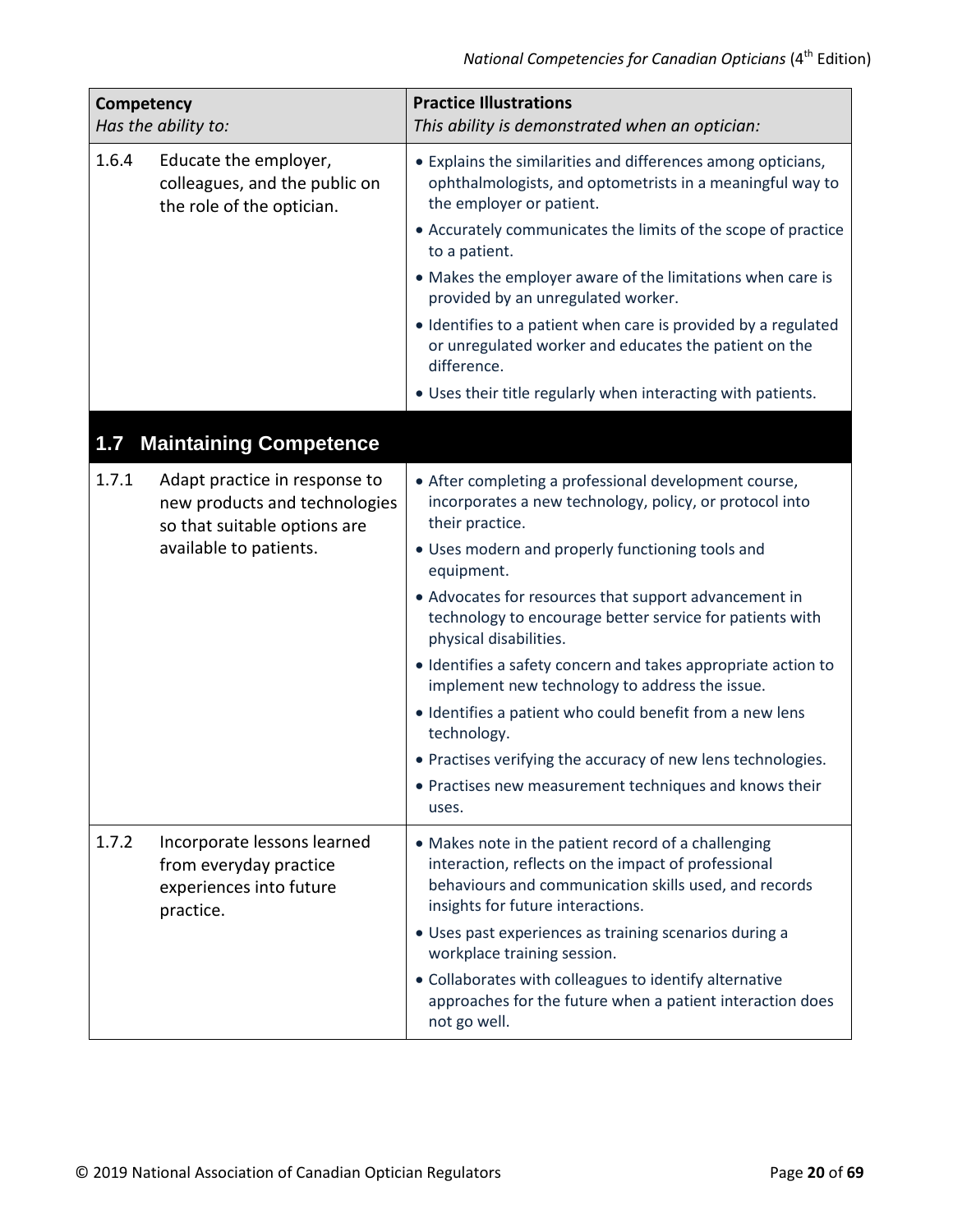| Competency          |                                                                                        | <b>Practice Illustrations</b>                                                                                                                                                                                                                                                                                                                        |
|---------------------|----------------------------------------------------------------------------------------|------------------------------------------------------------------------------------------------------------------------------------------------------------------------------------------------------------------------------------------------------------------------------------------------------------------------------------------------------|
| Has the ability to: |                                                                                        | This ability is demonstrated when an optician:                                                                                                                                                                                                                                                                                                       |
| 1.7.3               | Engage in continuous learning<br>to maintain and enhance ability<br>to serve patients. | • Engages in continuing professional development as<br>required by the regulatory body.<br>• Investigates and engages in monthly training sessions with<br>sales representatives related to new products and<br>technologies.<br>• Subscribes to e-newsletters to keep up to date on evolving<br>contact lens options for patients with keratoconus. |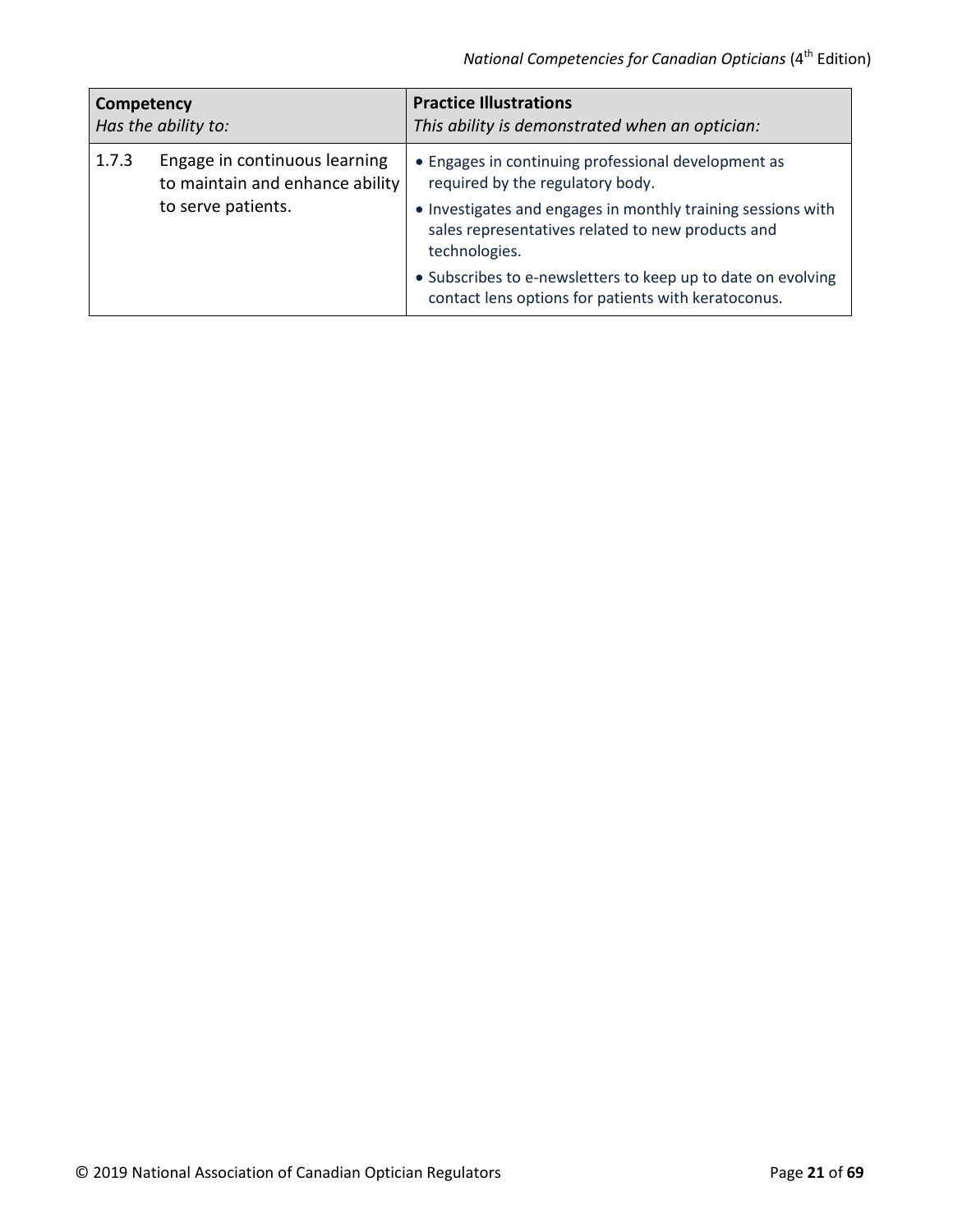### <span id="page-21-0"></span>**Domain 2. Refraction**

These competencies focus on the specific needs related to performing refraction. All refracting opticians are expected to demonstrate all of these competencies.

<span id="page-21-1"></span>

| Competency<br>Has the ability to: |                                                                                        | <b>Practice Illustrations</b><br>This ability is demonstrated when an optician:                                                                                                                                                                                                                                                                                                                    |
|-----------------------------------|----------------------------------------------------------------------------------------|----------------------------------------------------------------------------------------------------------------------------------------------------------------------------------------------------------------------------------------------------------------------------------------------------------------------------------------------------------------------------------------------------|
| 2.1                               | <b>Anatomy and Pathology</b>                                                           |                                                                                                                                                                                                                                                                                                                                                                                                    |
| 2.1.1                             | Demonstrate an understanding<br>of the visual pathway.                                 | • Recognizes disruptions in vision caused by disease or<br>accident.<br>• Demonstrates an understanding of the process of the<br>retina transducing an image into electrical pulses using rods<br>and cones to transmit to the brain.<br>• Explains the optical chiasm and its function on binocular<br>vision.<br>• Describes the function of the occipital lobe in processing<br>visual stimuli. |
| 2.1.2                             | Demonstrate an understanding<br>of the ocular system.                                  | . Identifies in detail the anatomy of the eye.<br>• Demonstrates an understanding of the effect of different<br>refractive media on the refraction of light in the eye.<br>· Identifies emmetropic and ametropic eyes.                                                                                                                                                                             |
| 2.1.3                             | Demonstrate an understanding<br>of the anatomy of the eye.                             | · Identifies in detail the parts of the eye and adnexa.<br>· Identifies the extraocular muscles.<br>• Identifies the anatomy of the posterior and anterior<br>segments of the eye.                                                                                                                                                                                                                 |
| 2.1.4                             | Demonstrate an understanding<br>of the impact of systemic<br>diseases and medications. | • Recognizes disruptions in vision caused by diabetes.<br>• Demonstrates an understanding of pharmacology and<br>systemic drug interactions.<br>• Refers a patient with high tonometry results.                                                                                                                                                                                                    |
| 2.1.5                             | Demonstrate an understanding<br>of the impact of ocular<br>pathologies and conditions. | • Recognizes disruptions in vision caused by glaucoma.<br>• Recognizes disruptions in vision caused by photophobia.<br>• Recognizes disruptions in vision caused by cataracts.<br>• Demonstrates an understanding of the impact of ocular<br>pathologies and conditions on binocular vision.                                                                                                       |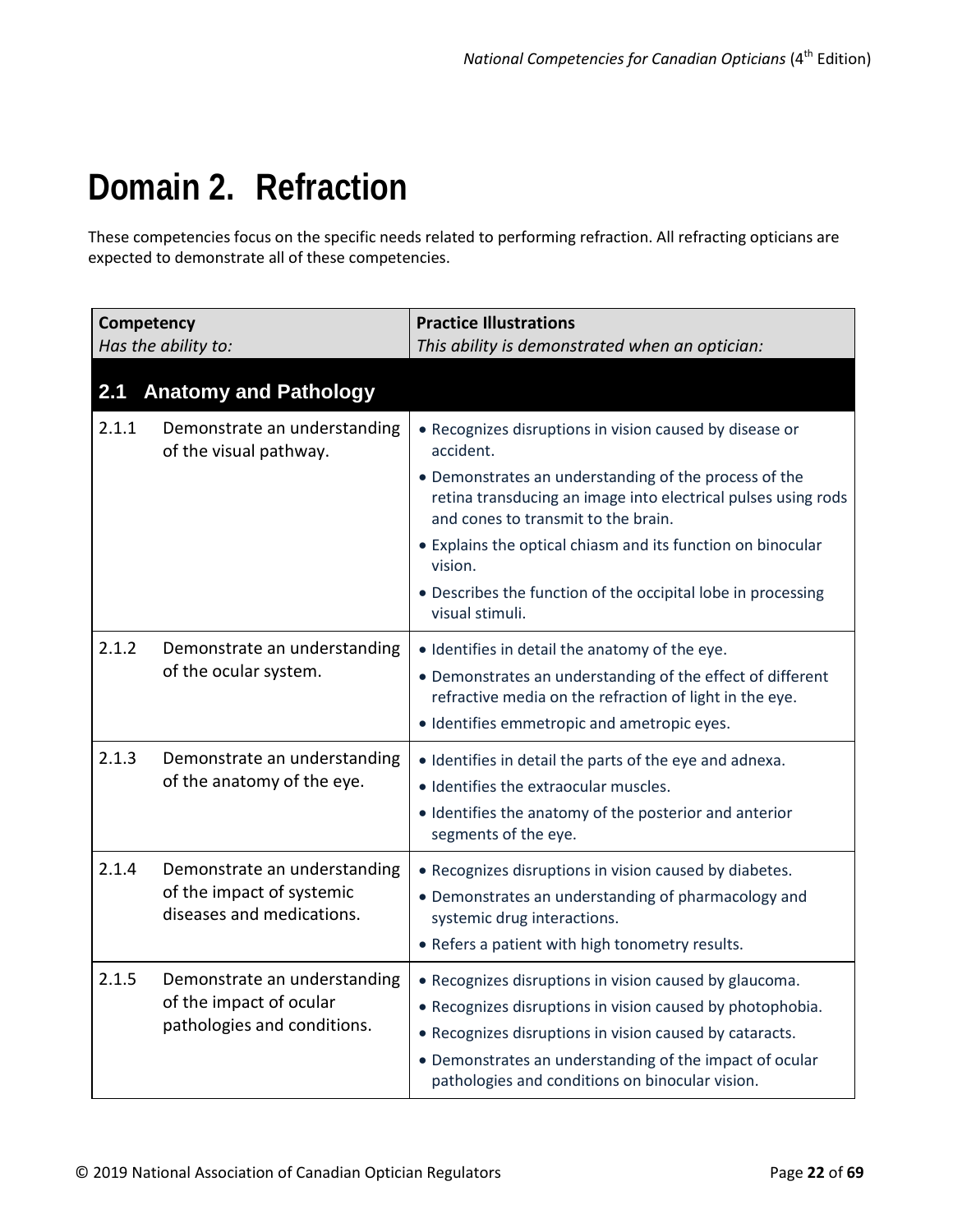<span id="page-22-0"></span>

| Competency<br>Has the ability to: |                                                                               | <b>Practice Illustrations</b><br>This ability is demonstrated when an optician:                                                                                                                                                                                                                                               |
|-----------------------------------|-------------------------------------------------------------------------------|-------------------------------------------------------------------------------------------------------------------------------------------------------------------------------------------------------------------------------------------------------------------------------------------------------------------------------|
| 2.1.6                             | Demonstrate an understanding<br>of external factors affecting the<br>eye.     | • Demonstrates an understanding of environmental effects<br>causing dry eye symptoms.<br>• Demonstrates an understanding of the symptoms of digital<br>eye strain.<br>. Recognizes the effects of high-energy visible light and<br>ultraviolet light.                                                                         |
| 2.1.7                             | Demonstrate an understanding<br>of visual fields.                             | • Recognizes disruptions in vision caused by macular<br>degeneration and glaucoma.<br>• Can identify acute retinal conditions requiring immediate<br>medical referral.<br>• Performs a confrontational visual field test to determine if a<br>patient meets the minimum requirement for a driver's<br>licence classification. |
| 2.1.8                             | Demonstrate an understanding<br>of binocular function and<br>ocular motility. | • Performs cover and uncover tests to determine phorias and<br>strabismus.<br>• Describes the importance of maintaining focus on an object<br>with both eyes, creating a single-visual image.<br>• Demonstrates an understanding of the effects of disruption<br>of binocular vision on depth perception.                     |
| 2.2                               | <b>Optics</b>                                                                 |                                                                                                                                                                                                                                                                                                                               |
| 2.2.1                             | Demonstrate an understanding<br>of monocular and binocular<br>vision.         | • Can explain the difference between monocular and<br>binocular vision and their effects on depth perception and<br>spatial awareness.<br>• Demonstrates an understanding of the learned ability of<br>adaptation to monovision.<br>• Performs spatial testing using the stereo fly test or other<br>test.                    |
| 2.2.2                             | Demonstrate an understanding<br>of geometric optics.                          | • Demonstrates an understanding of the schematic eye.<br>• Explains the difference between convex and concave lenses<br>and their relevance to refraction.<br>• Demonstrates an understanding of how light is focused on<br>the fovea.                                                                                        |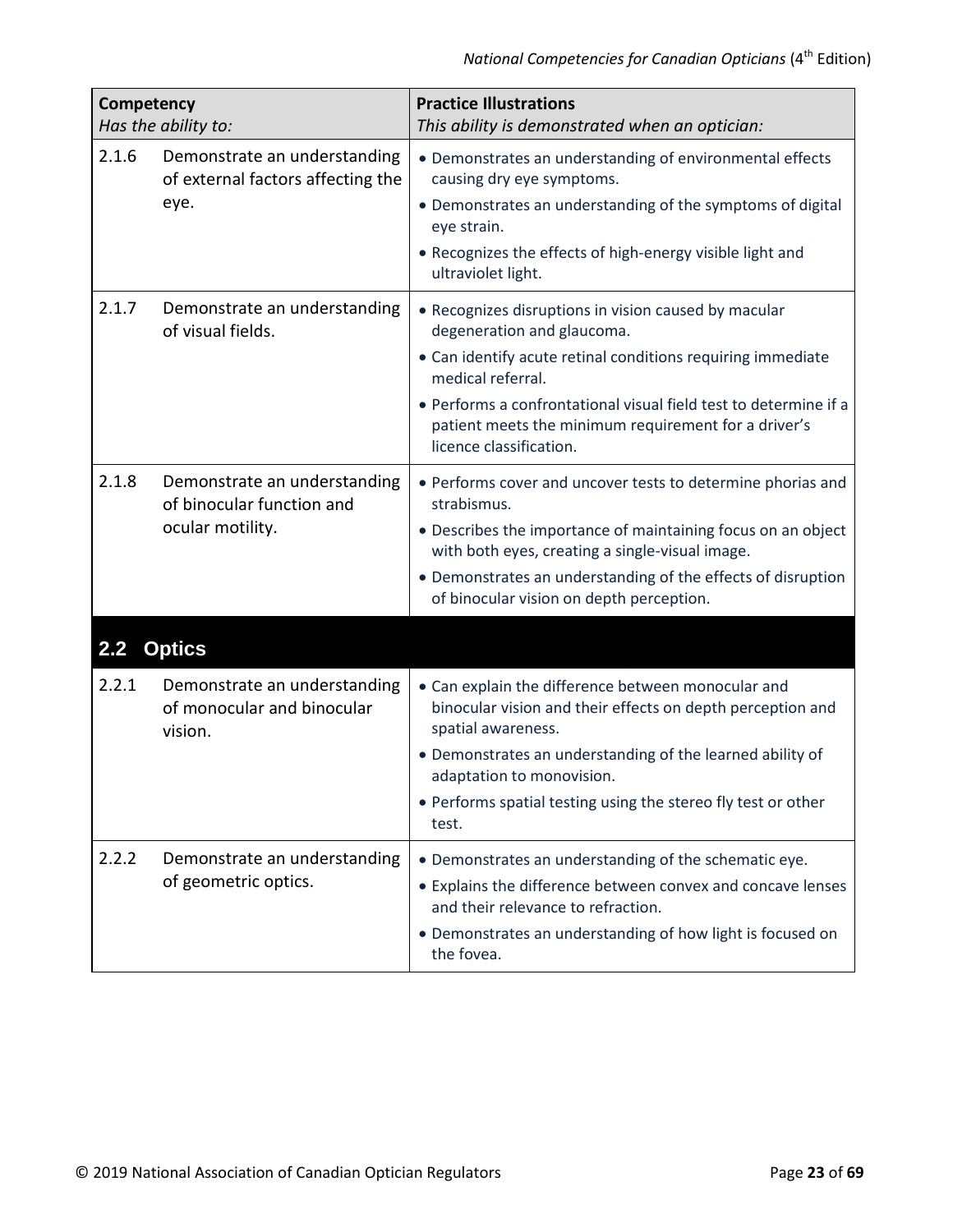<span id="page-23-0"></span>

| Competency<br>Has the ability to: |                                                              | <b>Practice Illustrations</b><br>This ability is demonstrated when an optician:                                                                                                                                                                                                               |
|-----------------------------------|--------------------------------------------------------------|-----------------------------------------------------------------------------------------------------------------------------------------------------------------------------------------------------------------------------------------------------------------------------------------------|
| 2.2.3                             | Apply current ophthalmic<br>theories and mathematical        | • Demonstrates an understanding of concave lenses, convex<br>lenses, and prism.                                                                                                                                                                                                               |
|                                   | calculations to produce<br>refractive specifications.        | • Can describe the effects of vertex distances on resultant<br>lens power.                                                                                                                                                                                                                    |
|                                   |                                                              | • Demonstrates an understanding of relevant mathematical<br>formulas, such as circle of least confusion.                                                                                                                                                                                      |
|                                   |                                                              | • Demonstrates an understanding of the afocal lens theory.                                                                                                                                                                                                                                    |
| 2.3                               | <b>Equipment and Tools</b>                                   |                                                                                                                                                                                                                                                                                               |
| 2.3.1                             | Verify the calibration of                                    | • Calibrates a keratometer using a steel ball.                                                                                                                                                                                                                                                |
|                                   | operating equipment.                                         | • Confirms software is up to date on digital equipment.                                                                                                                                                                                                                                       |
|                                   |                                                              | • Runs calibration tests periodically.                                                                                                                                                                                                                                                        |
|                                   |                                                              | • Sets monoculars on a slit-lamp to ensure stereo perception.                                                                                                                                                                                                                                 |
| 2.3.2                             | Choose the equipment<br>required to perform a<br>refraction. | • Uses a lensometer to measure a patient's current<br>eyeglasses.                                                                                                                                                                                                                             |
|                                   |                                                              | • Adjusts a phoropter and provides reasons why it might be<br>used.                                                                                                                                                                                                                           |
|                                   |                                                              | • Identifies the uses of each group of trial lenses, including<br>accessory lenses.                                                                                                                                                                                                           |
|                                   |                                                              | • Uses an autorefractor to perform objective refraction for a<br>patient with spherical or astigmatic refractive errors.                                                                                                                                                                      |
|                                   |                                                              | • Uses a retinoscope in conjunction with a phoropter or trial<br>lens set to perform minus or plus cylinder retinoscopy for<br>patients with simple hyperopic astigmatism, compound<br>hyperopic astigmatism, simple myopic astigmatism,<br>compound myopic astigmatism, or mixed astigmatism |
| 2.3.3                             | Recognize and name the                                       | • Describes the function of various distance charts.                                                                                                                                                                                                                                          |
|                                   | equipment used in practice.                                  | • Identifies the parts of a retinoscope and an autorefractor.                                                                                                                                                                                                                                 |
|                                   |                                                              | • Identifies the parts of a trial frame.                                                                                                                                                                                                                                                      |
|                                   |                                                              | • Identifies the parts of a phoropter.                                                                                                                                                                                                                                                        |
|                                   |                                                              | • Identifies and describes the use of slit-lamp illuminations.                                                                                                                                                                                                                                |
|                                   |                                                              | · Identifies the uses and parts of a keratometer.                                                                                                                                                                                                                                             |
|                                   |                                                              | · Identifies different types of tonometers.                                                                                                                                                                                                                                                   |
|                                   |                                                              | • Demonstrates an understanding of and identifies different<br>types of retinal imaging equipment.                                                                                                                                                                                            |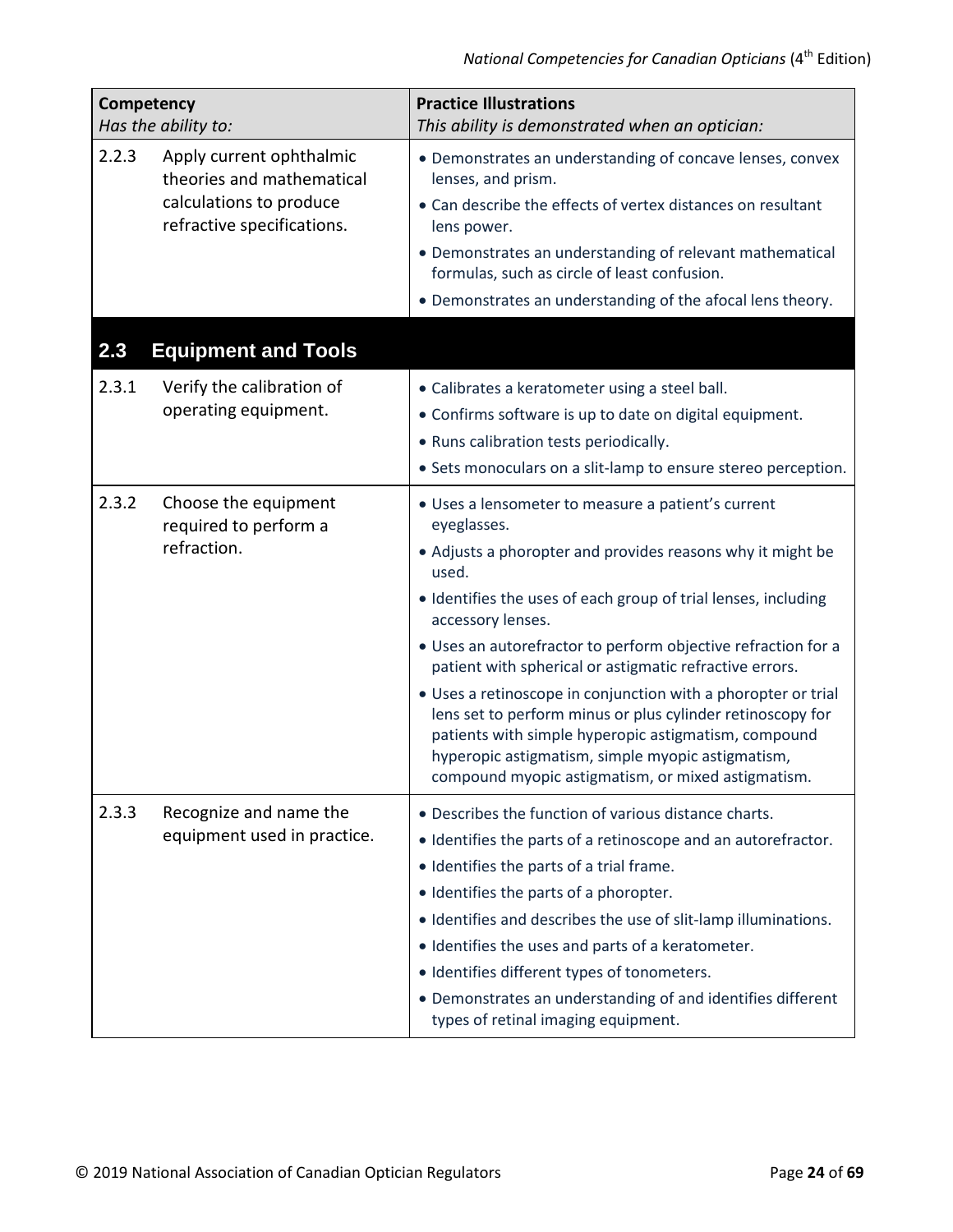<span id="page-24-0"></span>

| Competency | Has the ability to:                                                                           | <b>Practice Illustrations</b><br>This ability is demonstrated when an optician:                                                                                                                                                                                                                                                                                                                                                                                                                                                                                                                                                                                                                                                                                                                                  |
|------------|-----------------------------------------------------------------------------------------------|------------------------------------------------------------------------------------------------------------------------------------------------------------------------------------------------------------------------------------------------------------------------------------------------------------------------------------------------------------------------------------------------------------------------------------------------------------------------------------------------------------------------------------------------------------------------------------------------------------------------------------------------------------------------------------------------------------------------------------------------------------------------------------------------------------------|
| 2.3.4      | Maintain equipment in safe<br>operating condition.                                            | • Checks power cords and connecting cords.<br>• Calibrates equipment regularly.<br>· Uses dust covers.<br>• Cleans and disinfects equipment between patients.                                                                                                                                                                                                                                                                                                                                                                                                                                                                                                                                                                                                                                                    |
| 2.3.5      | Operate the equipment<br>necessary to perform a<br>refraction.                                | • Operates an autorefractor.<br>• Performs retinoscopy.<br>. Identifies and demonstrates the uses of the parts and<br>controls of a phoropter, including accessory lenses.<br>• Demonstrates the use of a schematic eye to perform<br>refraction.                                                                                                                                                                                                                                                                                                                                                                                                                                                                                                                                                                |
| 2.3.6      | Analyze the results found using<br>refraction equipment.                                      | • Transposes between plus and minus cylinder.<br>· Verifies unexpected results.<br>· Identifies whether a patient has aniseikonia or<br>anisometropia.<br>• Assesses the adaptation of a patient when there is a large<br>discrepancy between an old and a new Rx.                                                                                                                                                                                                                                                                                                                                                                                                                                                                                                                                               |
| 2.4        | <b>Infection Control</b>                                                                      |                                                                                                                                                                                                                                                                                                                                                                                                                                                                                                                                                                                                                                                                                                                                                                                                                  |
| 2.4.1      | Follow infection control and<br>prevention measures to<br>maintain a hygienic<br>environment. | • Adheres to infection prevention and control measures<br>established by jurisdiction and national regulatory bodies<br>(Optical Laboratories Association, Health Protection Branch<br>of Health Canada, and Canadian Standards Association).<br>• Takes appropriate action to consistently align practice<br>environment and policies with legislation and standards<br>(e.g., labour laws, safety legislation, industry standards).<br>• Follows Health Canada's recommendations for hand-<br>washing between patients.<br>• Enforces hand-washing by staff.<br>• Ensures appropriate infection control signage is visible to<br>staff.<br>• Ensures equipment is disinfected between patients.<br>• Integrates infection control and prevention measures.<br>• Maintains a clean and safe office environment. |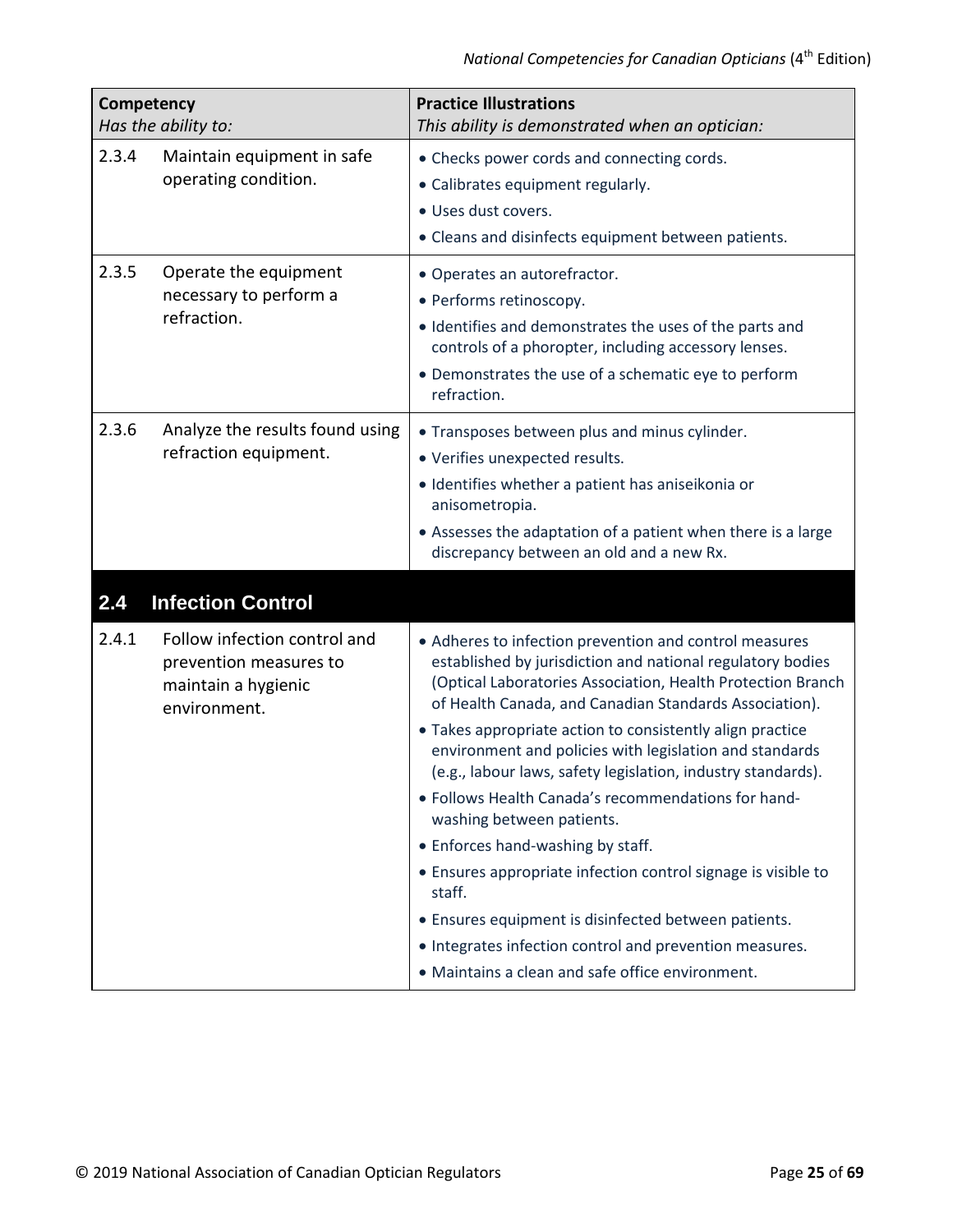<span id="page-25-0"></span>

| <b>Competency</b><br>Has the ability to: |                                                                                                           | <b>Practice Illustrations</b><br>This ability is demonstrated when an optician:                                                                                                                                                               |
|------------------------------------------|-----------------------------------------------------------------------------------------------------------|-----------------------------------------------------------------------------------------------------------------------------------------------------------------------------------------------------------------------------------------------|
| 2.4.2                                    | Recognize infection hazards so<br>that preventive measures can<br>be implemented.                         | • Demonstrates situational awareness by observing the<br>environment, anticipating potential risks, and seeking<br>assistance when needed.                                                                                                    |
|                                          |                                                                                                           | • Advocates for changes when risks are identified by<br>recommending interventions.                                                                                                                                                           |
|                                          |                                                                                                           | · Documents and tracks incidents.                                                                                                                                                                                                             |
|                                          |                                                                                                           | • Participates in quality improvement initiatives.                                                                                                                                                                                            |
|                                          |                                                                                                           | • Ensures the premises do not present a physical safety<br>hazard.                                                                                                                                                                            |
| 2.4.3                                    | Address contagious outbreaks<br>to avoid spreading illness to                                             | • Implements procedures to react to an acute infectious<br>disease outbreak.                                                                                                                                                                  |
|                                          | others.                                                                                                   | • Washes/sanitizes hands prior to touching patients.                                                                                                                                                                                          |
|                                          |                                                                                                           | • Enforces hand-washing by staff.                                                                                                                                                                                                             |
|                                          |                                                                                                           | · Disposes of waste appropriately and hygienically.                                                                                                                                                                                           |
|                                          |                                                                                                           | • Ensures equipment is disinfected between patients.                                                                                                                                                                                          |
|                                          |                                                                                                           | • Adheres to infection prevention and control measures<br>established by jurisdiction and national regulatory bodies<br>(Optical Laboratories Association, Health Protection Branch<br>of Health Canada, and Canadian Standards Association). |
|                                          |                                                                                                           | • Reschedules appointments to avoid spread of illness.                                                                                                                                                                                        |
|                                          |                                                                                                           | . Wears a mask and gloves to avoid contamination.                                                                                                                                                                                             |
| 2.4.4                                    | Demonstrate proper<br>disinfection techniques for<br>refraction equipment prior to<br>each patient's use. | • Cleans the forehead rest, chin rest, cheek rest, and<br>eyepieces with disinfectant.                                                                                                                                                        |
|                                          |                                                                                                           | • Cleans the hand-held occluder with disinfectant.                                                                                                                                                                                            |
|                                          |                                                                                                           | • Disinfects the tonometer prior to each patient's use.                                                                                                                                                                                       |
|                                          |                                                                                                           | · Disinfects trial frames prior to use with each patient.                                                                                                                                                                                     |
| 2.5                                      | <b>Needs Assessment</b>                                                                                   |                                                                                                                                                                                                                                               |
| 2.5.1                                    | Compile a patient history to<br>determine whether to proceed<br>with the refraction.                      | • Performs symptomology assessment of medical<br>considerations needing more thorough coverage (e.g.,<br>multiple sclerosis, diabetes, chemotherapy, corneal<br>disease, cataracts).                                                          |
|                                          |                                                                                                           | • Determines a patient's ability to participate in the<br>refraction process.                                                                                                                                                                 |
|                                          |                                                                                                           | • Assesses a patient's previous ocular history.                                                                                                                                                                                               |
|                                          |                                                                                                           | • Assesses history provided by a previous practitioner and<br>determines whether additional information is required.                                                                                                                          |
|                                          |                                                                                                           | • Does not refract a patient who presents with an active eye<br>infection.                                                                                                                                                                    |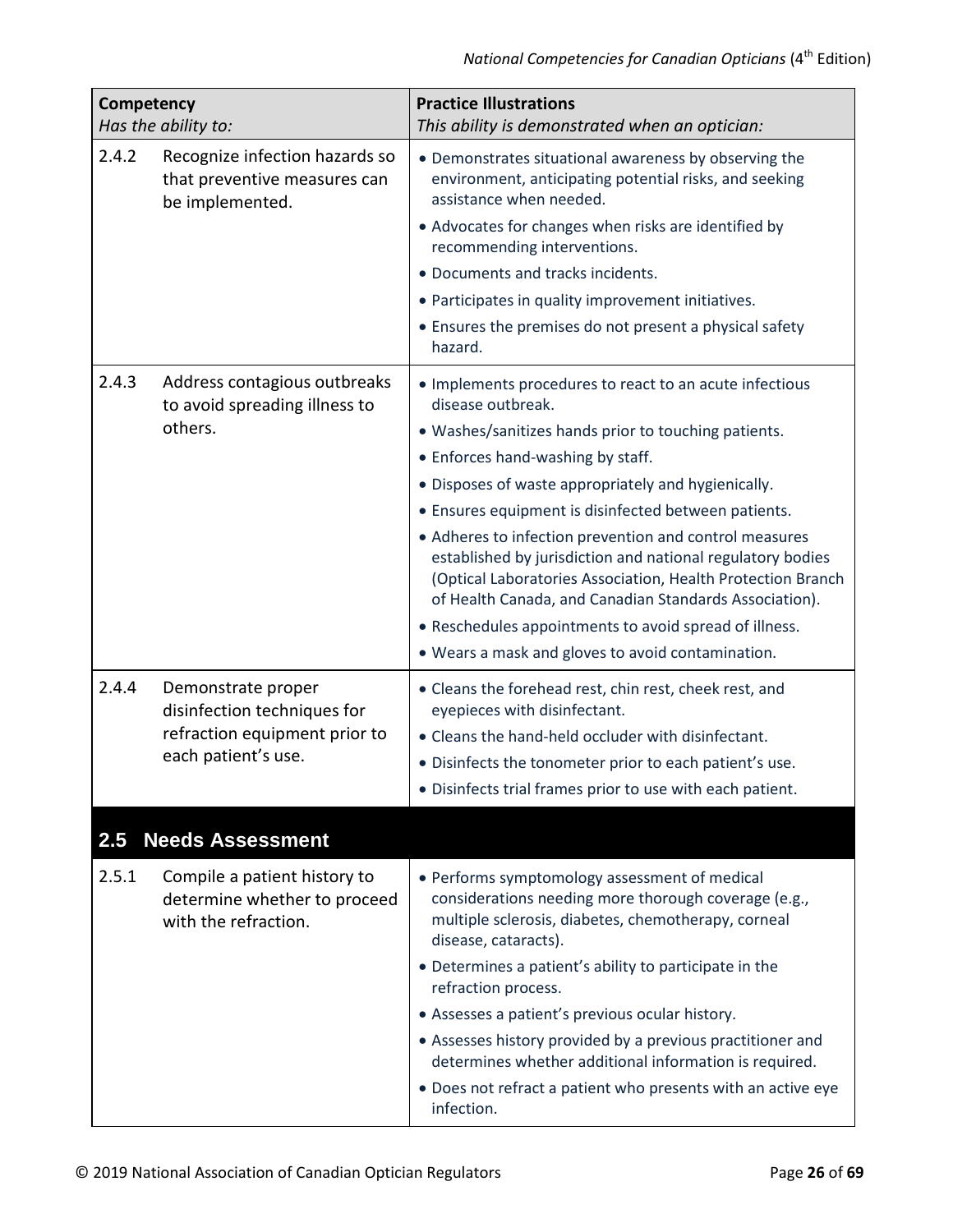| Competency<br>Has the ability to: |                                                                    | <b>Practice Illustrations</b><br>This ability is demonstrated when an optician:                                                   |
|-----------------------------------|--------------------------------------------------------------------|-----------------------------------------------------------------------------------------------------------------------------------|
| 2.5.2                             | Document patient information<br>clearly and concisely.             | • Charts the date, chief complaint, and duration for each<br>visit.                                                               |
|                                   |                                                                    | • Charts the medications a patient is taking.                                                                                     |
|                                   |                                                                    | • Records patient information so that another eye-care<br>professional will be able to interpret the patient's<br>information.    |
|                                   |                                                                    | • Records information in English or French.                                                                                       |
|                                   |                                                                    | • Records the follow-up care plan for a patient.                                                                                  |
| 2.5.3                             | Use objective techniques to<br>identify and quantify<br>ametropia. | • Uses streak retinoscopy to determine neutrality, refine<br>neutrality, and neutralize and find sphere and cylindrical<br>power. |
|                                   |                                                                    | • Uses an autorefractor to perform objective refraction for a<br>patient with spherical or astigmatic refractive errors.          |
|                                   |                                                                    | • Performs an objective assessments of refractive error using<br>a retinoscope and the phoropter.                                 |
|                                   |                                                                    | • Tests versions by assessing the 9 positions of gaze to detect<br>weakness of extraocular muscles.                               |
|                                   |                                                                    | • Uses the Hirschberg corneal reflex test to assess for eye<br>alignment deviations.                                              |
|                                   |                                                                    | . Uses the Krimsky corneal reflex test to measure for eye<br>alignment deviations.                                                |
|                                   |                                                                    | • Assesses for a heterotropia (tropia) using the unilateral<br>cover test.                                                        |
|                                   |                                                                    | • Uses the alternating cover test to assess for a heterophoria<br>(phoria).                                                       |
| 2.5.4                             | Use subjective techniques to<br>identify and quantify              | • Conducts visual acuity testing for distance and near, with<br>and without correction.                                           |
|                                   | ametropia.                                                         | • Performs fogging monocularly to determine most plus/least<br>minus.                                                             |
|                                   |                                                                    | • Performs the bichrome (red-green) test.                                                                                         |
|                                   |                                                                    | • Performs the Jackson cross cylinder test.                                                                                       |
|                                   |                                                                    | • Performs astigmatic chart testing monocularly.                                                                                  |
|                                   |                                                                    | • Performs binocular balance testing using prism dissociation.                                                                    |
|                                   |                                                                    | • Measures a tropia or phoria using the alternating cover test<br>with prisms.                                                    |
|                                   |                                                                    | • Uses the Worth 4-dot test to assess suppression of either<br>eye.                                                               |
|                                   |                                                                    | • Sets up Risley prisms for vergence testing.                                                                                     |
|                                   |                                                                    | • Performs lateral vergence testing.                                                                                              |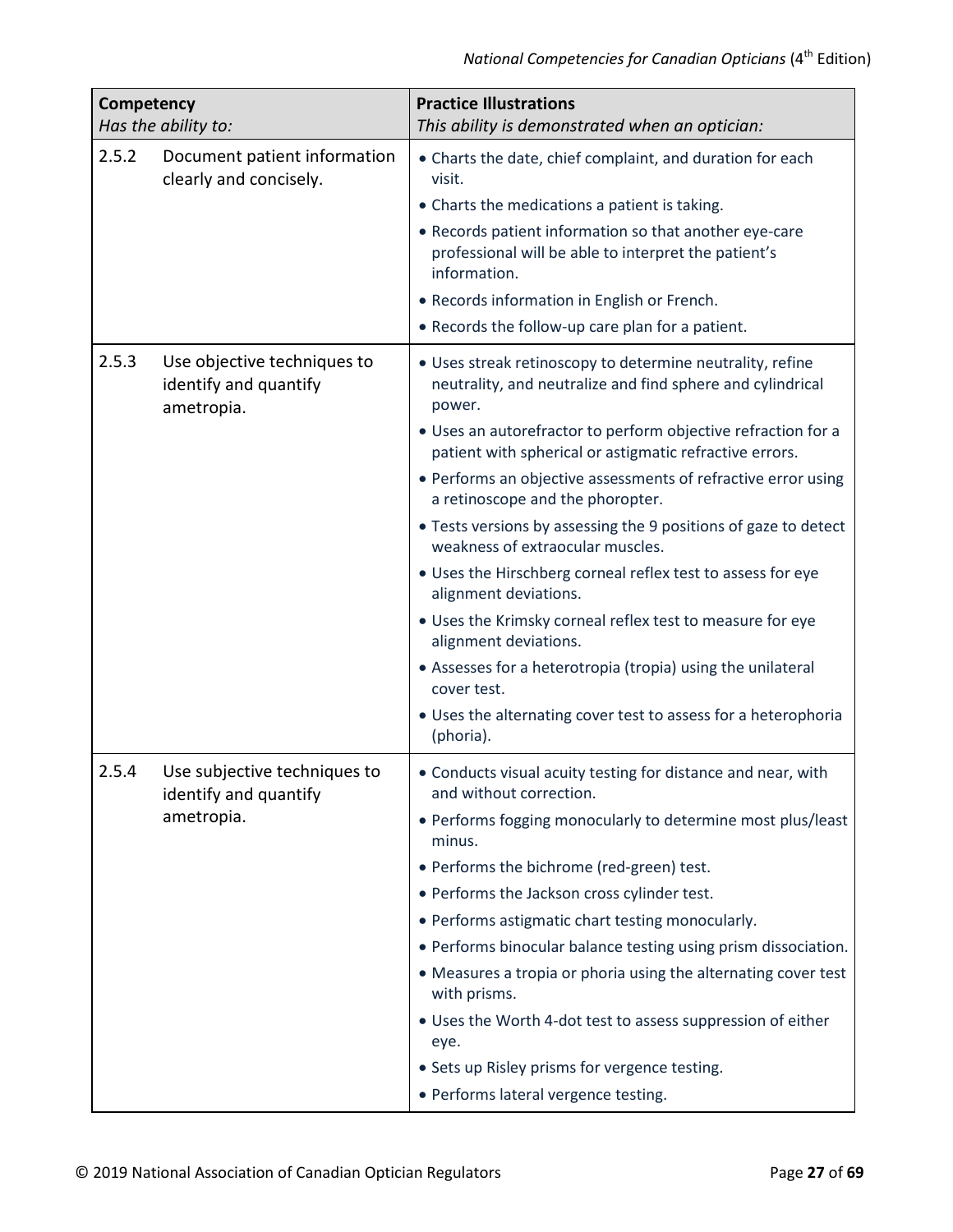| Competency<br>Has the ability to: |                                                                                                                        | <b>Practice Illustrations</b><br>This ability is demonstrated when an optician:                                                                                     |
|-----------------------------------|------------------------------------------------------------------------------------------------------------------------|---------------------------------------------------------------------------------------------------------------------------------------------------------------------|
| 2.5.5                             | Assess accommodation to<br>quantify near correction.                                                                   | • Measures the amplitude of accommodation using the<br>Donders/pushup/proximity method and the minus lens to<br>blur method.                                        |
|                                   |                                                                                                                        | • Determines the reading addition power at the distance(s)<br>required by a patient for near activities.<br>• Determines the amplitude of accommodation considering |
|                                   |                                                                                                                        | the patient's age.                                                                                                                                                  |
| 2.5.6                             | Identify previously diagnosed<br>visual deficiencies to set                                                            | • Consults the patient history to determine ocular conditions<br>that may adversely affect visual outcomes.                                                         |
|                                   | realistic patient expectations.                                                                                        | • Educates a patient about previously diagnosed visual<br>deficiencies and how they will affect visual outcome.                                                     |
|                                   |                                                                                                                        | • Counsels a patient to accept realistic expectations.                                                                                                              |
| 2.5.7                             | Conduct pupil testing to<br>identify the need for referral.                                                            | • Conducts pupillary assessment for direct and consensual<br>responses.                                                                                             |
|                                   |                                                                                                                        | • Records symmetry of pupils for comparison to past and<br>future result.                                                                                           |
|                                   |                                                                                                                        | • Records pupil size to identify irregularities requiring<br>referral.                                                                                              |
| 2.5.8                             | Perform confrontation field                                                                                            | • Understands and performs manual perimetry.                                                                                                                        |
|                                   | testing to identify the need for<br>referral.                                                                          | • Understands and performs auto-perimetry.                                                                                                                          |
|                                   |                                                                                                                        | • Refers a patient if abnormalities are identified.                                                                                                                 |
| 2.5.9                             | Recognize significant signs and<br>symptoms in relation to the<br>patient's eyes to identify the<br>need for referral. | • Uses an ophthalmoscope to view the red reflex and the<br>retina.                                                                                                  |
|                                   |                                                                                                                        | · Identifies eye abnormalities.                                                                                                                                     |
|                                   |                                                                                                                        | • Recognizes significant signs and symptoms in relation to a<br>patient's eye and general health found incidental to the<br>refraction.                             |
|                                   |                                                                                                                        | • Conducts pinhole acuity testing at distance with or without<br>correction.                                                                                        |
|                                   |                                                                                                                        | • Uses tonometry to test intraocular pressure for screening<br>purposes.                                                                                            |
| 2.5.10                            | Produce a refractive<br>specification sufficient to fulfill<br>an eyeglass or contact lens                             | • Produces a refractive specification that includes sphere,<br>cylinder, axis, and add.                                                                             |
|                                   |                                                                                                                        | • Notes prism, including power and direction.                                                                                                                       |
|                                   | order.                                                                                                                 | • Records best corrected visual acuity.                                                                                                                             |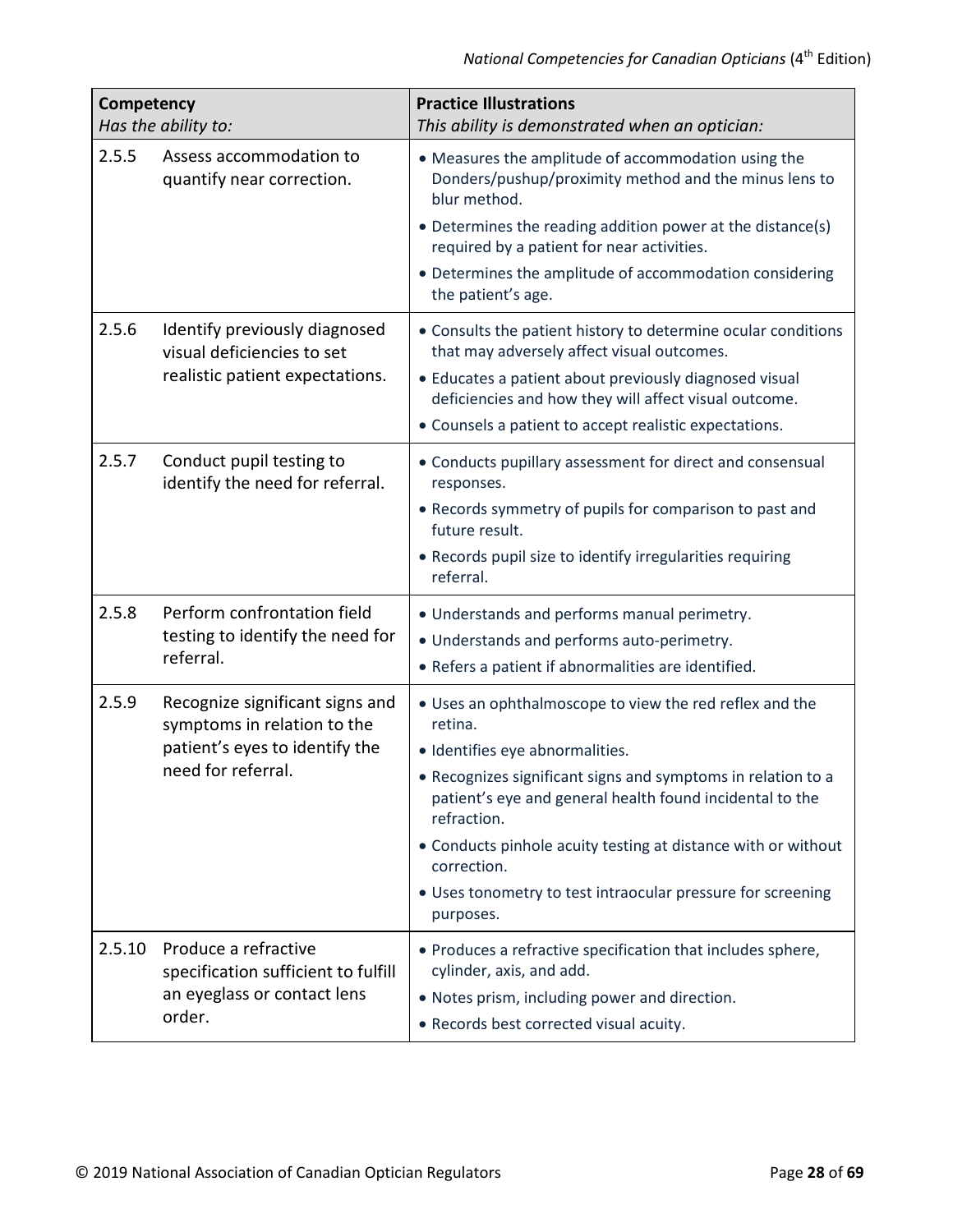<span id="page-28-1"></span><span id="page-28-0"></span>

| <b>Competency</b><br>Has the ability to: |                                                                                                                                                    | <b>Practice Illustrations</b><br>This ability is demonstrated when an optician:                                                                                                                                                                                                                                                        |
|------------------------------------------|----------------------------------------------------------------------------------------------------------------------------------------------------|----------------------------------------------------------------------------------------------------------------------------------------------------------------------------------------------------------------------------------------------------------------------------------------------------------------------------------------|
| 2.6                                      | <b>Patient Communication</b>                                                                                                                       |                                                                                                                                                                                                                                                                                                                                        |
| 2.6.1                                    | Establish mutual understanding<br>with the patient to build<br>rapport and set expectations.                                                       | • Explains the limitations of a refraction specification.<br>• Educates a patient based on the patient's wants and the<br>limitations imposed by ocular conditions.<br>• Demonstrates to a patient that the patient's needs come<br>first.                                                                                             |
| 2.6.2                                    | Set expectations to facilitate<br>patient adaptation to their<br>visual abilities and eyewear.                                                     | • Explains to a patient the visual effects of the refraction<br>specification.<br>• Explains to a patient that magnified images may appear<br>closer.<br>• Explains eyeglass options to a patient based on refraction<br>results.                                                                                                      |
| 2.6.3                                    | Demonstrate an understanding<br>of surgical and non-surgical<br>alternatives to eyewear to<br>respond to patient enquiries.                        | • Demonstrates an understanding of laser refractive surgery.<br>• Demonstrates an understanding of intraocular lenses.<br>• Demonstrates an understanding of orthokeratology.                                                                                                                                                          |
| 2.6.4                                    | Discuss with the patient<br>systemic diseases and ocular<br>conditions and their effect on<br>vision to assist in setting<br>patient expectations. | • Advises a patient that cataracts will affect their visual<br>acuity.<br>• Explains to a patient with keratoconus that the patient may<br>require contact lenses for optimal vision.<br>• Explains to a patient with uncontrolled diabetes that the<br>patient's vision may fluctuate.                                                |
| 2.6.5                                    | Verify that communications to<br>the patient have been fully<br>understood.                                                                        | • Probes for understanding when educating patients and<br>setting realistic expectations.<br>• Repeats important information or instructions to a patient.<br>• Clarifies that the refractive specifications can be used for<br>eyeglasses or contact lenses.<br>• Prompts open-ended questions regarding the refraction<br>procedure. |
| 2.7                                      | <b>Continuing Care</b>                                                                                                                             |                                                                                                                                                                                                                                                                                                                                        |
| 2.7.1                                    | Develop a plan of care<br>stemming from refraction if<br>required to promote and<br>maintain ocular health.                                        | • Demonstrates an understanding of the elements of a plan<br>of care stemming from refraction.<br>• Determines the follow-up interval.<br>• Refers a patient to appropriate practitioner as necessary.                                                                                                                                 |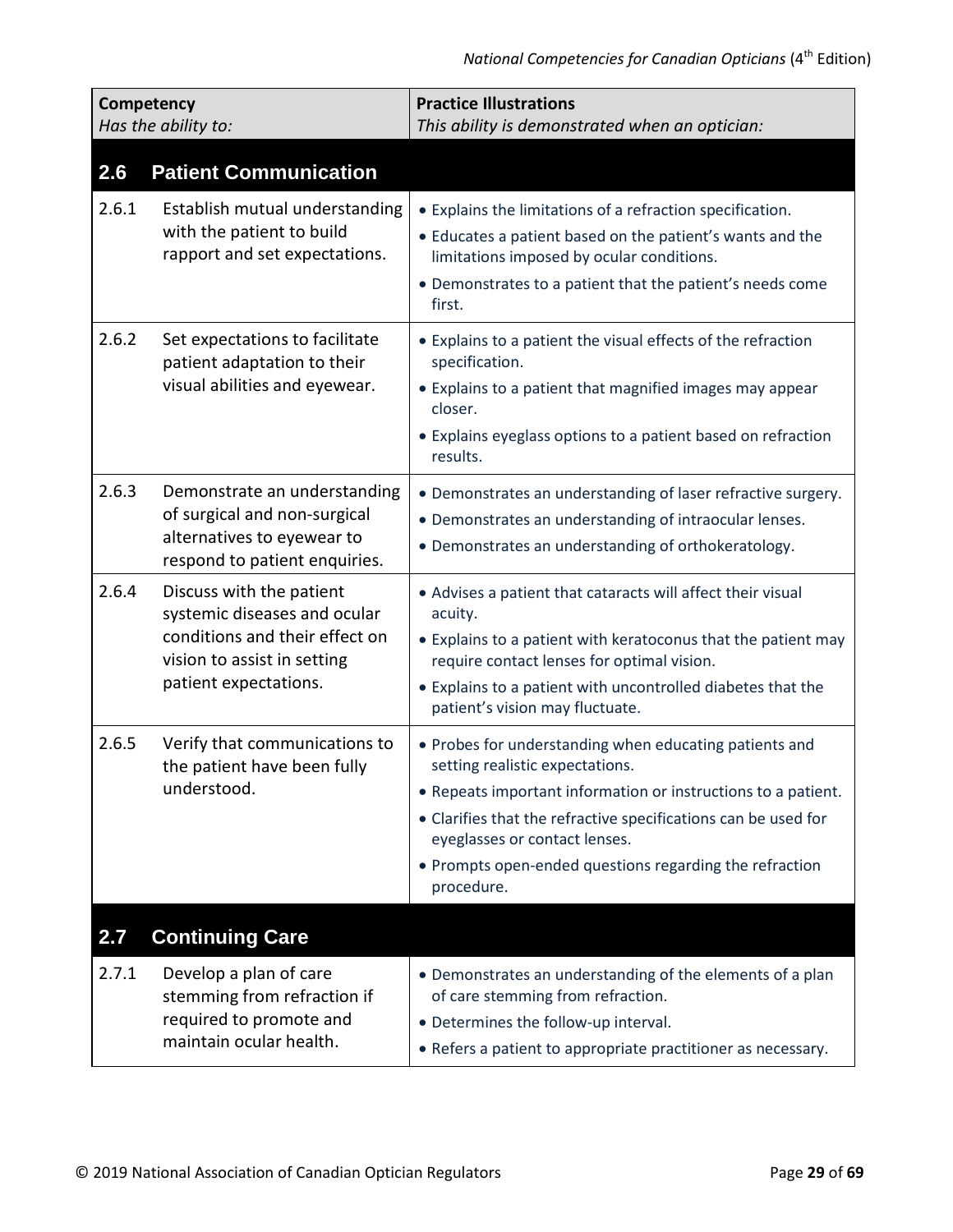| Competency<br>Has the ability to: |                                                                                                | <b>Practice Illustrations</b><br>This ability is demonstrated when an optician:                                                                                                                                                                                                 |
|-----------------------------------|------------------------------------------------------------------------------------------------|---------------------------------------------------------------------------------------------------------------------------------------------------------------------------------------------------------------------------------------------------------------------------------|
| 2.7.2                             | Troubleshoot adaptation<br>problems to maximize patient<br>comfort and visual acuity.          | • Instructs a patient on proper lid hygiene care.<br>• Instructs a patient on use of rehydrating drops.<br>• Modifies the refraction specification to ease<br>accommodation when patient's refraction has changed<br>substantially.                                             |
| 2.7.3                             | Develop an effective referral<br>network to support the patient<br>and maintain ocular health. | • Maintains an ongoing working relationship with an<br>ophthalmologist and/or optometrist.<br>• Creates a referral letter template.<br>• Identifies the closest emergency rooms.<br>• Identifies other healthcare professionals in the community<br>for referrals as necessary. |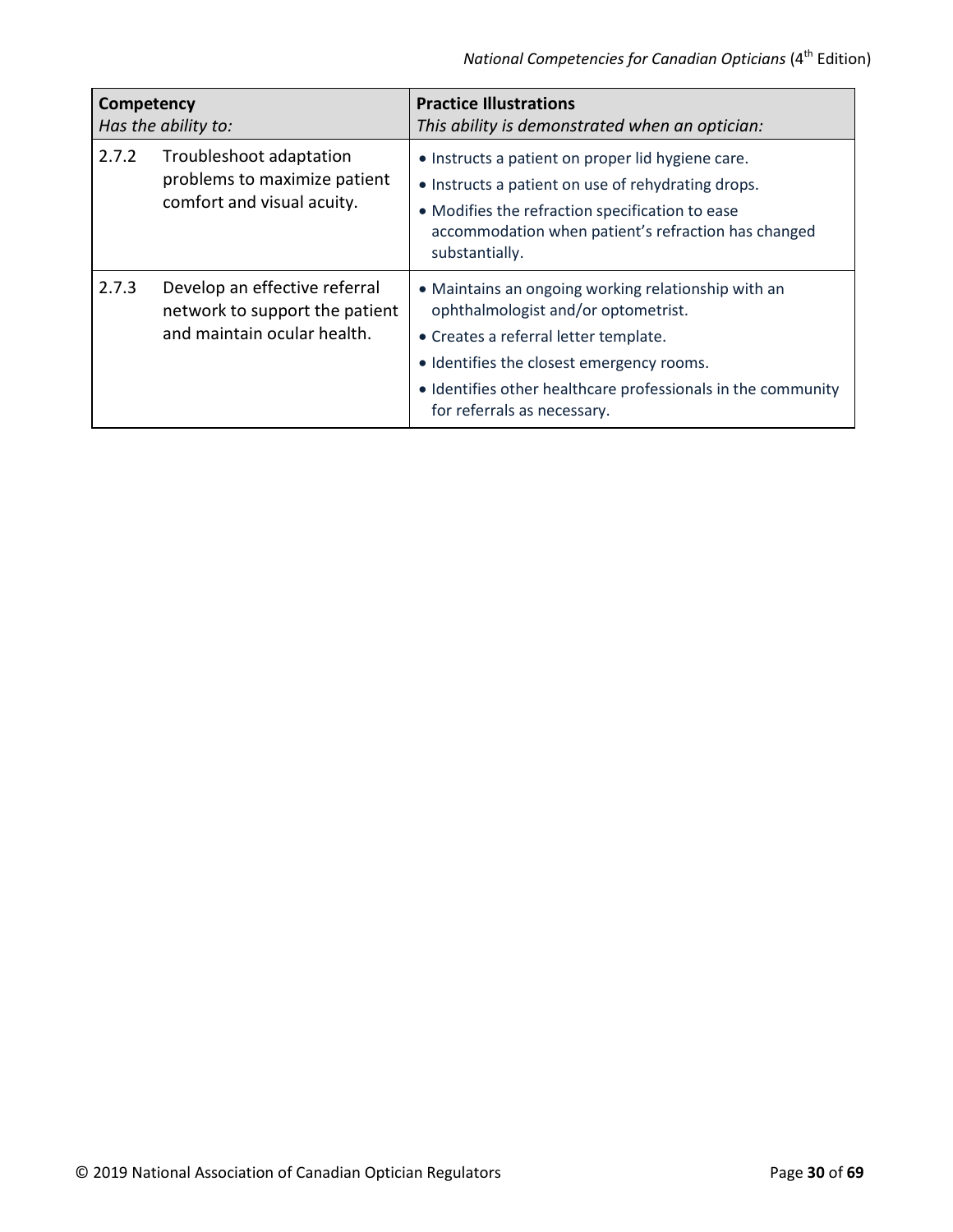# <span id="page-30-0"></span>**Domain 3. Eyeglasses and Low Vision**

These competencies focus on the requirements to dispense eyeglasses and sub-normal vision devices. All opticians need to demonstrate all of these competencies.

<span id="page-30-1"></span>

| Competency<br>Has the ability to: |                                                                                                                              | <b>Practice Illustrations</b><br>This ability is demonstrated when an optician:                                                                                                                                                                                                                                                                                                                                    |
|-----------------------------------|------------------------------------------------------------------------------------------------------------------------------|--------------------------------------------------------------------------------------------------------------------------------------------------------------------------------------------------------------------------------------------------------------------------------------------------------------------------------------------------------------------------------------------------------------------|
| 3.1                               | <b>Anatomy and Pathology</b>                                                                                                 |                                                                                                                                                                                                                                                                                                                                                                                                                    |
| 3.1.1                             | Demonstrate an understanding<br>of the visual pathway.                                                                       | • Recognizes disruption in vision caused by disease or<br>accident.<br>• Describes the anatomy of the visual pathway.<br>• Educates a patient that the eye is like a camera.                                                                                                                                                                                                                                       |
| 3.1.2                             | Demonstrate an understanding<br>of the ocular system.                                                                        | • Educates a patient with accommodation issues on how the<br>crystalline lens works and explains how this affects the<br>patient's accommodation for reading or near vision.<br>• Educates a patient on what 20/20, 20/30, and 20/80 visual<br>acuity means.<br>• Discusses with a patient the reduction in visual acuity<br>caused by cataract development in the ocular system.<br>• Describes Gullstrand's eye. |
| 3.1.3                             | Demonstrate an understanding<br>of the anatomy of the eye.                                                                   | • Educates a patient about the risks of ultraviolet light on the<br>ocular structure.<br>· Educates a patient about presbyopia.<br>• Explains to a patient the meaning of astigmatism.<br>• Describes the structures of the eye (e.g., lens, retina).<br>• Demonstrates an understanding of the eyeball and adnexa.                                                                                                |
| 3.1.4                             | Demonstrate an understanding<br>of the impact of systemic<br>diseases and ocular<br>pathologies on eye health and<br>vision. | • Offers recommendations to correct aniseikonia.<br>· Identifies disruptions in vision caused by diabetes and<br>educates the patient accordingly.<br>• Advises urgent treatment for children experiencing<br>strabismus.<br>• Refers a patient with hypertension when changes in vision<br>occur.<br>• Refers a patient experiencing the onset of scleritis.                                                      |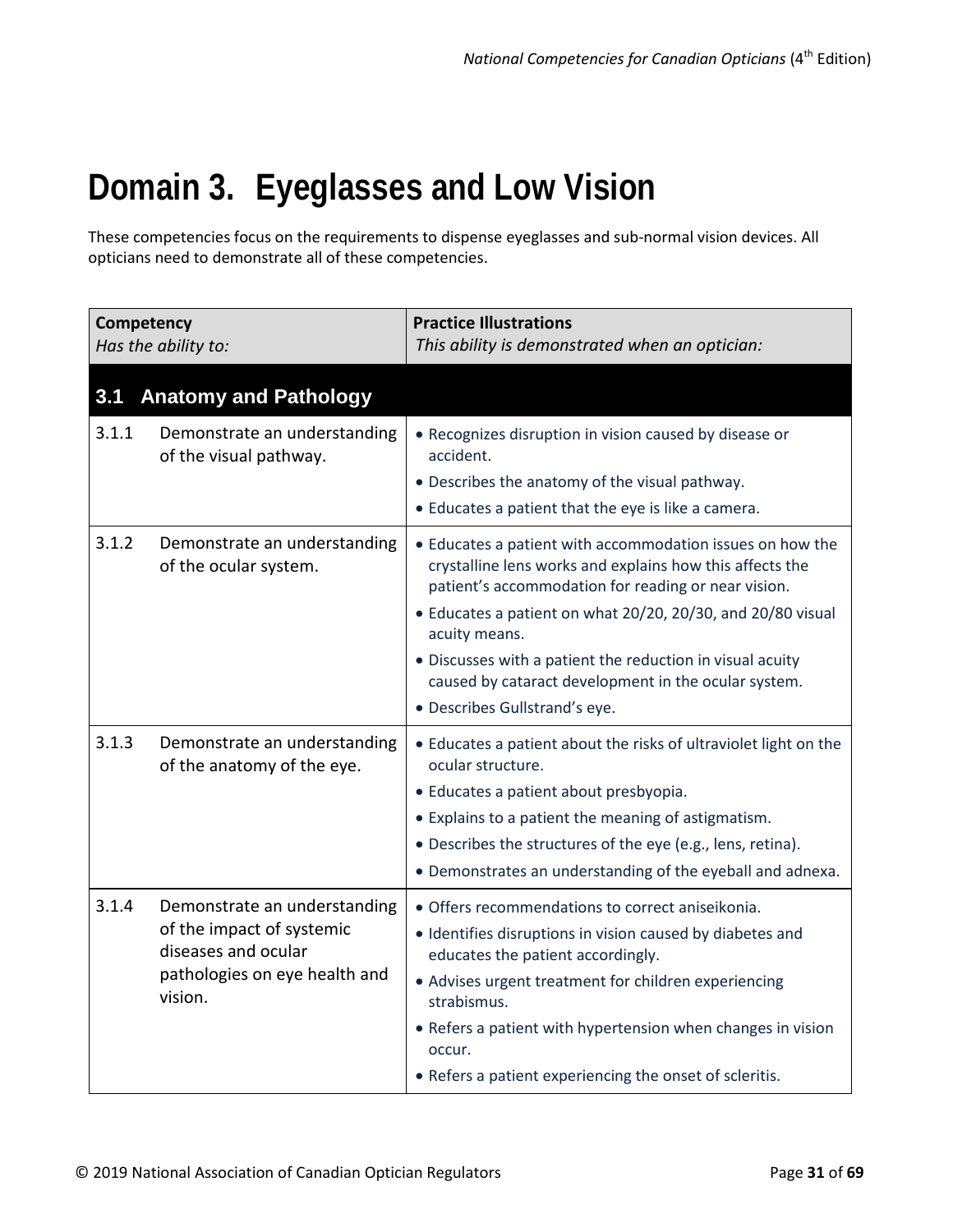<span id="page-31-0"></span>

| Competency<br>Has the ability to: |                                                                                                                      | <b>Practice Illustrations</b><br>This ability is demonstrated when an optician:                                                                                                                                                                                                                                                                                                                                                                   |
|-----------------------------------|----------------------------------------------------------------------------------------------------------------------|---------------------------------------------------------------------------------------------------------------------------------------------------------------------------------------------------------------------------------------------------------------------------------------------------------------------------------------------------------------------------------------------------------------------------------------------------|
| 3.1.5                             | Recognize the effects of<br>categories of medication that<br>have a potential effect on<br>vision and ocular health. | • Demonstrates an understanding of the use of medications<br>on glaucoma.<br>• Educates a patient about the benefits of vitamins for age-<br>related macular degeneration and its treatment.<br>• Educates a patient about the decreased tearing and<br>dryness associated with antidepressants.<br>• Educates a patient about the potential side effects of<br>medications they are taking, such as dryness of the eye or<br>fluctuating vision. |
| 3.1.6                             | Demonstrate an understanding<br>of external factors affecting the<br>eye.                                            | • Educates a patient about the risks of ultraviolet light on the<br>ocular structure and makes recommendations accordingly.<br>• Educates a patient about the harmful effects of high-energy<br>visible light and offers options for protection.<br>• Educates a patient about the adverse effects of digital eye<br>strain and offers appropriate options.                                                                                       |
| 3.1.7                             | Demonstrate an understanding<br>of when it is necessary to refer.                                                    | • Refers a patient with hypertension when changes in vision<br>occur.<br>• Refers a patient with diabetes for regular eye exams.<br>• Refers a patient experiencing sudden vision changes to<br>their optometrist or emergency room.<br>• Refers a patient presenting with symptoms similar to those<br>of conjunctivitis to their optometrist or emergency room.<br>• Refers a patient experiencing flashes of light to emergency<br>room.       |
|                                   | Optics                                                                                                               |                                                                                                                                                                                                                                                                                                                                                                                                                                                   |
| 3.2.1<br>3.2.2                    | Demonstrate an understanding<br>of geometric optics.<br>Demonstrate an understanding                                 | • Selects the correct refractive index to minimize thickness<br>based on a patient's Rx.<br>• Takes an optical centre measurement and monocular<br>pupillary distances to provide the greatest opportunity for<br>fusion for an anisometropic patient.<br>• Checks a patient's previous eyewear to confirm base curves<br>to ensure successful adaption to new eyeglasses.<br>• Selects the correct lens material for Rx needs while taking       |
|                                   | of physical lens properties and<br>their effects on optics.                                                          | into account the effects of Abbe values on high-power<br>prescriptions.<br>• Educates a patient on the effects of wrap on optical<br>prescriptions and sets appropriate expectations while<br>minimizing optical distortions.<br>• Identifies chromatic aberrations and suggests solutions.                                                                                                                                                       |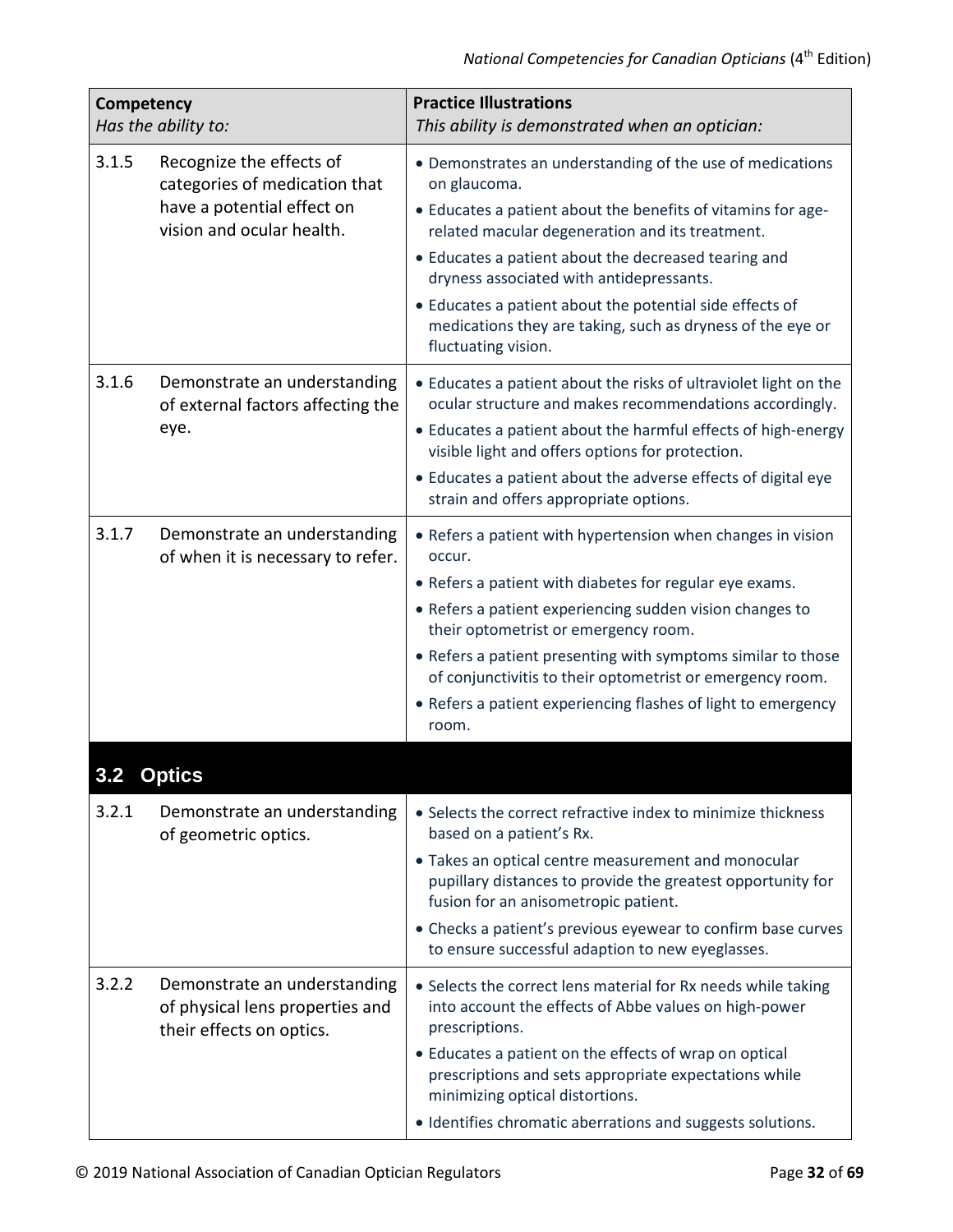<span id="page-32-0"></span>

| Competency<br>Has the ability to: |                                                                                                     | <b>Practice Illustrations</b><br>This ability is demonstrated when an optician:                                                                                                                                                                                                                                                                                                                                                                                                                                                                                                                                                                           |
|-----------------------------------|-----------------------------------------------------------------------------------------------------|-----------------------------------------------------------------------------------------------------------------------------------------------------------------------------------------------------------------------------------------------------------------------------------------------------------------------------------------------------------------------------------------------------------------------------------------------------------------------------------------------------------------------------------------------------------------------------------------------------------------------------------------------------------|
| 3.2.3                             | Apply knowledge of monocular<br>and binocular vision to the<br>dispensing of appropriate<br>lenses. | • Ensures that appropriate progressive lens designs are<br>selected for monocular patients.<br>• Determines the presence of anisometropia or antimetropia<br>resulting in aniseikonia and makes recommendations<br>accordingly.<br>• Demonstrates knowledge of producing aniseikonic<br>eyeglasses to balance retinal image sizes to maximize<br>binocular vision.                                                                                                                                                                                                                                                                                        |
| 3.2.4                             | Demonstrate an understanding<br>of lens treatments and their<br>effect on optics.                   | • Explains to a patient the advantages and disadvantages of<br>polarization and makes recommendations about its use.<br>• Explains to a patient the advantages and disadvantages of<br>anti-reflective coatings and makes recommendations on<br>their use.<br>• Guides a patient in the selection of optical tints, taking into<br>account the visual effects and benefits of each.<br>• Advises a patient regarding driver's licence requirements<br>and refers to the correct member of the healthcare team.<br>• Recommends eyeglass solutions to deal with photophobia.<br>· Makes recommendations in regards to sun lens tints to<br>enhance vision. |
| 3.2.5                             | Apply appropriate<br>mathematical calculations for<br>lens layout and edging.                       | • Chooses a frame that appropriately minimizes lens<br>thickness.<br>• Selects frames that work within laboratory limitations<br>related to lens diameters in progressive addition lenses.<br>• Designs aesthetically pleasing eyewear that takes into<br>account the effects of prism on lens thickness.<br>• Chooses a frame with a pupillary distance similar to the<br>patient's to minimize lens thickness.<br>• Selects frames in which the effective diameter meets the<br>lens diameter availability.                                                                                                                                             |
| 3.3                               | <b>Equipment and Tools</b>                                                                          |                                                                                                                                                                                                                                                                                                                                                                                                                                                                                                                                                                                                                                                           |
| 3.3.1                             | Verify the calibration of<br>operating equipment.                                                   | • Calibrates a lens clock using a known flat surface, such as a<br>mirror.<br>• Calibrates a lens clock prior to checking base curves on<br>existing eyeglasses.<br>• Focuses the eyepiece and zeroes out the lensometer before<br>neutralizing or checking eyeglasses.<br>• Confirms calibration of the pupilometer using the built-in<br>calibration tool prior to taking a patient's pupillary distance.                                                                                                                                                                                                                                               |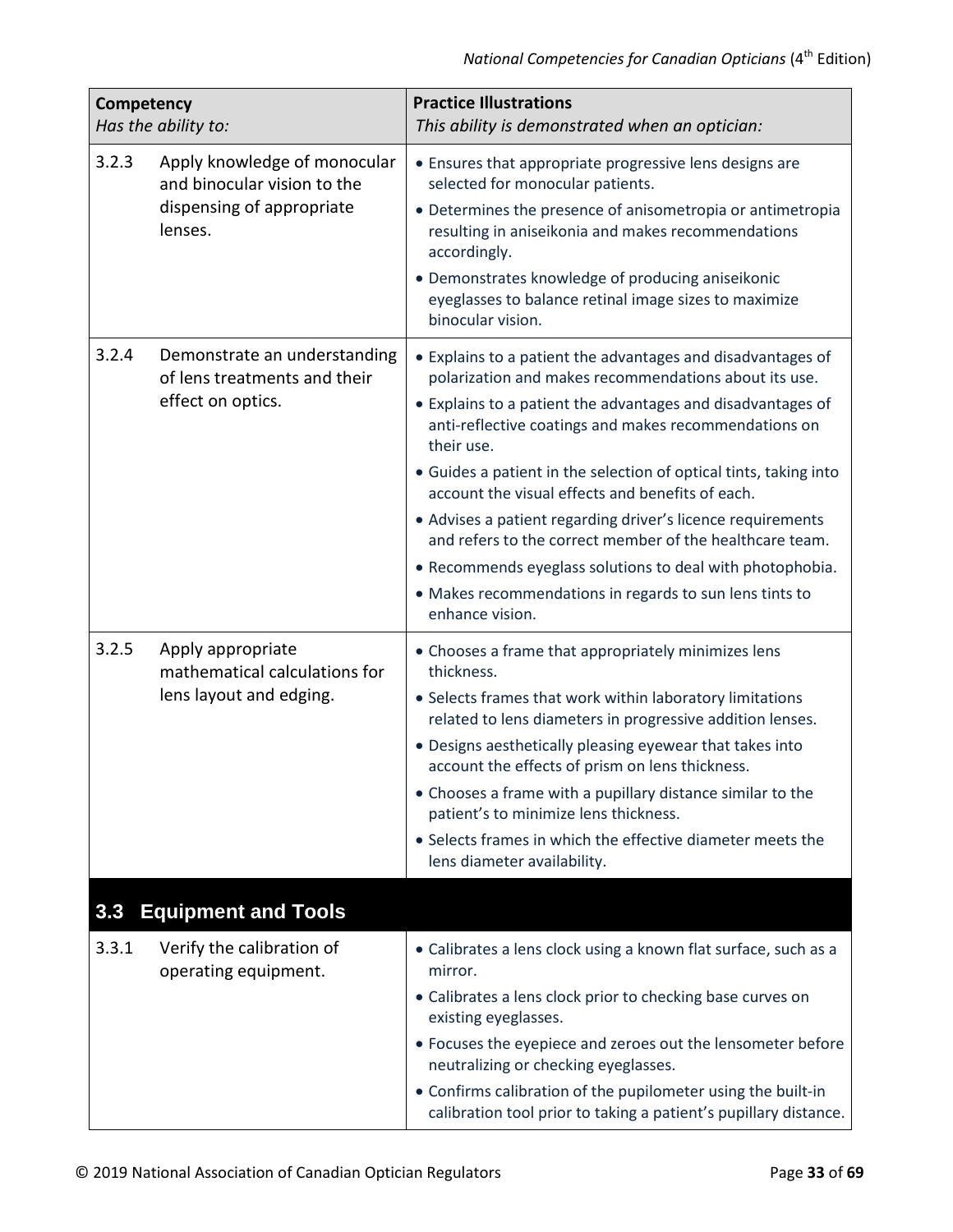| Competency<br>Has the ability to: |                                                                      | <b>Practice Illustrations</b><br>This ability is demonstrated when an optician:                                                                               |
|-----------------------------------|----------------------------------------------------------------------|---------------------------------------------------------------------------------------------------------------------------------------------------------------|
| 3.3.2                             | Choose the equipment<br>required for fitting eyeglasses              | • Uses nylon-tipped tools to ensure frame surfaces are not<br>marred during adjustments.                                                                      |
|                                   | to the patient.                                                      | • Uses a lensometer or digital lensometer to neutralize<br>lenses.                                                                                            |
|                                   |                                                                      | • Uses a frame-warming device for adjustments.                                                                                                                |
|                                   |                                                                      | • Uses tools (e.g., screwdrivers, files) to align a frame on a<br>patient's face.                                                                             |
| 3.3.3                             | Identify and name the<br>equipment used in practice.                 | • Converses with colleagues using profession-specific<br>terminology.                                                                                         |
|                                   |                                                                      | • Documents equipment names accurately in records.                                                                                                            |
|                                   |                                                                      | • Explains tools and equipment to a patient in plain language.                                                                                                |
| 3.3.4                             | Operate manual and<br>automated equipment                            | • Demonstrates proper and accurate use of appropriate tools<br>(e.g., pupilometer, lens clock, thickness calipers).                                           |
|                                   | necessary for practice.                                              | • Takes a pupillary distance with a ruler and penlight and/or<br>a pupilometer.                                                                               |
|                                   |                                                                      | • Neutralizes a patient's eyeglasses efficiently and correctly<br>using a manual and an automated lensometer.                                                 |
| 3.3.5                             | Maintain equipment in safe<br>operating condition.                   | • Uses alcohol wipes to clean the pupilometer before taking a<br>patient's pupillary distance.                                                                |
|                                   |                                                                      | • Checks temperature of the dye-pot unit to ensure it is<br>operating in the safe range.                                                                      |
|                                   |                                                                      | . Verifies that electrical cords are intact.                                                                                                                  |
| 3.3.6                             | Interpret the results found<br>using optical equipment and<br>tools. | • Demonstrates proper and accurate use of a lensometer to<br>neutralize a lens and interpret the findings.                                                    |
|                                   |                                                                      | • Demonstrates proper and accurate use of appropriate tools<br>(e.g., pupilometer, lens clock, thickness calipers) and<br>interprets the findings accurately. |
|                                   |                                                                      | • Recognizes dissimilar monocular pupillary distances and<br>knows when they are required in manufacturing.                                                   |
|                                   |                                                                      | • Recognizes dissimilar segment heights and fits progressive<br>lenses accordingly.                                                                           |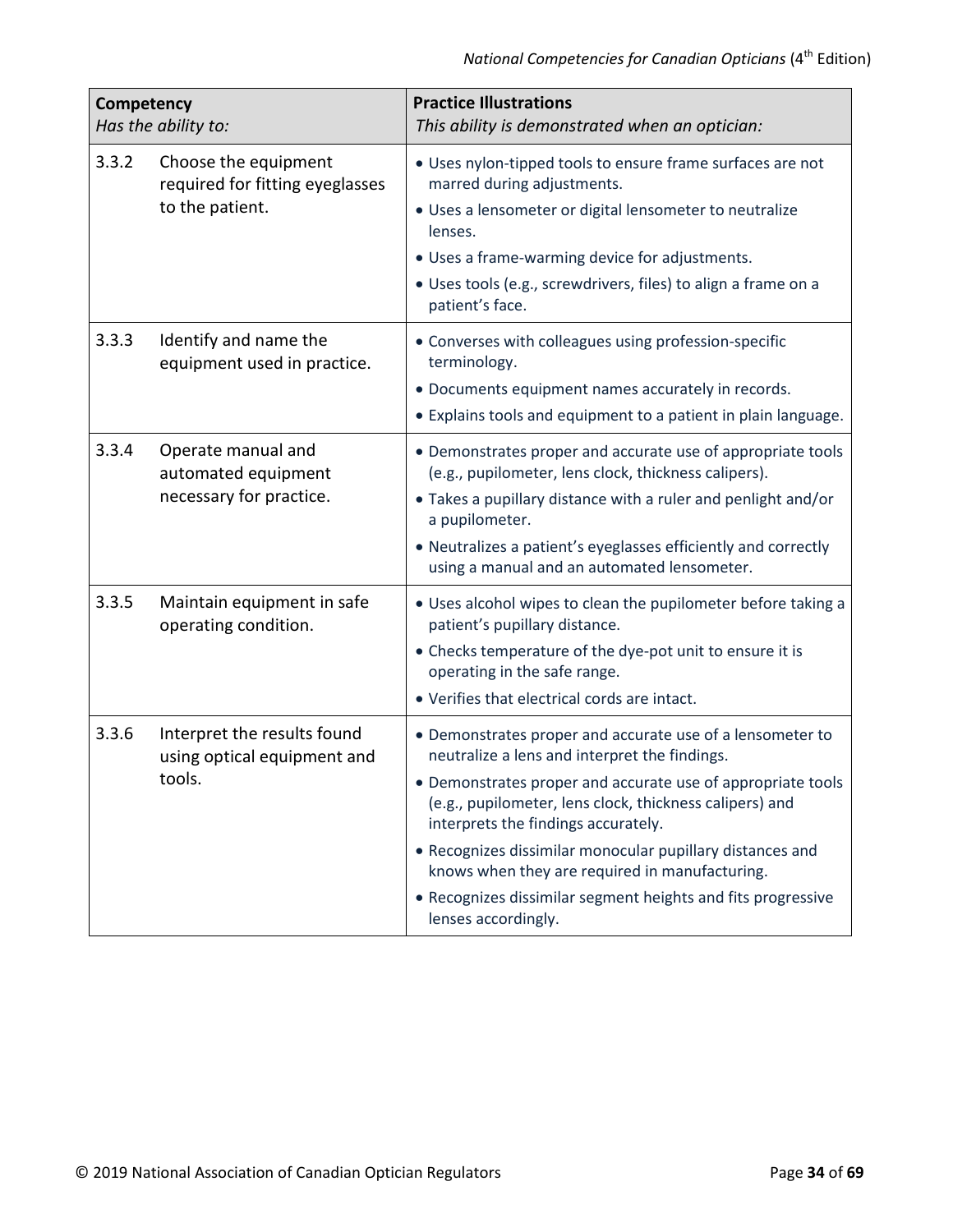<span id="page-34-0"></span>

| Competency<br>Has the ability to: |                                                                                   | <b>Practice Illustrations</b><br>This ability is demonstrated when an optician:                                                            |
|-----------------------------------|-----------------------------------------------------------------------------------|--------------------------------------------------------------------------------------------------------------------------------------------|
| 3.4                               | <b>Infection Control</b>                                                          |                                                                                                                                            |
| 3.4.1                             | Recognize infection hazards so<br>that preventive measures can<br>be implemented. | • Demonstrates situational awareness by observing the<br>environment, anticipating potential risks, and seeking<br>assistance when needed. |
|                                   |                                                                                   | • Advocates for changes when risks are identified by<br>recommending interventions.                                                        |
|                                   |                                                                                   | • Documents and tracks safety incidents, including falls,<br>injuries, etc.                                                                |
|                                   |                                                                                   | • Ensures the premises do not present a physical safety<br>hazard.                                                                         |
| 3.4.2                             | Demonstrate proper<br>disinfection techniques for                                 | • Ensures all solutions are properly sealed and have not<br>expired.                                                                       |
|                                   | equipment and dispensing<br>area.                                                 | • Educates a patient on the proper use of ophthalmic<br>appliances to prevent infection.                                                   |
|                                   |                                                                                   | • Educates staff on proper sterilization techniques                                                                                        |
|                                   |                                                                                   | • Sanitizes equipment prior to touching patients.                                                                                          |
|                                   |                                                                                   | • Disinfects lenses, tools, and instruments.                                                                                               |
|                                   |                                                                                   | • Disinfects dispensary following known cases of infection.                                                                                |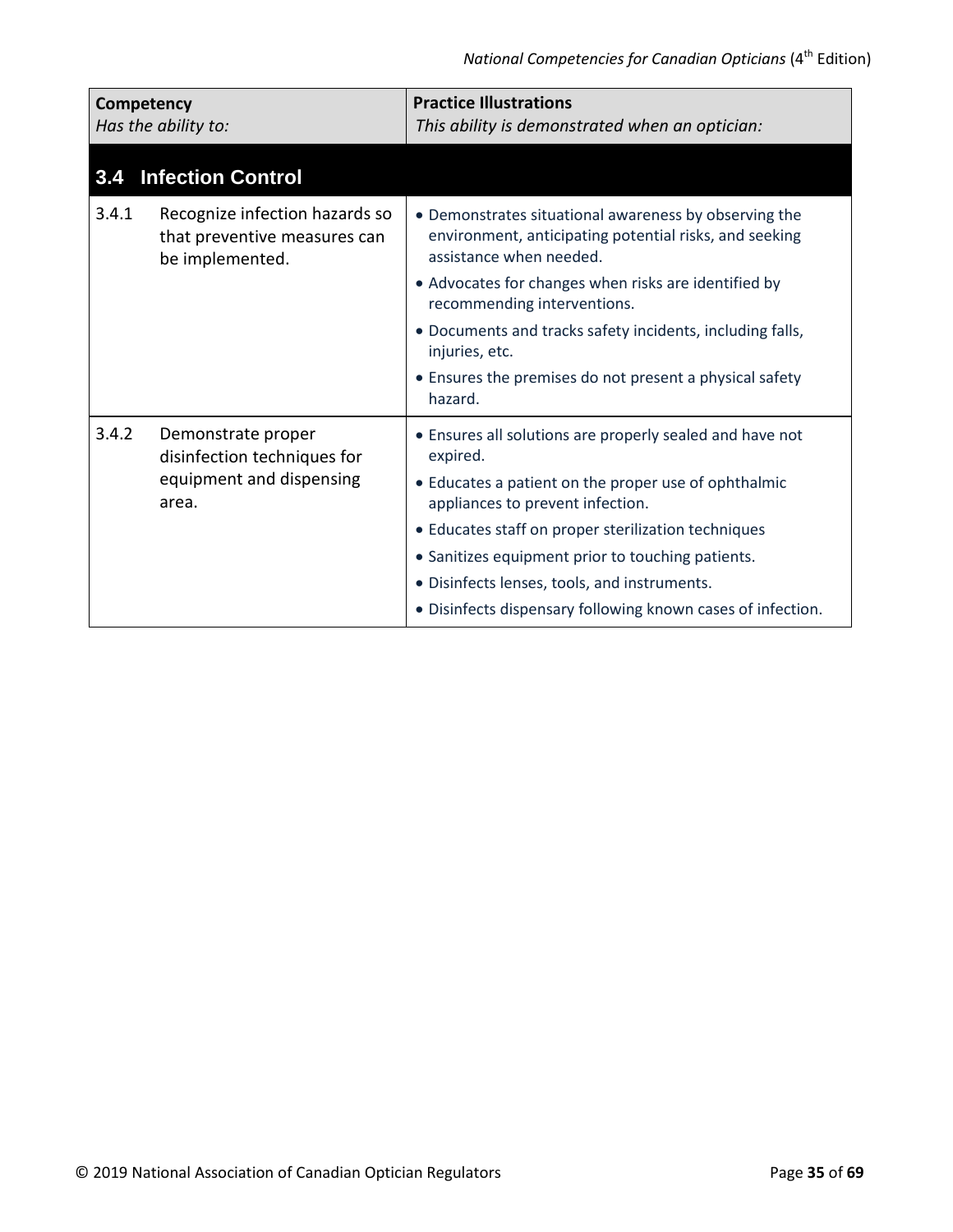| Competency<br>Has the ability to: |                                                                                               | <b>Practice Illustrations</b><br>This ability is demonstrated when an optician:                                                                                                                                                                                                                                                 |
|-----------------------------------|-----------------------------------------------------------------------------------------------|---------------------------------------------------------------------------------------------------------------------------------------------------------------------------------------------------------------------------------------------------------------------------------------------------------------------------------|
| 3.4.3                             | Follow infection control and<br>prevention measures to<br>maintain a hygienic<br>environment. | • Takes appropriate actions to consistently align practice<br>environment and policies with legislation and standards<br>(e.g., labour laws, safety legislation, industry standards).<br>. Follows Health Canada's recommendations for hand-<br>washing between patients.<br>• Participates in quality improvement initiatives. |
|                                   |                                                                                               | . Washes/sanitizes hands prior to touching patients.                                                                                                                                                                                                                                                                            |
|                                   |                                                                                               | • Enforces hand-washing by staff.                                                                                                                                                                                                                                                                                               |
|                                   |                                                                                               | • Disposes of waste appropriately and hygienically.                                                                                                                                                                                                                                                                             |
|                                   |                                                                                               | • Maintains the dispensary to a "hospital clean" standard.                                                                                                                                                                                                                                                                      |
|                                   |                                                                                               | • Maintains sample frames on display in a hygienic fashion.                                                                                                                                                                                                                                                                     |
|                                   |                                                                                               | • Disinfects dispensary following known cases of infection.                                                                                                                                                                                                                                                                     |
|                                   |                                                                                               | • Removes waste daily.                                                                                                                                                                                                                                                                                                          |
|                                   |                                                                                               | • Does not allow food in laboratory areas.                                                                                                                                                                                                                                                                                      |
|                                   |                                                                                               | • Ensures appropriate infection control signage is visible to<br>staff.                                                                                                                                                                                                                                                         |
|                                   |                                                                                               | • Ensures equipment is disinfected between patients.                                                                                                                                                                                                                                                                            |
|                                   |                                                                                               | • Adheres to infection prevention and control measures<br>established by jurisdiction and national regulatory bodies<br>(Optical Laboratories Association, Health Protection Branch<br>of Health Canada, and Canadian Standards Association).                                                                                   |
|                                   |                                                                                               | • Advocates for organizational policies that support public<br>protection.                                                                                                                                                                                                                                                      |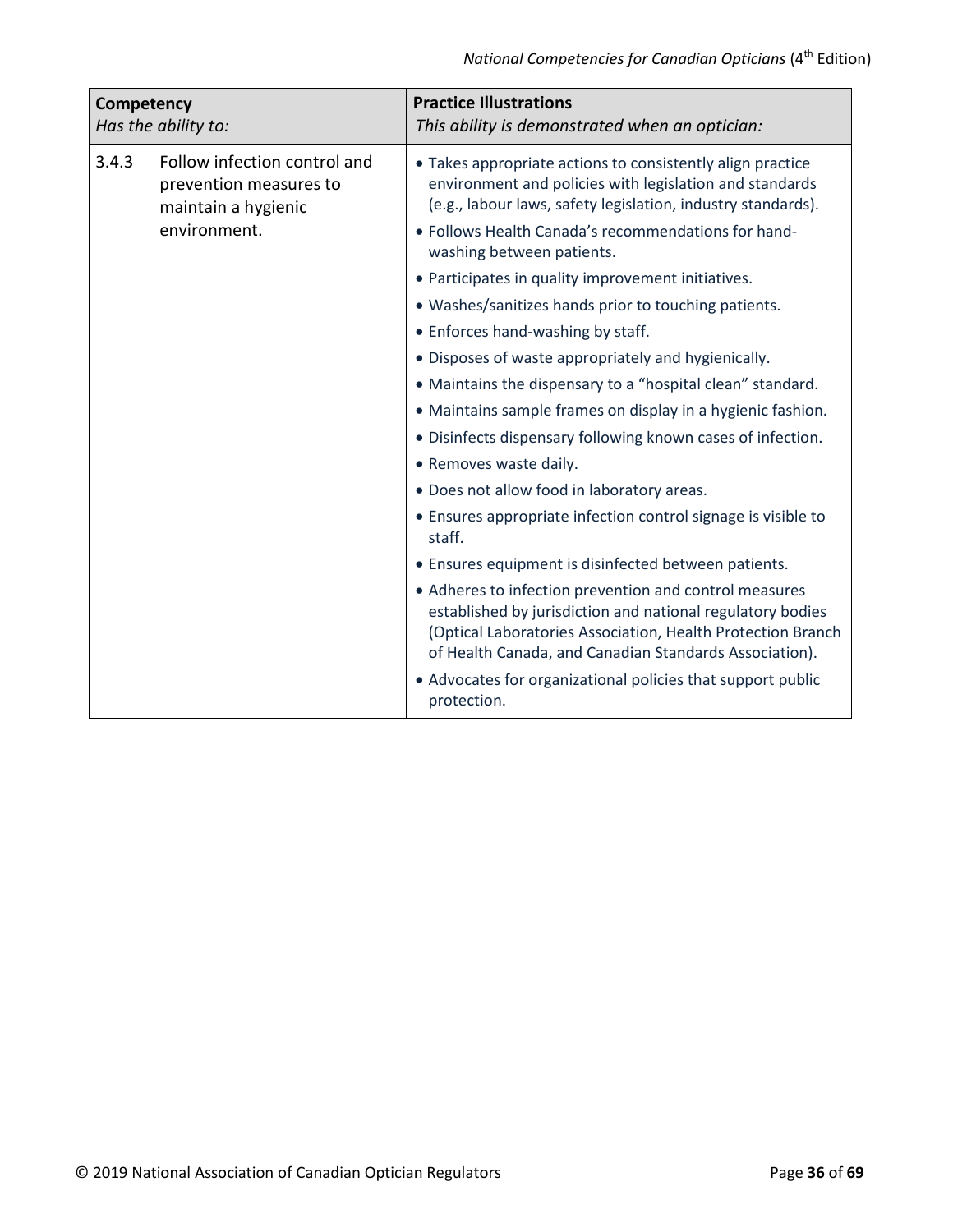<span id="page-36-0"></span>

| Competency<br>Has the ability to:                                                                                                      | <b>Practice Illustrations</b><br>This ability is demonstrated when an optician:                                                                                                                                                                                                                                                                                                                                                                                                                                                                                                                                                                                                                                                                                                                                                                                                           |
|----------------------------------------------------------------------------------------------------------------------------------------|-------------------------------------------------------------------------------------------------------------------------------------------------------------------------------------------------------------------------------------------------------------------------------------------------------------------------------------------------------------------------------------------------------------------------------------------------------------------------------------------------------------------------------------------------------------------------------------------------------------------------------------------------------------------------------------------------------------------------------------------------------------------------------------------------------------------------------------------------------------------------------------------|
| 3.4.4<br>Address contagious illness<br>within the work environment<br>to avoid spreading illness to<br>others.                         | • Keeps abreast of public safety alerts and infectious disease<br>outbreaks.<br>• Limits patient access to a specific area of the dispensary.<br>• Sanitizes any area a patient has touched.<br>• Washes/sanitizes hands after making contact with a<br>patient.<br>• Sanitizes all tools used while assisting a patient.<br>• Refuses to engage in contact with or be in close proximity<br>to a patient without proper infection control devices in<br>cases of personal illness or sickness.<br>. Wears a mask to prevent the spread of airborne bacteria.<br>• Washes hands repeatedly and always prior to touching a<br>patient.<br>• Stays secluded when infectious.<br>. Has a documented emergency response plan.<br>• Implements procedures to react to an acute infectious<br>disease outbreak.<br>• Monitors changes in regulations and standards related to<br>public health. |
| 3.5<br><b>Needs Assessment</b>                                                                                                         |                                                                                                                                                                                                                                                                                                                                                                                                                                                                                                                                                                                                                                                                                                                                                                                                                                                                                           |
| 3.5.1<br>Collect information from the<br>patient regarding their visual<br>needs and what they expect<br>from their vision correction. | • Collects subjective information from a patient regarding<br>their visual needs and what they expect from their vision<br>correction.<br>• Actively listens to a patient's concerns and self-described<br>symptoms.<br>• Actively listens to determine a patient's wants and<br>preferences.<br>• Determines a patient's frustrations with previous vision<br>solutions and records these in the patient record.<br>• Observes physical factors (e.g., head tilt, head position<br>when walking, height of the person) and uses this<br>information when taking measurements.<br>• Observes condition of current ophthalmic appliance and<br>takes this into account when making new<br>recommendations on durability and scratch resistance.                                                                                                                                            |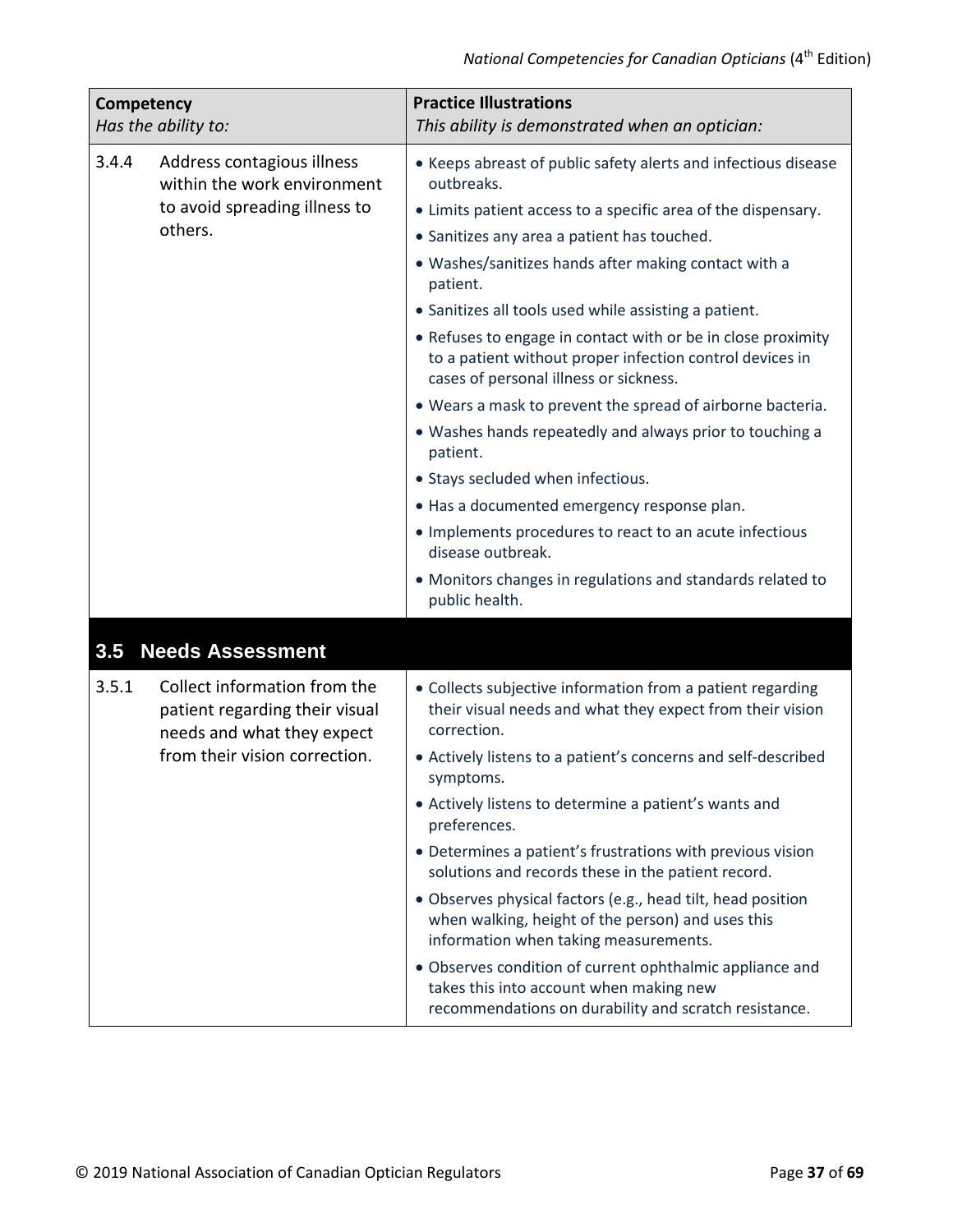| Competency<br>Has the ability to:                              |                                                                                                           | <b>Practice Illustrations</b><br>This ability is demonstrated when an optician:                                                                                                                       |
|----------------------------------------------------------------|-----------------------------------------------------------------------------------------------------------|-------------------------------------------------------------------------------------------------------------------------------------------------------------------------------------------------------|
| 3.5.2<br>Document objective and<br>subjective information from | • Records answers to specific lifestyle questions, including<br>information about work and leisure needs. |                                                                                                                                                                                                       |
|                                                                | the patient to reference when                                                                             | • Records previous Rx information and optical history.                                                                                                                                                |
|                                                                | recommending eyewear.                                                                                     | • Records the neutralization of previous eyeglasses in the<br>patient record.                                                                                                                         |
|                                                                |                                                                                                           | • Documents any information about current medication use.                                                                                                                                             |
|                                                                | • Documents any anomalies in health history and family<br>history.                                        |                                                                                                                                                                                                       |
|                                                                |                                                                                                           | • Records all patient information in English or French.                                                                                                                                               |
|                                                                | • Updates the patient record to reflect patient needs and<br>preferences.                                 |                                                                                                                                                                                                       |
|                                                                | . Updates the patient record to reflect patient concerns with<br>existing vision solutions.               |                                                                                                                                                                                                       |
|                                                                |                                                                                                           | • Records in the patient record fitting recommendations<br>based on physical posture and head tilt.                                                                                                   |
|                                                                |                                                                                                           | • Documents the type of work a patient does.                                                                                                                                                          |
|                                                                |                                                                                                           | • Documents a patient's hobbies.                                                                                                                                                                      |
|                                                                |                                                                                                           | · Documents potential hazards found in a patient's<br>workplace or hobbies.                                                                                                                           |
|                                                                |                                                                                                           | • Records specific information, including focal distances,<br>lighting, etc.                                                                                                                          |
| 3.5.3                                                          | Determine external influences<br>on patient vision to provide<br>better recommendations.                  | • Collects information from a patient on ergonomic factors<br>relevant to vision (e.g., computer distance and position,<br>lighting, telephone/headset).                                              |
|                                                                |                                                                                                           | • Asks a patient about their hobbies and sports.                                                                                                                                                      |
|                                                                |                                                                                                           | • Asks a patient about their work environment (e.g., office,<br>construction, night work).                                                                                                            |
|                                                                |                                                                                                           | • Asks about potential hazards in a patient's workplace,<br>including, but not limited to, high-energy visible light,<br>ultraviolet light, digital fatigue, dust and debris, and safety<br>concerns. |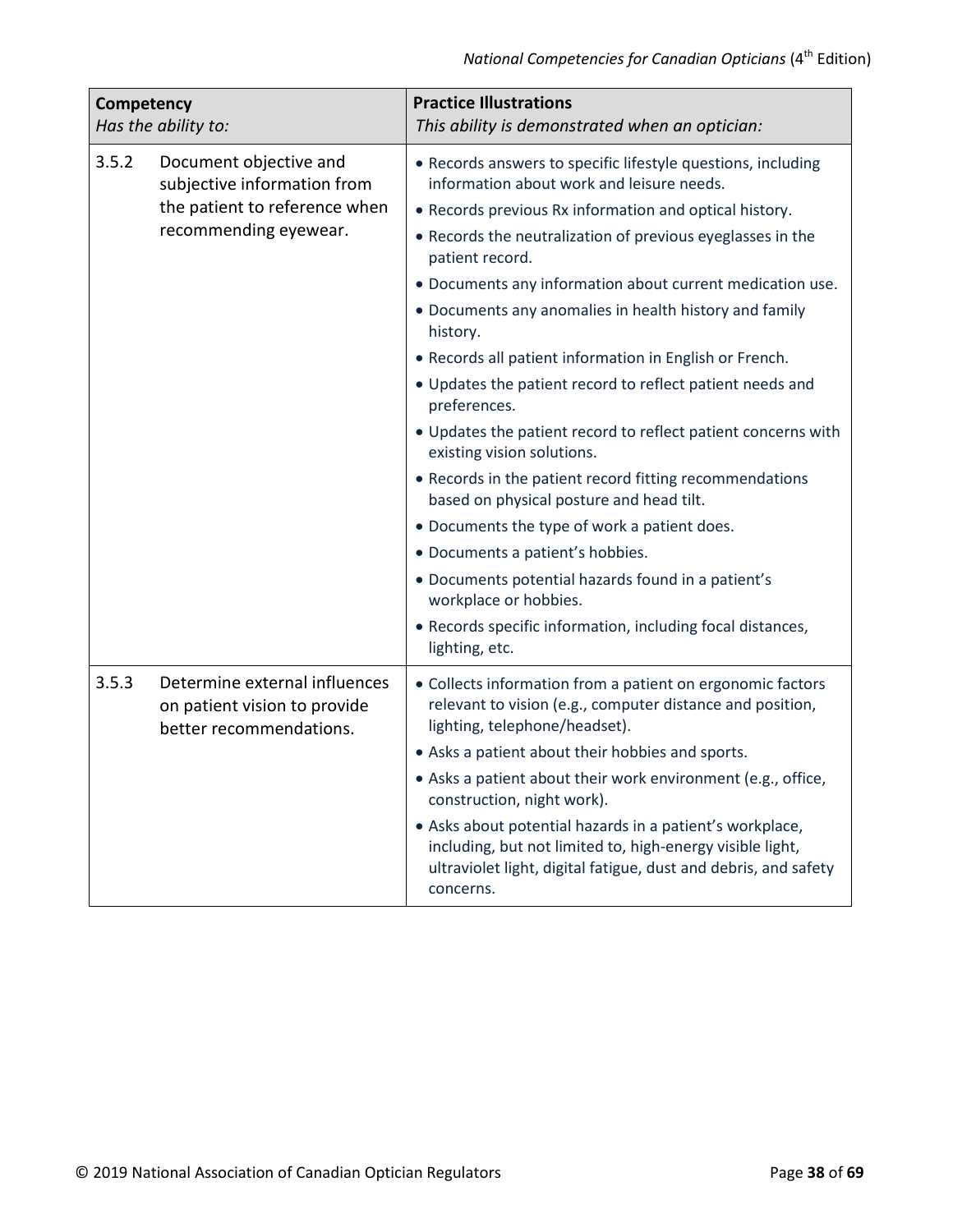| Competency<br>Has the ability to: |                                                                                                                                                      | <b>Practice Illustrations</b><br>This ability is demonstrated when an optician:                                                                                                                                                                                                                                                                                                                                                                                                                                                                                                                                                                                                                                                                                                                                                                                                                                                                                                                                                                                                         |
|-----------------------------------|------------------------------------------------------------------------------------------------------------------------------------------------------|-----------------------------------------------------------------------------------------------------------------------------------------------------------------------------------------------------------------------------------------------------------------------------------------------------------------------------------------------------------------------------------------------------------------------------------------------------------------------------------------------------------------------------------------------------------------------------------------------------------------------------------------------------------------------------------------------------------------------------------------------------------------------------------------------------------------------------------------------------------------------------------------------------------------------------------------------------------------------------------------------------------------------------------------------------------------------------------------|
| 3.5.4                             | Understand patient<br>expectations related to their<br>visual needs and visual acuity<br>to ensure they are met or the<br>expectations are modified. | • Conducts an assessment to determine a patient's wants,<br>needs, and knowledge.<br>• Actively listens to determine patient's wants and<br>preferences.<br>• Determines a patient's frustrations with previous vision<br>solutions and records their frustrations in the patient<br>record.<br>• Uses active listening to ensure a patient's expectations are<br>understood.<br>• Uses lifestyle questions to determine a patient's needs and<br>expectations.                                                                                                                                                                                                                                                                                                                                                                                                                                                                                                                                                                                                                         |
| 3.5.5                             | Take accurate measurements<br>with the appropriate tools to<br>facilitate final frame and lens<br>selection.                                         | • Takes accurate pupillary distances, segment heights, and<br>ocular centres.<br>• Takes position of wear measurements to maximize a<br>patient's vision when fitting digital progressive lenses.<br>• Measures segment heights to the lowest point of the<br>eyewire with an optically appropriate ruler/measuring<br>device.<br>• Calibrates and focuses the lensometer prior to neutralizing<br>or checking orders.<br>• Ensures equipment is in good working order.<br>• Ensures appropriate measurement techniques are<br>followed.<br>• Accurately performs optical and frame measurements (e.g.,<br>segment height for all types of multifocal lenses, optical<br>centre height, pantoscopic tilt, vertex distance, monocular<br>pupillary distance - both distance and near, and frame<br>wrap).<br>• Determines the working focal length and measures<br>accordingly.<br>• Ensures that they and the patient are on a level plane prior<br>to taking any measurements.<br>• Ensures that the eyeglass frame has been pre-adjusted for<br>fit prior to taking any measurements. |
| 3.5.6                             | Collect information on the<br>patient's wearing environment<br>to adjust recommendations to<br>best fit the patient's needs.                         | • Determines occupational, hobby, and recreational needs.<br>• Discusses appropriate working distances for specific<br>occupations, such as an IT professional or a plumber.<br>• Recommends safety glasses for an electrician.                                                                                                                                                                                                                                                                                                                                                                                                                                                                                                                                                                                                                                                                                                                                                                                                                                                         |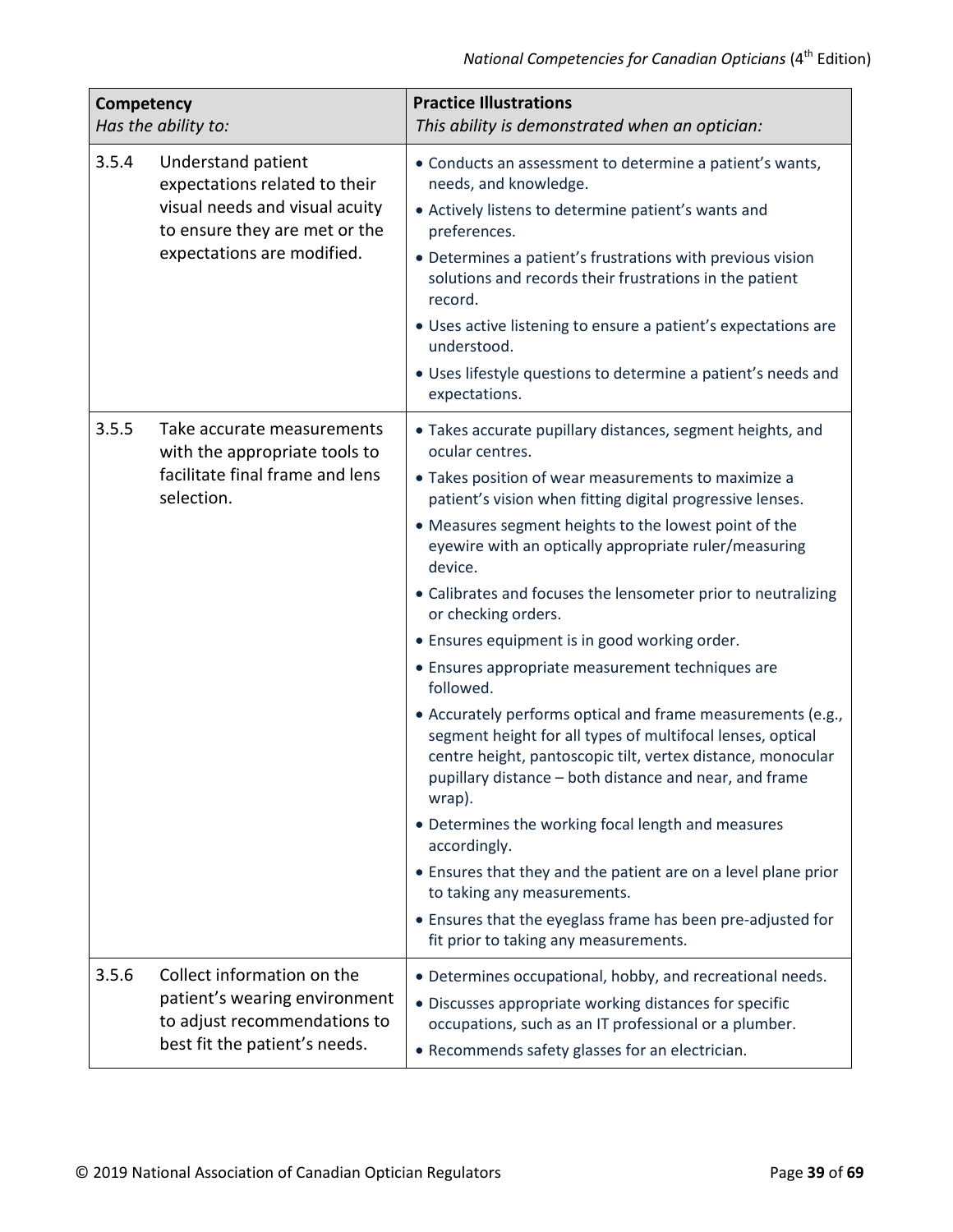<span id="page-39-0"></span>

| Competency<br>Has the ability to: |                                                                                                                                                        | <b>Practice Illustrations</b><br>This ability is demonstrated when an optician:                                                                                                                                                                                                                                                                                                                                                                                                                                                                                                                                                                    |
|-----------------------------------|--------------------------------------------------------------------------------------------------------------------------------------------------------|----------------------------------------------------------------------------------------------------------------------------------------------------------------------------------------------------------------------------------------------------------------------------------------------------------------------------------------------------------------------------------------------------------------------------------------------------------------------------------------------------------------------------------------------------------------------------------------------------------------------------------------------------|
| 3.5.7                             | Obtain relevant optical and<br>health history to allow the<br>optician to make better<br>recommendations.                                              | • Asks questions about a patient's previous Rx and optical<br>history.<br>• Asks questions about a patient's health history and family<br>history.<br>• Asks questions about a patient's lifestyle, including work<br>and leisure needs.<br>• Obtains information about current medication use.<br>• Neutralizes previous eyeglasses.                                                                                                                                                                                                                                                                                                              |
| 3.6                               | <b>Prescription Interpretation and Lens Duplication</b>                                                                                                |                                                                                                                                                                                                                                                                                                                                                                                                                                                                                                                                                                                                                                                    |
| 3.6.1                             | Demonstrate an understanding<br>of the components of a<br>prescription.                                                                                | • Educates a patient about anomalies of the eye that require<br>corrective lenses.<br>• Evaluates the values in the optical Rx (i.e., sphere, cylinder,<br>axis, prism, add power).<br>• Recognizes ametropia and its characteristics from an Rx<br>and makes recommendations accordingly.<br>• Determines the characteristics of a patient's old lenses.<br>• Evaluates changes in the correction.<br>• Advises refractive index changes based on Rx power.<br>• Is aware of chromatic aberration concerns and advises<br>appropriately.<br>• Advises a presbyopic patient when progressive addition<br>lenses will not be an effective solution. |
| 3.6.2                             | Demonstrate an understanding<br>of the relationship between<br>prescription requirements and<br>lens selection for the best<br>possible visual acuity. | • Recommends the correct index for high-power<br>prescriptions.<br>• Recommends dissimilar refractive indexes when<br>appropriate.<br>• Recommends the correct index for low-power prescriptions<br>to maximize visual acuity.                                                                                                                                                                                                                                                                                                                                                                                                                     |
| 3.6.3                             | Obtain lens specifications to<br>duplicate eyeglasses.                                                                                                 | • Neutralizes a patient's eyeglasses for duplication.<br>• Sets a segment height to best match previous heights.<br>. Uses a lens clock to determine previous base curve.                                                                                                                                                                                                                                                                                                                                                                                                                                                                          |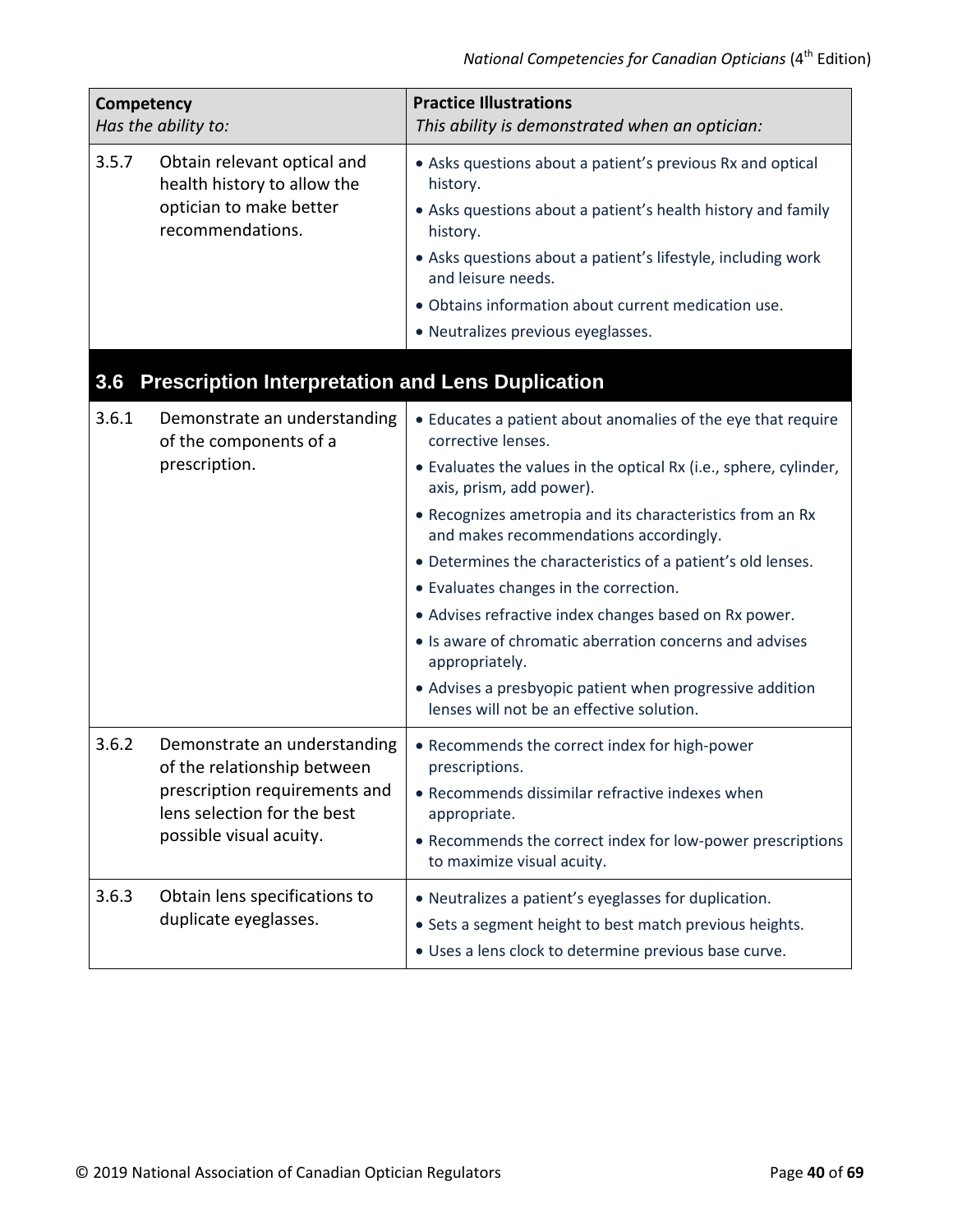<span id="page-40-0"></span>

| Competency<br>Has the ability to: |                                                                                                                                                                                  | <b>Practice Illustrations</b><br>This ability is demonstrated when an optician:                                                                                                                                                                                                                                                                                                                                                                                                                             |
|-----------------------------------|----------------------------------------------------------------------------------------------------------------------------------------------------------------------------------|-------------------------------------------------------------------------------------------------------------------------------------------------------------------------------------------------------------------------------------------------------------------------------------------------------------------------------------------------------------------------------------------------------------------------------------------------------------------------------------------------------------|
| 3.7                               | <b>Lens and Frame Selection</b>                                                                                                                                                  |                                                                                                                                                                                                                                                                                                                                                                                                                                                                                                             |
| 3.7.1                             | Use assessment data to<br>support lens and frame<br>recommendations.                                                                                                             | . Uses patient pupillary distance and Rx to make lens and<br>frame selection.<br>• Recommends appropriate ophthalmic appliances based on<br>identified needs for occupation and hobbies.<br>• Addresses patient concerns about vision and/or ophthalmic<br>appliances.                                                                                                                                                                                                                                      |
| 3.7.2                             | Apply current relevant<br>ophthalmic theories using<br>mathematical calculations to<br>select appropriate frames and<br>lenses.                                                  | • Chooses an appropriate frame size to centre a patient's<br>pupillary distance on high-power prescriptions.<br>• Chooses a frame shape that minimizes edge thickness on<br>high-myopic prescriptions.<br>• Performs the correct compensation calculations to<br>maximize visual acuity with high-wrap/curved frames.                                                                                                                                                                                       |
| 3.7.3                             | Demonstrate an understanding<br>of the relationship between<br>prescription requirements and<br>lens and frame characteristics<br>to ensure aesthetic and<br>functional eyewear. | • Selects appropriate frames for the Rx.<br>• Advises when a frame/lens combination will result in an<br>unwearable product, whether because of poor optics,<br>excessive thickness, or it being something the lab cannot<br>create.<br>• Identifies limiting factors of the Rx and patient physiology<br>(e.g., pupillary distance, height).<br>• Selects the appropriate lens type (e.g., lens design,<br>thickness, base curve, refractive index).                                                       |
| 3.7.4                             | Recommend appropriate frame<br>choices based on the patient's<br>requirements and preferences.                                                                                   | • Recommends hypoallergenic frame materials for a patient<br>with a metal allergy.<br>• Recommends safety material frames for contact sports.<br>• Considers work and leisure needs, as well as physiology and<br>previously gathered information, when making<br>recommendations to a patient.<br>• Demonstrates an understanding of the benefits and<br>limitations of various frame materials and conveys this to a<br>patient when making recommendations (e.g., spring hinges<br>for reading glasses). |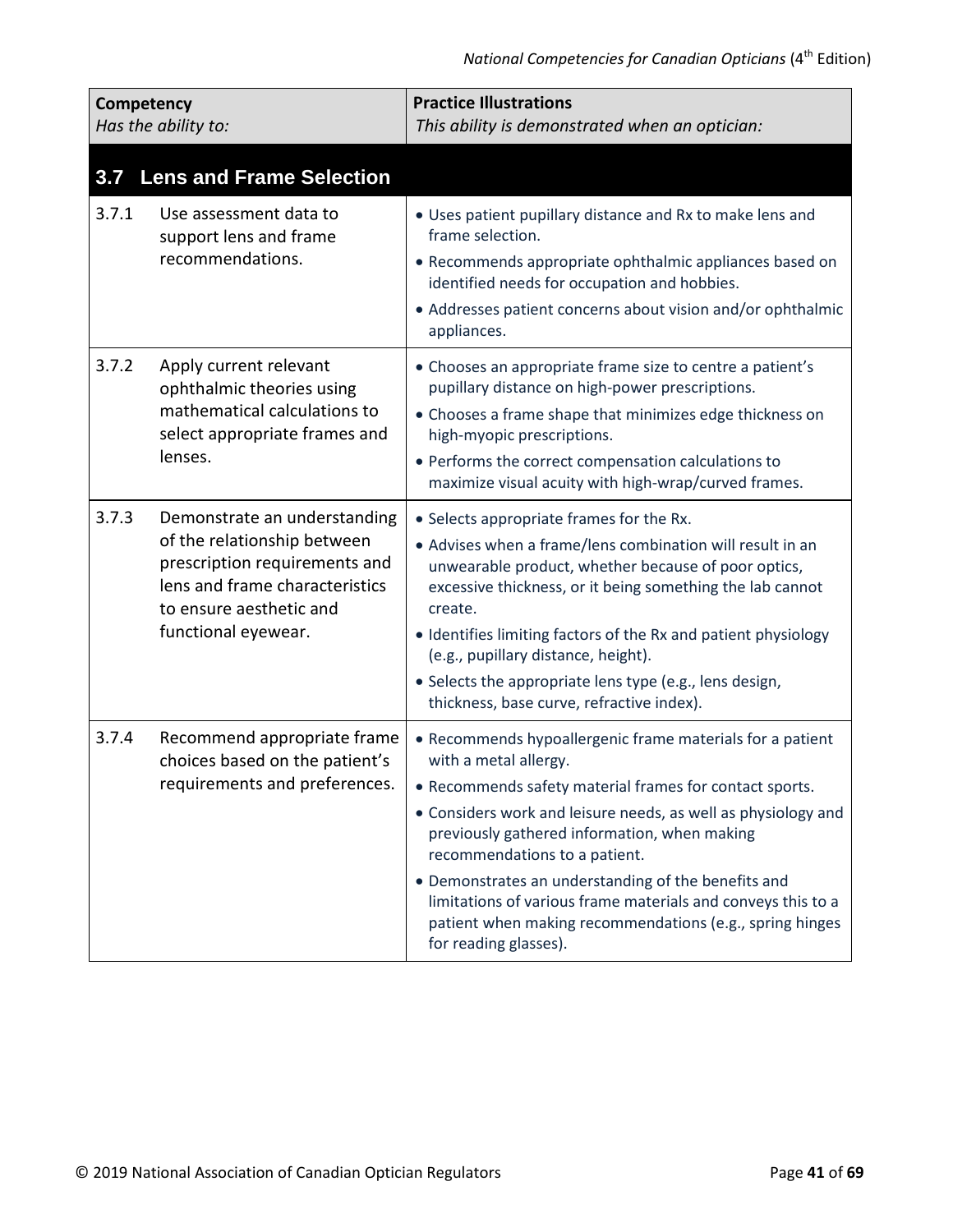| Competency<br>Has the ability to:                                                                |                                                                                                                                          | <b>Practice Illustrations</b><br>This ability is demonstrated when an optician:                                                                     |
|--------------------------------------------------------------------------------------------------|------------------------------------------------------------------------------------------------------------------------------------------|-----------------------------------------------------------------------------------------------------------------------------------------------------|
| 3.7.5                                                                                            | Recommend appropriate<br>lenses based on the patient's<br>requirements and preferences.                                                  | • Makes recommendations that incorporate environmental<br>factors (e.g., computer distance, lighting, working<br>outdoors).                         |
|                                                                                                  |                                                                                                                                          | · Offers recommendations for leisure needs (e.g., sun,<br>sports).                                                                                  |
|                                                                                                  |                                                                                                                                          | • Identifies the need for safety products and makes<br>recommendations (e.g., electricians need non-conductive<br>frames).                          |
|                                                                                                  |                                                                                                                                          | • Applies Canadian Standards Association (CSA) and<br>American National Standards Institute (ANSI) standards to<br>the selection of safety eyewear. |
|                                                                                                  |                                                                                                                                          | • Chooses safety materials such a polycarbonate (or other<br>similarly impact-resistant materials) for industrial uses.                             |
|                                                                                                  |                                                                                                                                          | • Ensures children are provided with safety materials to offer<br>maximum protection.                                                               |
|                                                                                                  |                                                                                                                                          | • Matches index suggestions to total power to ensure a<br>balance between maximum visual clarity and thickness.                                     |
| 3.7.6<br>Balance recommended frame<br>and lens options to meet the<br>patient's requirements and | • Ensures the frame pupillary distance matches the patient's<br>pupillary distance, within tolerance, for a patient with a<br>strong Rx. |                                                                                                                                                     |
|                                                                                                  | preferences.                                                                                                                             | • Ensures the depth of the frame meets the minimum<br>requirement for a progressive lens design.                                                    |
|                                                                                                  |                                                                                                                                          | • Selects a safety frame for impact-resistant lenses.                                                                                               |
| 3.7.7                                                                                            | Recommend lens treatments<br>based on patient needs to                                                                                   | • Educates a patient about the benefits and limitations of<br>photochromic lenses.                                                                  |
|                                                                                                  | enhance aesthetic and visual<br>outcome.                                                                                                 | • Educates a patient about the benefits and limitations of<br>polarized lenses.                                                                     |
|                                                                                                  |                                                                                                                                          | • Educates a patient about the benefits of various tint<br>colours.                                                                                 |
|                                                                                                  |                                                                                                                                          | • Educates a patient about lens treatment advantages and<br>limitations.                                                                            |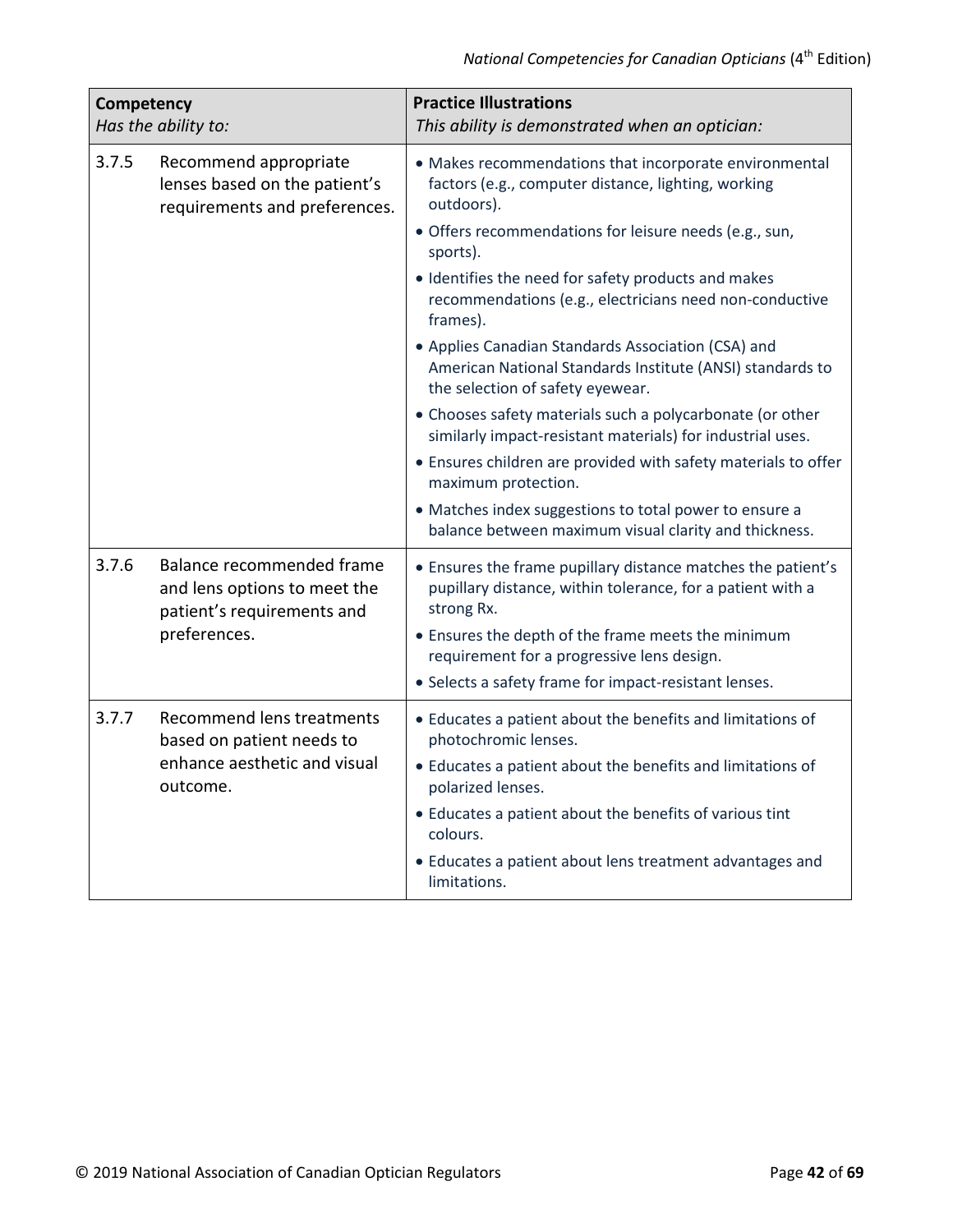<span id="page-42-0"></span>

| Competency<br>Has the ability to: |                                                              | <b>Practice Illustrations</b><br>This ability is demonstrated when an optician:                                                                                                                                                                                                                                                                                                                                                                                                                                                                                                                                                                                                                                                                                                                                                                                                                                                                                                                            |
|-----------------------------------|--------------------------------------------------------------|------------------------------------------------------------------------------------------------------------------------------------------------------------------------------------------------------------------------------------------------------------------------------------------------------------------------------------------------------------------------------------------------------------------------------------------------------------------------------------------------------------------------------------------------------------------------------------------------------------------------------------------------------------------------------------------------------------------------------------------------------------------------------------------------------------------------------------------------------------------------------------------------------------------------------------------------------------------------------------------------------------|
| <b>Ordering</b><br>3.8            |                                                              |                                                                                                                                                                                                                                                                                                                                                                                                                                                                                                                                                                                                                                                                                                                                                                                                                                                                                                                                                                                                            |
| 3.8.1<br>before sending.          | Confirm the accuracy and<br>completeness of the order        | • Ensures the correct frame model is ordered.<br>• Ensures the correct size is ordered.<br>• Ensures the correct colour is ordered.<br>• Ensures the correct lens material is ordered.<br>• Ensures the correct lens treatment is ordered.<br>• Ensures the correct Rx is ordered.<br>• Ensures the correct measurements are provided with the<br>order.                                                                                                                                                                                                                                                                                                                                                                                                                                                                                                                                                                                                                                                   |
| 3.8.2<br>eyeglasses.              | Provide required information<br>to suppliers to complete the | • Conveys the correct lens material and design to the<br>laboratory for completion.<br>• Provides the supplier with the correct frame information<br>for manufacturing.<br>• Provides the supplier with the correct Rx information.<br>• Provides the supplier with the correct measurements.<br>• Knows whether to indicate that the lenses is to be surfaced<br>or stock and is aware of the effect this will have on the final<br>product.<br>• Orders the correct base curve to match the frame-lens<br>combination.<br>• Recommends alternates if the preferred lens material is<br>unavailable.<br>• Specifies the optical measurements to ensure maximum<br>visual acuity (e.g., pupillary distance, segment height,<br>optical centre height, base curve, vertex distance,<br>pantoscopic tilt, frame wrap, frame dimensions, and centre<br>thickness).<br>• Specifies lens type, materials, coatings, and finishing.<br>· Provides frame specification (e.g., model number, size, and<br>colour). |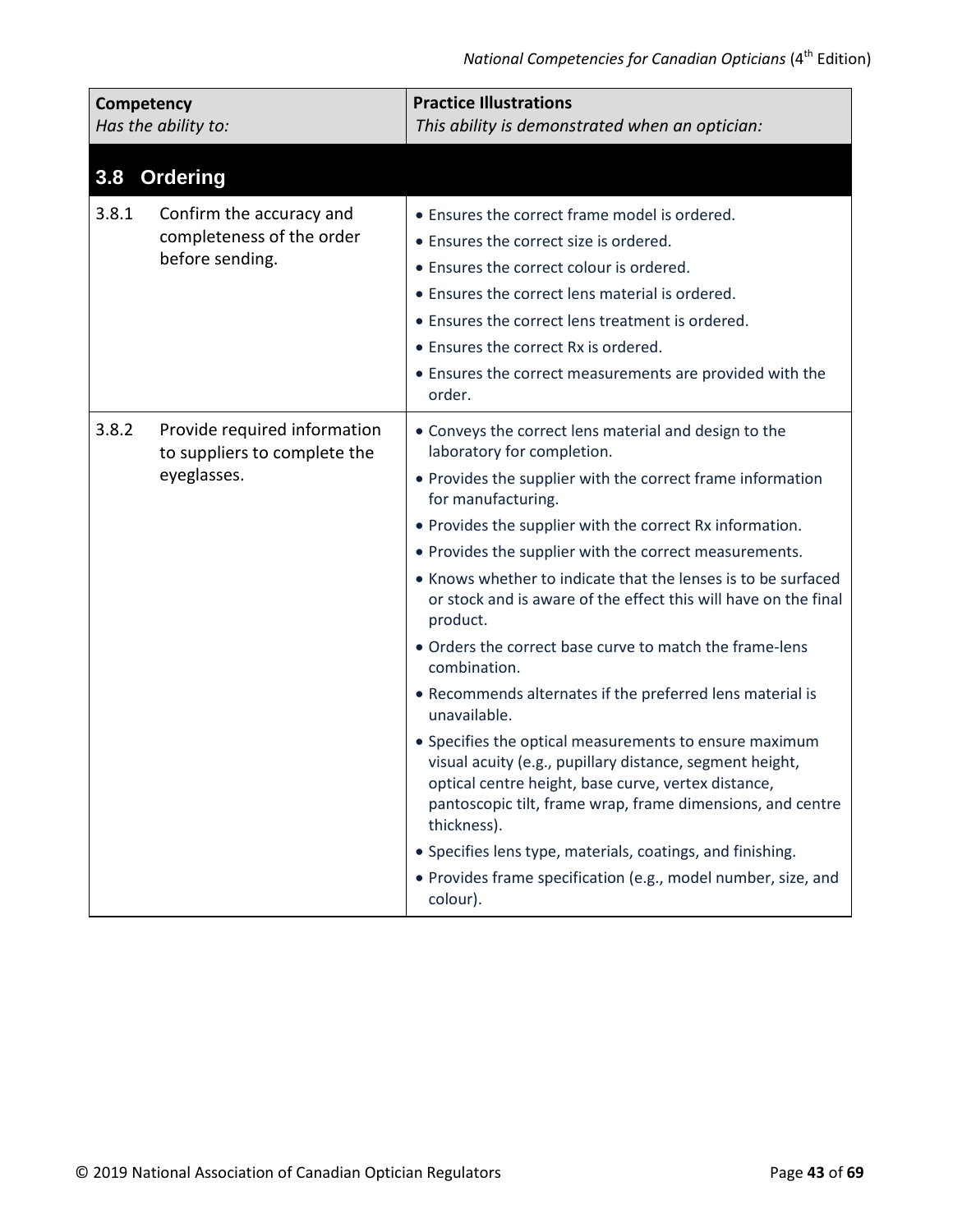<span id="page-43-1"></span><span id="page-43-0"></span>

| Competency<br>Has the ability to: |                                                                                                          | <b>Practice Illustrations</b><br>This ability is demonstrated when an optician:                                                                                                                                                                                                                                                                                                                                |
|-----------------------------------|----------------------------------------------------------------------------------------------------------|----------------------------------------------------------------------------------------------------------------------------------------------------------------------------------------------------------------------------------------------------------------------------------------------------------------------------------------------------------------------------------------------------------------|
| 3.9                               | <b>Inspection and Industry Standards</b>                                                                 |                                                                                                                                                                                                                                                                                                                                                                                                                |
| 3.9.1                             | Verify the accuracy of the<br>received order against the<br>patient record.                              | • Analyzes and verifies the powers to ensure that they are<br>within ANSI tolerance.<br>• Confirms that measurements received are as ordered.<br>• Confirms that correct edge and centre thicknesses were<br>received.<br>• Ensures lens materials and treatments are as ordered.<br>• Verifies lens type is as ordered (e.g., brand, flat top, office<br>lens).                                               |
| 3.9.2                             | Ensure eyeglasses meet<br>standard tolerances.                                                           | • Applies standard tolerance chart to every order received<br>from the laboratory.<br>• Verifies monograms and CSA requirements.<br>• Confirms that correct edge and centre thicknesses were<br>received.<br>• Measures and verifies that the lenses are fabricated and<br>mounted in the eyeglass frame within standard tolerance.<br>• Visually inspects the lens surface for imperfections.                 |
| 3.9.3                             | Ensure eyeglasses are in<br>standard bench alignment to<br>ready them for placement on<br>the patient.   | • Adjusts frames to standard bench alignment.<br>• Confirms 4-point touch.<br>• Confirms temples open perpendicular to the frame front.<br>• Confirms nosepad splay angle.                                                                                                                                                                                                                                     |
| 3.9.4                             | Perform final visual inspection<br>of eyeglasses before<br>dispensing.                                   | • Verifies the frame specifications (e.g., size, colour, model).<br>• Inspects for proper lens installation.<br>• Checks the frame surface for imperfections or damage.                                                                                                                                                                                                                                        |
|                                   | 3.10 Verifying Fit and Patient Success                                                                   |                                                                                                                                                                                                                                                                                                                                                                                                                |
| 3.10.1                            | Perform appropriate<br>adjustments to ensure optimal<br>positioning of the eyeglasses<br>on the patient. | • Performs appropriate adjustments to correct misalignment.<br>• Ensures fit is square on a patient's face, touching at the<br>bridge and crux of the ears.<br>• Uses instruments or tools to adjust the eyeglasses to<br>maximize their effectiveness for a patient.<br>• Adjusts temple bend, nosepads, pantoscopic tilt, and frame<br>wrap to fit the eyeglasses to a patient to maximize<br>effectiveness. |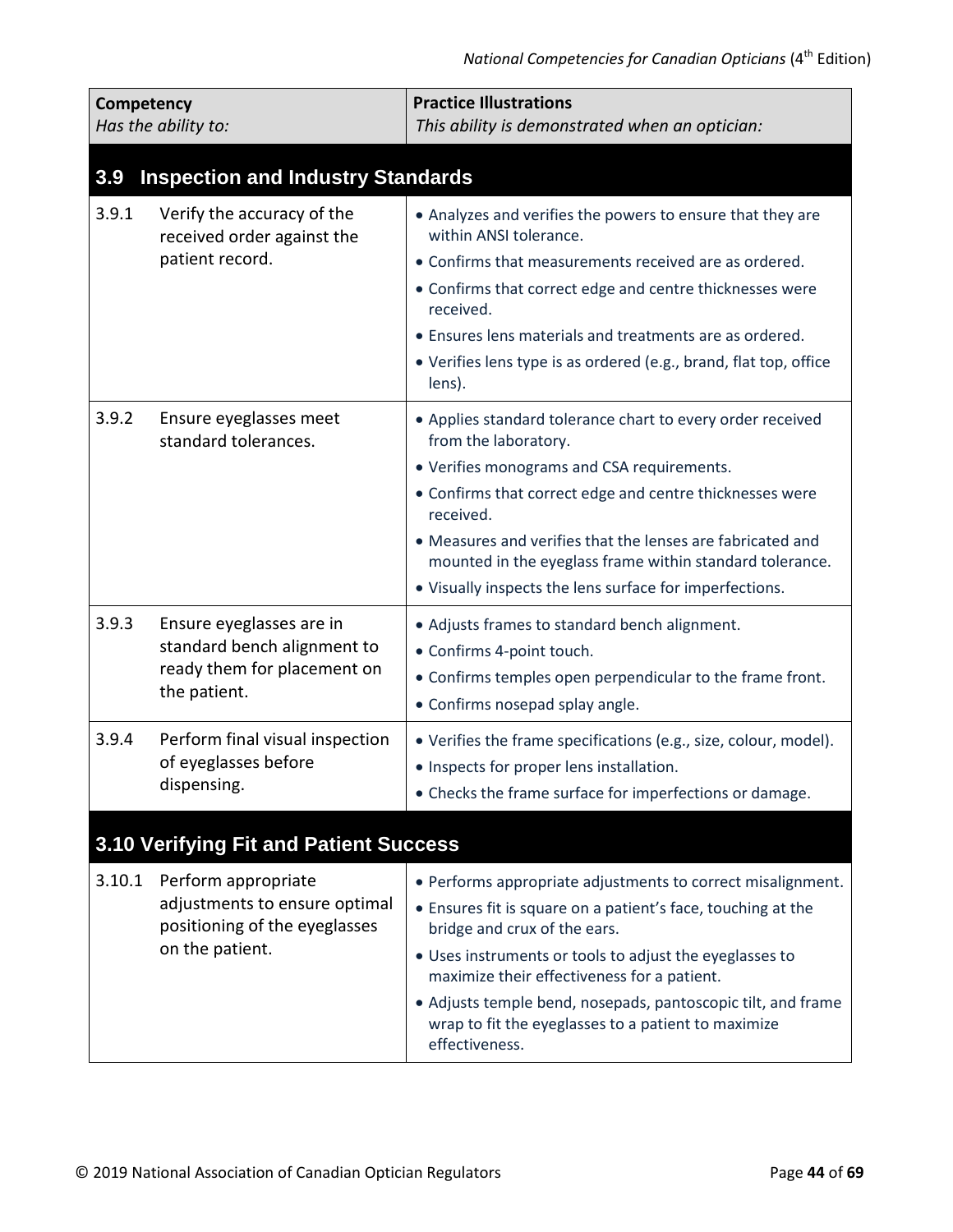<span id="page-44-0"></span>

| Competency<br>Has the ability to: |                                                                                                                                                              | <b>Practice Illustrations</b><br>This ability is demonstrated when an optician:                                                                                                                                                                                                                                                                                                                                                                                                                                                  |
|-----------------------------------|--------------------------------------------------------------------------------------------------------------------------------------------------------------|----------------------------------------------------------------------------------------------------------------------------------------------------------------------------------------------------------------------------------------------------------------------------------------------------------------------------------------------------------------------------------------------------------------------------------------------------------------------------------------------------------------------------------|
| 3.10.2                            | Confirm that the eyeglasses<br>meet the patient's needs and<br>the expected visual acuity.                                                                   | • Performs an assessment to collect subjective and objective<br>information to ensure maximum visual acuity.<br>• Confirms the fit of the eyeglasses on a patient.<br>• Confirms visual acuity at distance with a Snellen chart.<br>• Confirms visual acuity for reading with a reading card.<br>. Records a patient's visual acuity in the patient record.<br>• Verifies that a patient finds the frame comfortable in situ.<br>• Requests feedback from a patient about whether the vision<br>device meets their expectations. |
|                                   | <b>3.11 Patient Communication</b>                                                                                                                            |                                                                                                                                                                                                                                                                                                                                                                                                                                                                                                                                  |
| 3.11.1                            | Communicate the advantages<br>and limitations of products to<br>patients clearly and<br>meaningfully.                                                        | • Explains the limitations of eyeglass designs to maximize<br>patient success.<br>• Explains the adjustment process for specific corrective<br>lenses (e.g., progressive addition lenses) to promote<br>successful adaptation.<br>• Educates a patient based on the patient's wants and the<br>product's limitations.<br>• Reviews any limitations of the product to reinforce<br>previous conversations and set patient expectations.                                                                                           |
| 3.11.2                            | Advise the patient about care<br>and cleaning of their<br>eyeglasses to prolong eyeglass<br>life and functionality.                                          | • Teaches the correct care and cleaning of eyewear.<br>• Shows a patient how to clean lenses.<br>• Advises a patient about limitations of new eyeglasses (e.g.,<br>not leaving them in the car in the summer, not cleaning<br>with window cleaner, taking care around heat sources).<br>• Provides handouts, directions to a website, instructions,<br>and/or follow-up care.<br>• Discusses misuse and abuse of eyeglasses.<br>• Provides written material about the basics necessary for<br>care of eyeglasses.                |
| 3.11.3                            | Demonstrate an understanding<br>of surgical and non-surgical<br>alternatives to eyeglasses to<br>make the patient aware of all<br>vision correction options. | • Demonstrates an understanding of laser refractive surgery.<br>• Demonstrates an understanding of intraocular lenses.<br>• Demonstrates an understanding of orthokeratology.<br>• Recommends contact lenses as an option to an eligible<br>patient.                                                                                                                                                                                                                                                                             |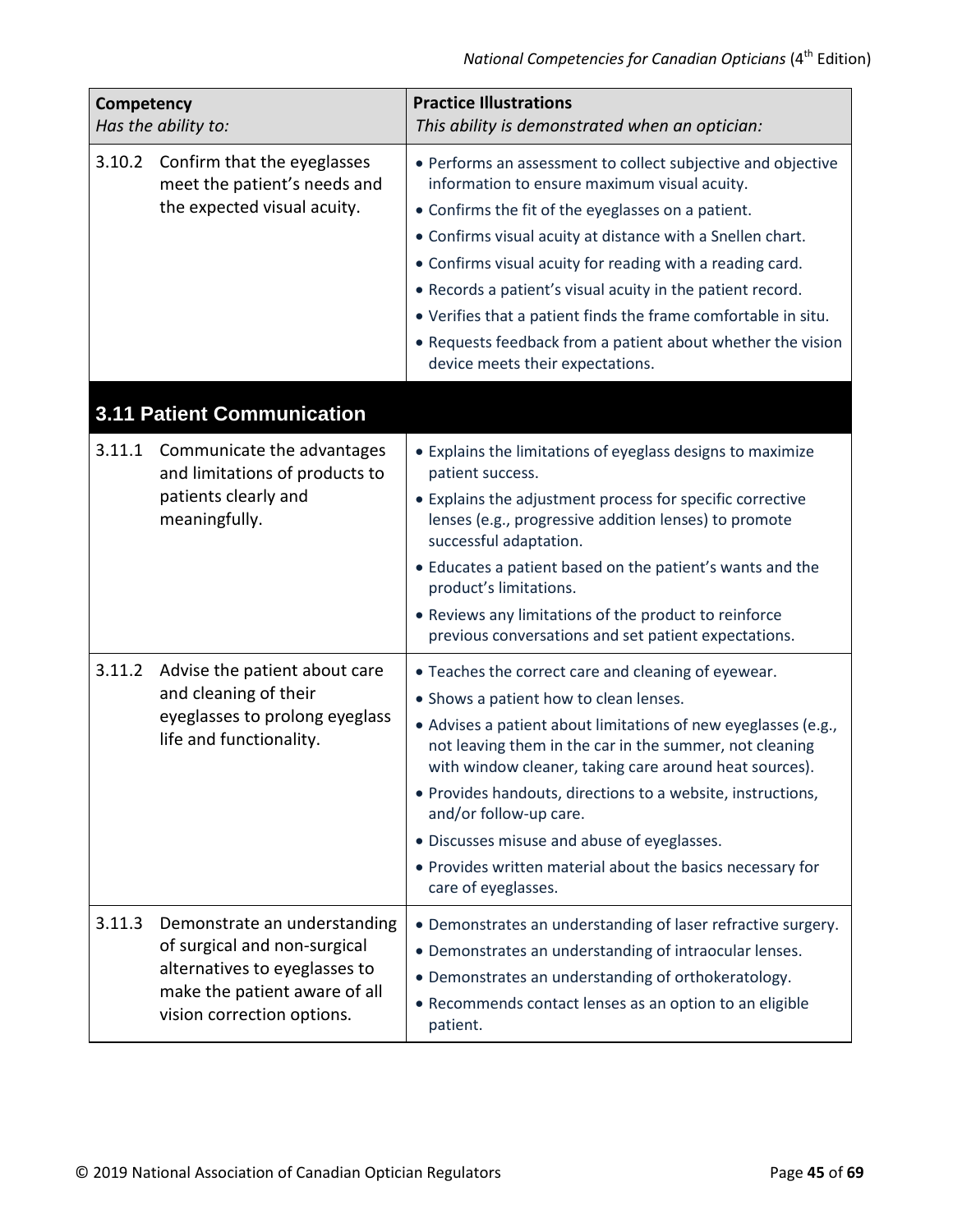| Competency<br>Has the ability to: |                                                                                                                                 | <b>Practice Illustrations</b><br>This ability is demonstrated when an optician:                                                                                               |
|-----------------------------------|---------------------------------------------------------------------------------------------------------------------------------|-------------------------------------------------------------------------------------------------------------------------------------------------------------------------------|
| 3.11.4                            | Adapt communications to meet<br>the needs of each patient.                                                                      | • Adjusts teaching/training based on demographics and<br>physical factors (e.g., age group, vision or hearing<br>impairment, literacy level, language, cognitive impairment). |
|                                   |                                                                                                                                 | · Uses appropriate supporting materials.                                                                                                                                      |
|                                   |                                                                                                                                 | • Presents diagrams, leaflets, and a range of different<br>explanations to educate a patient in various learning styles.                                                      |
|                                   |                                                                                                                                 | • Uses a variety of demonstration techniques, including<br>repeat demonstration.                                                                                              |
|                                   |                                                                                                                                 | • Collaborates with patients and caregivers to develop a<br>patient-centred teaching plan.                                                                                    |
|                                   |                                                                                                                                 | • Recognizes factors influencing learning and adjusts<br>teaching/training accordingly.                                                                                       |
|                                   |                                                                                                                                 | • Provides materials appropriate to the audience (e.g.,<br>correct literacy level, readability, font size, and format).                                                       |
| 3.11.5                            | Establish mutual understanding<br>with the patient to build<br>rapport and set expectations.                                    | • Clarifies expectations that affect the service (e.g.,<br>warranties, follow-up care, visual acuity).                                                                        |
|                                   |                                                                                                                                 | • Clarifies time frame to produce eyeglasses prior to ordering<br>to set patient expectations.                                                                                |
|                                   |                                                                                                                                 | • Sets patient expectations about time and work involved in<br>patient-related tasks.                                                                                         |
| 3.11.6                            | Encourage the patient to<br>engage in appropriate follow-                                                                       | • Recommends a reasonable follow-up schedule for a<br>patient.                                                                                                                |
|                                   | up care to maintain optimum<br>performance of the eyeglasses.                                                                   | • Reinforces the value of the follow-up schedule when a<br>patient returns for adjustments.                                                                                   |
|                                   |                                                                                                                                 | . Invites a patient back for regular adjustments.                                                                                                                             |
|                                   |                                                                                                                                 | • Recommends regular ocular health assessments.                                                                                                                               |
|                                   |                                                                                                                                 | • Recommends proper eyeglass maintenance techniques to a<br>patient.                                                                                                          |
| 3.11.7                            | Discuss the visual effects of the<br>patient's systemic diseases and<br>ocular conditions to assist in<br>setting expectations. | • Explains the ocular impact of a particular disease,<br>condition, drug, or treatment.                                                                                       |
|                                   |                                                                                                                                 | • Educates a patient about potential solutions to their<br>symptoms.                                                                                                          |
|                                   |                                                                                                                                 | • Advises a patient with age-related macular degeneration<br>that they will have impairment of their central and mid-<br>field of vision.                                     |
|                                   |                                                                                                                                 | • Advises a patient with glaucoma that they may experience<br>reduced peripheral vision.                                                                                      |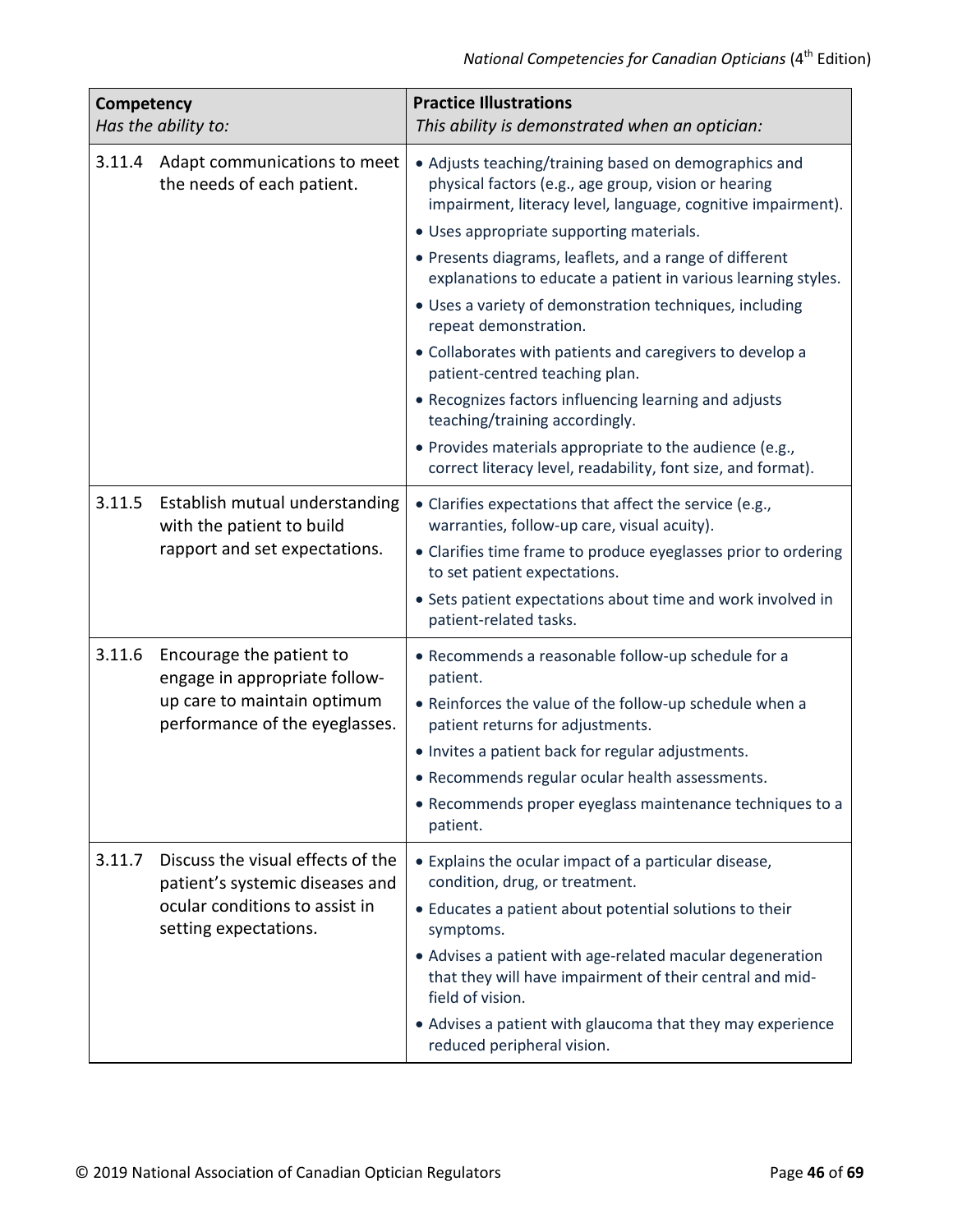<span id="page-46-0"></span>

| Competency<br>Has the ability to: |                                                                                                                      | <b>Practice Illustrations</b><br>This ability is demonstrated when an optician:                                                                                                                                                                                                                                                                                                        |
|-----------------------------------|----------------------------------------------------------------------------------------------------------------------|----------------------------------------------------------------------------------------------------------------------------------------------------------------------------------------------------------------------------------------------------------------------------------------------------------------------------------------------------------------------------------------|
| 3.11.8                            | Manage situations in which<br>patient expectations cannot be<br>met to promote patient<br>satisfaction.              | • Explains to a patient normal adaptation to corrective lenses<br>(e.g., lens materials, Rx changes, size of frame, optical<br>situations).<br>• Probes for understanding when educating patients and<br>setting realistic expectations.<br>· Identifies and manages escalating emotions.                                                                                              |
| 3.11.9                            | Verify that communications to<br>the patient have been fully<br>understood.                                          | • Probes for understanding when educating patients and<br>setting realistic expectations.<br>• Highlights important instructions in writing.<br>• Clarifies the difference between progressive and<br>photochromic lenses.                                                                                                                                                             |
|                                   | <b>3.12 Continuing Care</b>                                                                                          |                                                                                                                                                                                                                                                                                                                                                                                        |
| 3.12.1                            | Identify patient concerns at<br>follow-up assessment to create<br>an action plan.                                    | • Checks the fit of a patient's eyewear to address their<br>complaint and find an appropriate solution.<br>• Actively listens to a patient's concerns/frustrations with<br>their eyewear.<br>. Probes with questions to learn more about a patient's<br>concerns with their eyewear.                                                                                                   |
| 3.12.2                            | Determine patient compliance<br>with the care and use of the<br>eyeglasses to identify the need<br>for re-education. | • Explains limitations of progressive lenses vs. office lenses.<br>• Explains limitations of working distance with single-vision<br>readers and with intermediate and distance eyeglasses.<br>• Reinforces the importance of using two hands to put on<br>and remove eyeglasses.<br>• Reinforces the importance of proper lens care and use of<br>an eyeglass case to limit scratches. |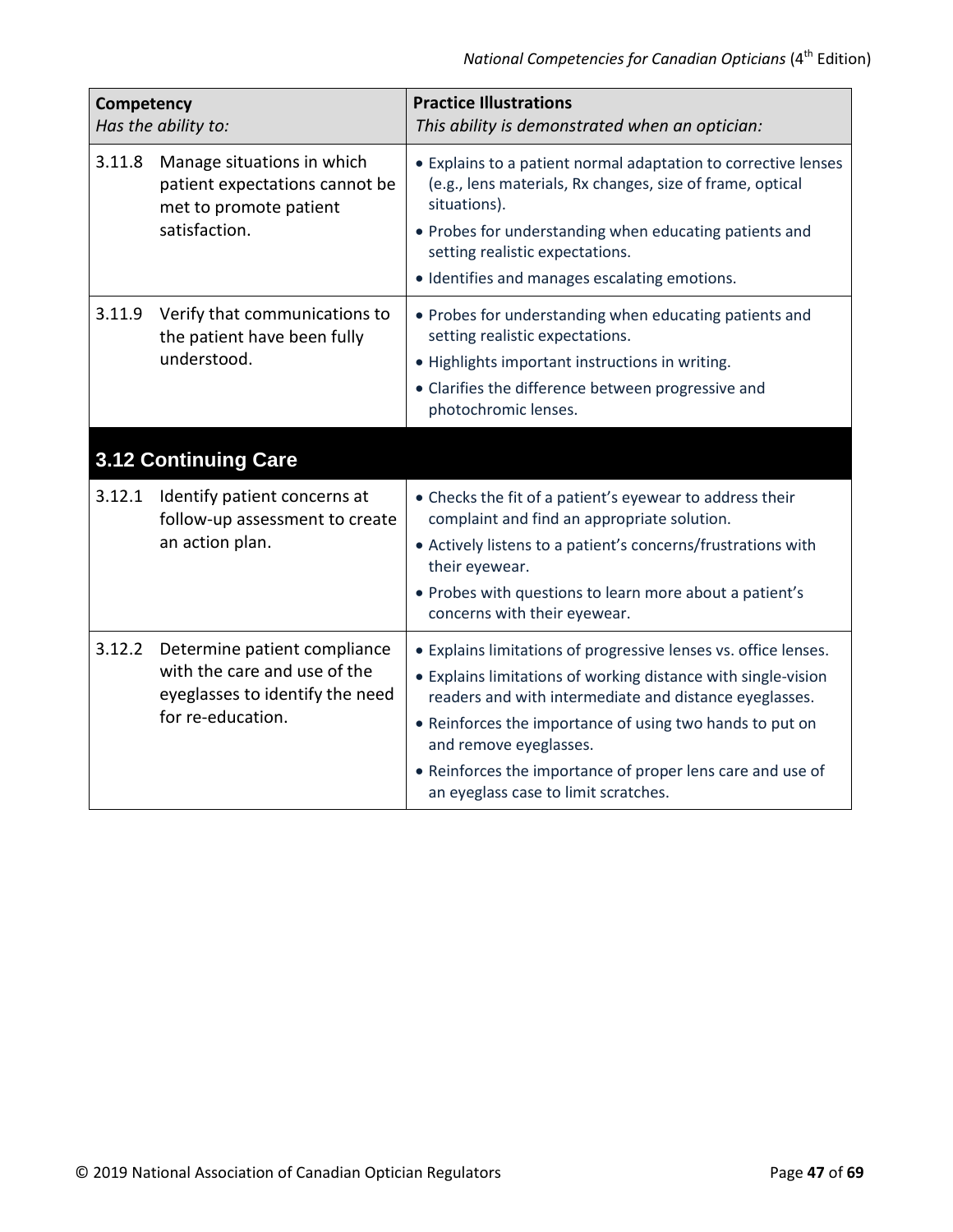| Competency | Has the ability to:                                                                                  | <b>Practice Illustrations</b><br>This ability is demonstrated when an optician:                                                                                                                                                                                                                                                                                                                                                                                                                                                                                                                                                                                                                                                                       |
|------------|------------------------------------------------------------------------------------------------------|-------------------------------------------------------------------------------------------------------------------------------------------------------------------------------------------------------------------------------------------------------------------------------------------------------------------------------------------------------------------------------------------------------------------------------------------------------------------------------------------------------------------------------------------------------------------------------------------------------------------------------------------------------------------------------------------------------------------------------------------------------|
| 3.12.3     | Resolve concerns presented at<br>follow-up to promote patient<br>comfort and optimum vision.         | • Adjusts eyewear to correct problems.<br>• Makes repairs as necessary.<br>• Checks quality of coatings to ensure optics are still<br>acceptable.<br>• Recommends new eye exam if appropriate and if there are<br>changes in vision.<br>• Makes physical modifications to the fit of the optical device<br>to correct patient concerns.<br>• Adjusts temple tip fit.<br>· Adjusts nosepad fit on a patient's bridge.<br>• Ensures the frame sits squarely on the patient.<br>• Applies professional judgement to determine whether<br>frames can be repaired.<br>• Recommends plastic frames for a patient with a metal<br>allergy.<br>• Recommends progressive lenses for a patient complaining<br>of not being able to read using distance glasses. |
| 3.12.4     | Maintain the functionality of<br>the eyeglasses to promote<br>patient comfort and optimum<br>vision. | · Discusses misuse and abuse of eyewear.<br>• Cleans eyeglasses in a sonic bath.<br>• Reshapes frames to combat widening and loosening.<br>• Tightens screws and oils hinges as appropriate.<br>• Changes nosepads when discolouration begins.                                                                                                                                                                                                                                                                                                                                                                                                                                                                                                        |
| 3.12.5     | Perform appropriate repairs to<br>fix damaged or broken frames.                                      | • Selects the appropriate repair method (e.g., soldering,<br>replacing).<br>• Replaces missing or worn nosepads.<br>• Restrings semi-rimless frames.<br>· Inserts replacement temple screws.                                                                                                                                                                                                                                                                                                                                                                                                                                                                                                                                                          |
| 3.12.6     | Perform lens insertion and<br>removal on various frame<br>types.                                     | • Changes the chassis and plugs on rimless eyeglasses.<br>• Restrings the nylon on a semi-rimless frame and reinserts<br>the lenses.<br>• Appropriately reinserts the lenses in an acetate frame.                                                                                                                                                                                                                                                                                                                                                                                                                                                                                                                                                     |
| 3.12.7     | Document patient visits to<br>allow for effective continuity of<br>care.                             | • Documents a patient returning for routine adjustments and<br>care.<br>• Records patient concerns in patient record.<br>• Records recommendations made in patient record.<br>• Records repairs made in patient record.<br>• Records warranty information in patient record.                                                                                                                                                                                                                                                                                                                                                                                                                                                                          |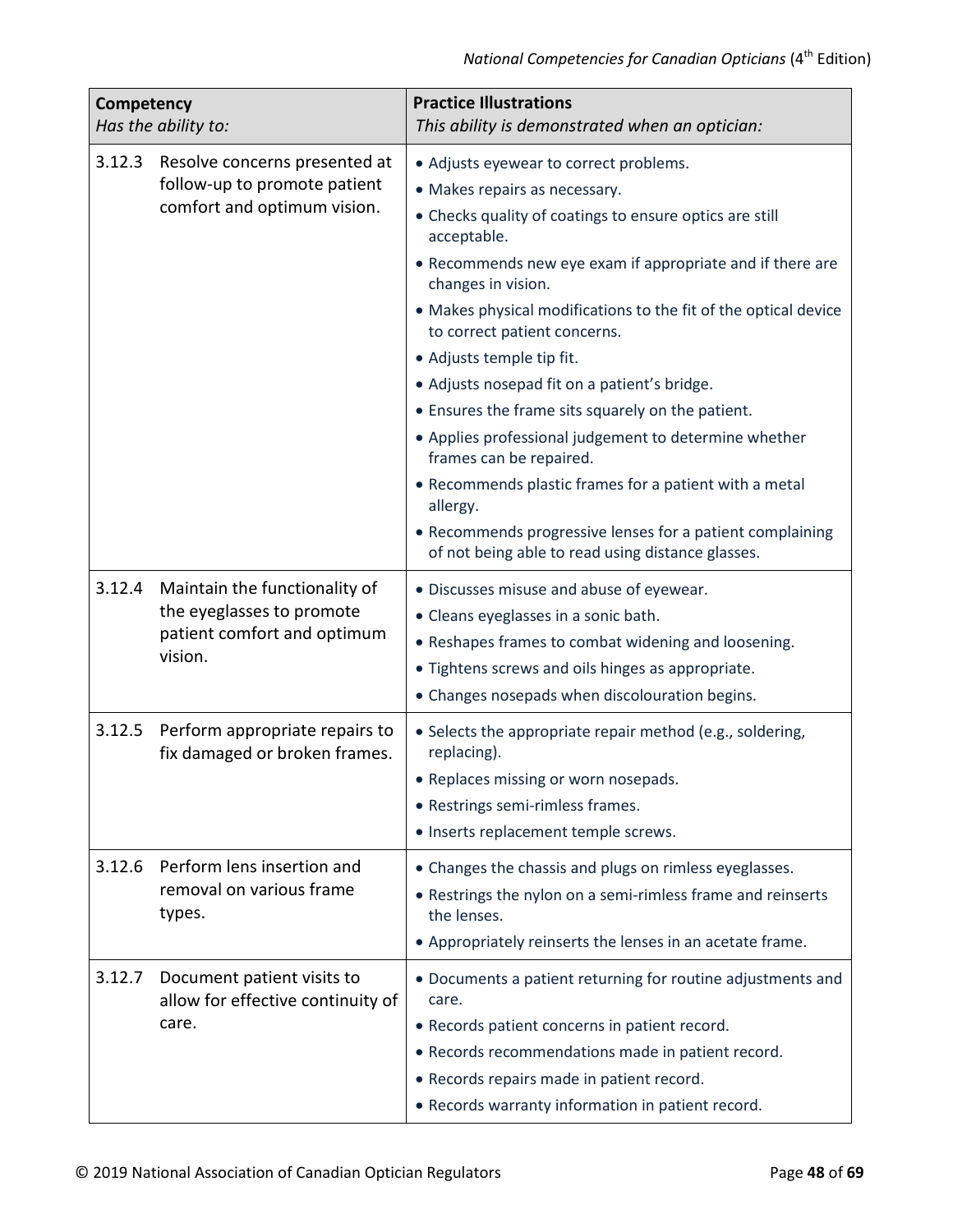<span id="page-48-0"></span>

| Competency<br>Has the ability to: |                                                                                                                                        | <b>Practice Illustrations</b><br>This ability is demonstrated when an optician:                                                                                                                                                                                                                                                                                                                                                                        |
|-----------------------------------|----------------------------------------------------------------------------------------------------------------------------------------|--------------------------------------------------------------------------------------------------------------------------------------------------------------------------------------------------------------------------------------------------------------------------------------------------------------------------------------------------------------------------------------------------------------------------------------------------------|
|                                   | 3.13 Low Vision                                                                                                                        |                                                                                                                                                                                                                                                                                                                                                                                                                                                        |
| 3.13.1                            | Demonstrate an understanding<br>of the effects of specific<br>diseases that contribute to                                              | · Obtains relevant information (e.g., type of disease, best<br>corrected visual acuity) from a clinical referral to add to the<br>continuum of care for a low-vision patient.                                                                                                                                                                                                                                                                          |
|                                   | vision loss.                                                                                                                           | • Sets patient expectations when best visual acuity is less<br>than 20/20 corrected.                                                                                                                                                                                                                                                                                                                                                                   |
|                                   |                                                                                                                                        | • Prepares a patient for the central vision loss caused by<br>macular degeneration and teaches the patient to use their<br>peripheral vision.                                                                                                                                                                                                                                                                                                          |
|                                   |                                                                                                                                        | • Educates a patient about the limitations in peripheral vision<br>caused by glaucoma.                                                                                                                                                                                                                                                                                                                                                                 |
|                                   |                                                                                                                                        | • Researches a patient's disease and its potential effects on<br>the patient's vision.                                                                                                                                                                                                                                                                                                                                                                 |
| 3.13.2                            | Recognize signs and symptoms<br>specific to low vision to identify<br>a patient as having reduced<br>functional vision.                | • Records the observation that a patient shields their eyes,<br>wears sunglasses continuously, avoids windows, etc.<br>• Documents a patient's position to read distance and near<br>eye charts.<br>. Notes a patient's ability to view close objects and track                                                                                                                                                                                        |
|                                   |                                                                                                                                        | material.                                                                                                                                                                                                                                                                                                                                                                                                                                              |
| 3.13.3                            | Conduct a detailed relevant<br>visual history to determine<br>previous successful and failed<br>attempts to address low vision.        | • Discusses treatments a patient receives from other sources.<br>• Determines a patient's specific problem areas and goals.<br>• Examines devices a patient is currently using.<br>• Records the devices' effectiveness.<br>• Records magnification of devices.                                                                                                                                                                                        |
| 3.13.4                            | Conduct a low-vision<br>assessment to determine visual<br>restrictions to evaluate the<br>functional vision a patient<br>demonstrates. | • Performs a confrontational field test and records results.<br>• Performs a contrast sensitivity test and records results.<br>• Performs an Amsler grid test for macular degeneration<br>patients and records results.<br>· Identifies where residual vision is and records results.<br>• Records best corrected visual acuity.<br>• Determines the presence of other contributing health and<br>cognitive factors that affect low-vision assessment. |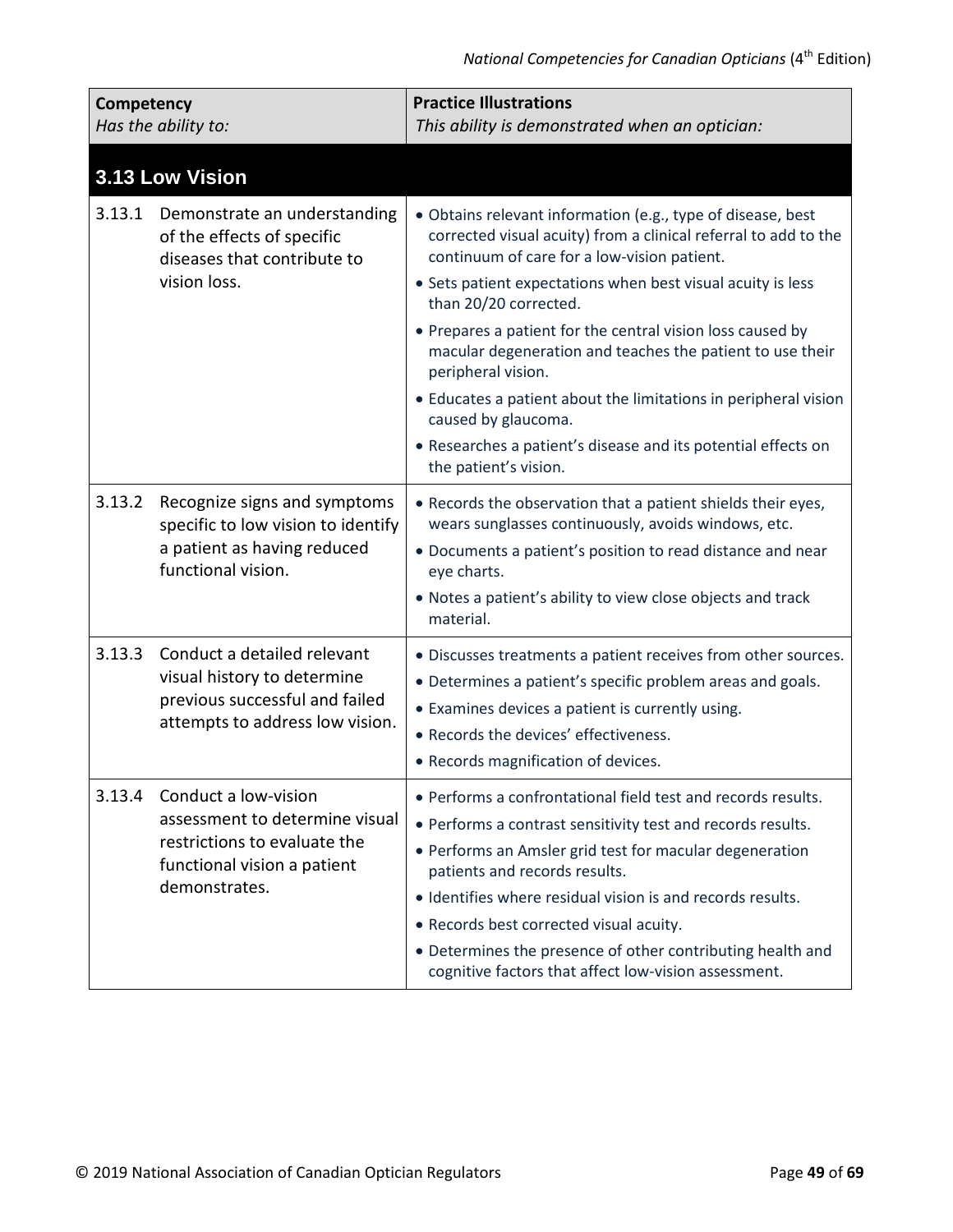| Competency<br>Has the ability to:                                           |                                                                                                                | <b>Practice Illustrations</b><br>This ability is demonstrated when an optician:                                                                |
|-----------------------------------------------------------------------------|----------------------------------------------------------------------------------------------------------------|------------------------------------------------------------------------------------------------------------------------------------------------|
| 3.13.5<br>Identify functional limitations<br>of visual impairment to advise | • Assesses a patient's ability to read everyday items (e.g.,<br>food packages, medication labels, mail).       |                                                                                                                                                |
|                                                                             | about devices and techniques<br>suitable for vision                                                            | . Notes if a patient shuffles, has an unusual head posture, or<br>appears clumsy.                                                              |
|                                                                             | enhancement.                                                                                                   | • Examines how well a patient uses residual vision.                                                                                            |
|                                                                             |                                                                                                                | • Selects devices that are not hand-held for a patient with a<br>hand tremor.                                                                  |
| 3.13.6                                                                      | Evaluate the probability of<br>success for alternative devices                                                 | • Enquires about personal interests (e.g., hobbies, sporting<br>involvement, social functions).                                                |
|                                                                             | based on patient capacity and<br>resources.                                                                    | • Selects potential devices that include ones affordable to the<br>patient.                                                                    |
|                                                                             |                                                                                                                | • Incorporates a patient's cognitive function and willingness<br>to receive rehabilitation into the selection of suitable<br>devices.          |
|                                                                             |                                                                                                                | • Demonstrates an understanding of the emotional stress for<br>a patient/family/caregiver dealing with vision loss.                            |
|                                                                             |                                                                                                                | • Shows an understanding/sensitivity/empathy for a patient's<br>emotional state.                                                               |
|                                                                             |                                                                                                                | • Shows an understanding of the psychological effects of low<br>vision.                                                                        |
| 3.13.7                                                                      | Educate patients on proper use<br>of devices to achieve the<br>desired visual outcome.                         | · Discusses with a patient the variables (e.g., quality,<br>intensity, and position of the light source) that affect the<br>use of the device. |
|                                                                             |                                                                                                                | • Teaches a patient how to control the size and distance of<br>objects being viewed.                                                           |
|                                                                             |                                                                                                                | • Establishes a performance baseline with a device.                                                                                            |
| 3.13.8                                                                      | Engage patients in decision-<br>making to help them make<br>informed choices that meet the<br>patient's goals. | • Helps a patient prioritize visual goals of distance or near<br>correction.                                                                   |
|                                                                             |                                                                                                                | • Considers flexibility of devices for specific needs for office<br>use.                                                                       |
|                                                                             |                                                                                                                | • Suggests aids that help normalize a patient's life through<br>their ability to use aids during daily tasks.                                  |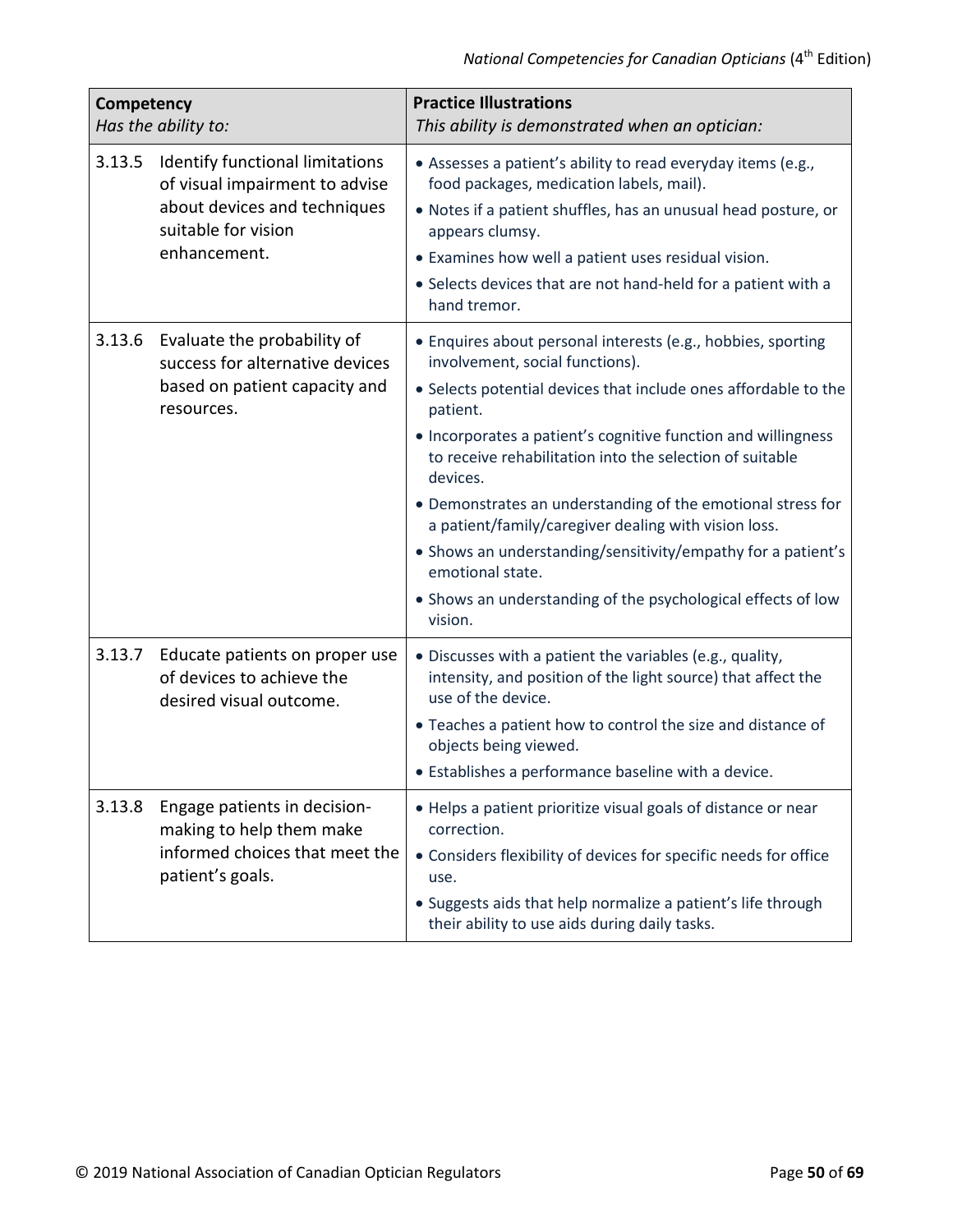| Competency<br>Has the ability to:                                                                                         |                                                                                                                     | <b>Practice Illustrations</b><br>This ability is demonstrated when an optician:                                                   |
|---------------------------------------------------------------------------------------------------------------------------|---------------------------------------------------------------------------------------------------------------------|-----------------------------------------------------------------------------------------------------------------------------------|
| 3.13.9                                                                                                                    | Generate preferred solutions<br>for low-vision patients that                                                        | • Demonstrates 2 or 3 optical and non-optical aids for<br>specific tasks.                                                         |
|                                                                                                                           | meet their current visual<br>needs.                                                                                 | • Communicates advantages and disadvantages of selected<br>choices.                                                               |
|                                                                                                                           |                                                                                                                     | • Uses optical formulas to calculate probable required<br>magnification.                                                          |
|                                                                                                                           |                                                                                                                     | · Uses optical formulas to calculate optimal viewing<br>distances.                                                                |
|                                                                                                                           |                                                                                                                     | • Demonstrates an understanding of different filters and how<br>they may benefit each type of patient experiencing low<br>vision. |
| 3.13.10 Implement a continuum of care<br>plan to maintain optimal<br>functional vision for low-vision<br>patients.        | • Supplies a patient with a general checklist or instructions<br>on care and use of the devices.                    |                                                                                                                                   |
|                                                                                                                           |                                                                                                                     | • Discusses additional uses for the devices.                                                                                      |
|                                                                                                                           | • Reminds a patient of scheduled follow-up appointment.                                                             |                                                                                                                                   |
|                                                                                                                           |                                                                                                                     | . Recommends regular follow-up with the patient's<br>healthcare provider.                                                         |
| 3.13.11 Monitor low-vision patients for<br>changes in vision resulting in<br>the need to alter the devices<br>being used. | • Consults annually with a low-vision patient on whether<br>devices still meet their needs.                         |                                                                                                                                   |
|                                                                                                                           |                                                                                                                     | • Enquires whether a patient feels their ability to function<br>normally has changed.                                             |
|                                                                                                                           |                                                                                                                     | • Reassesses a patient's best corrected visual acuity.                                                                            |
|                                                                                                                           |                                                                                                                     | • Reassesses a patient's reading speed and tracking ability.                                                                      |
| 3.13.12 Identify new technology or<br>devices that may be beneficial<br>to new and existing patients.                     | • Researches devices with higher ranges of magnification,<br>greater contrast choices, or easy mounting capability. |                                                                                                                                   |
|                                                                                                                           | • Communicates with manufacturers and distributers of low-<br>vision devices.                                       |                                                                                                                                   |
|                                                                                                                           |                                                                                                                     | • Attends trade shows at which low-vision products are<br>demonstrated.                                                           |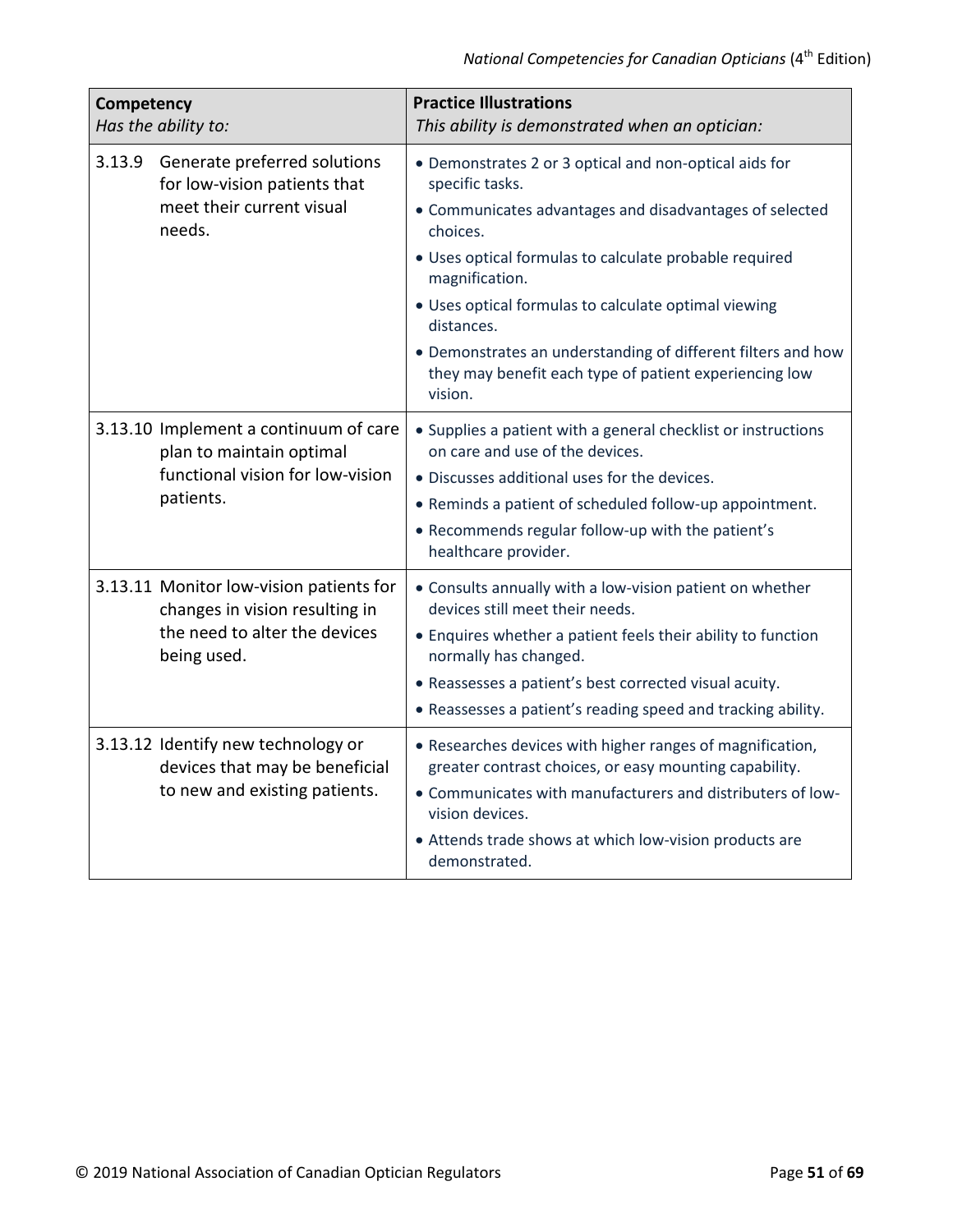### <span id="page-51-0"></span>**Domain 4. Contact Lenses**

These competencies focus on the requirements to dispense contact lenses. All opticians licensed to dispense contact lenses must demonstrate all of these competencies.

<span id="page-51-1"></span>

| Competency<br>Has the ability to: |                                                            | <b>Practice Illustrations</b><br>This ability is demonstrated when an optician:                                                                                        |
|-----------------------------------|------------------------------------------------------------|------------------------------------------------------------------------------------------------------------------------------------------------------------------------|
| 4.1                               | <b>Anatomy and Pathology</b>                               |                                                                                                                                                                        |
| 4.1.1                             | Demonstrate an understanding<br>of the visual pathway.     | • Recognizes disruptions in vision caused by disease or<br>accident.                                                                                                   |
|                                   |                                                            | • Describes the anatomy of the visual pathway.                                                                                                                         |
|                                   |                                                            | • Educates a patient that the eye is like a camera.                                                                                                                    |
| 4.1.2                             | Demonstrate an understanding<br>of the ocular system.      | • Educates a patient about the risks of ultraviolet light on the<br>ocular structure and makes recommendations accordingly.                                            |
|                                   |                                                            | • Educates a patient with accommodation concerns on how<br>the crystalline lens works and explains how this affects<br>their accommodation for reading or near vision. |
|                                   |                                                            | • Educates a patient on what 20/20, 20/30, 20/80 visual<br>acuity means.                                                                                               |
|                                   |                                                            | • Describes Gullstrand's eye.                                                                                                                                          |
| 4.1.3                             | Demonstrate an understanding<br>of the anatomy of the eye. | • Discusses with a patient the reduction in visual acuity<br>caused by cataract development in the ocular system.                                                      |
|                                   |                                                            | • Educates a patient about presbyopia and offers<br>recommendations for its management.                                                                                |
|                                   |                                                            | • Demonstrates an understanding of the anterior segment<br>and related structure of the surrounding eye area.                                                          |
|                                   |                                                            | • Explains to a patient the meaning of astigmatism and its<br>treatment.                                                                                               |
|                                   |                                                            | • Describes the structures of the eye (e.g., lens, retina).                                                                                                            |
|                                   |                                                            | • Demonstrates an understanding of the eyeball and adnexa.                                                                                                             |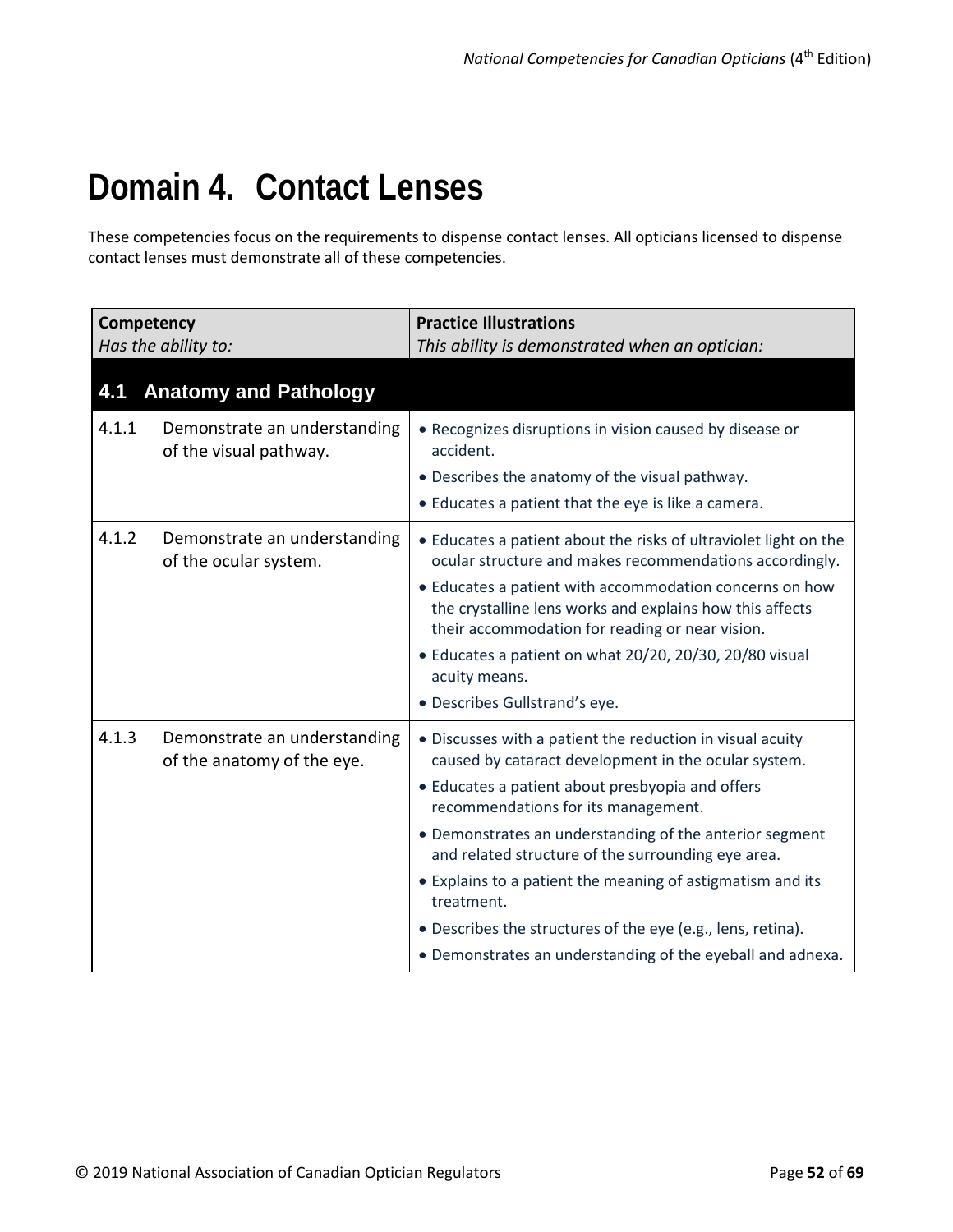| Competency<br>Has the ability to: |                                                                                                                                            | <b>Practice Illustrations</b><br>This ability is demonstrated when an optician:                                                                                                                                                                                                                                                                                                                                                                                                                                                                                                                                                                                                                                                                                                                                                                                                                                                                                                                                                                                                                                                   |
|-----------------------------------|--------------------------------------------------------------------------------------------------------------------------------------------|-----------------------------------------------------------------------------------------------------------------------------------------------------------------------------------------------------------------------------------------------------------------------------------------------------------------------------------------------------------------------------------------------------------------------------------------------------------------------------------------------------------------------------------------------------------------------------------------------------------------------------------------------------------------------------------------------------------------------------------------------------------------------------------------------------------------------------------------------------------------------------------------------------------------------------------------------------------------------------------------------------------------------------------------------------------------------------------------------------------------------------------|
| 4.1.4                             | Demonstrate an understanding<br>of the impact of systemic<br>diseases and ocular<br>pathologies on contact lens<br>wear and ocular health. | · Identifies scleritis or uveitis in a patient.<br>• Looks for signs of corneal erosion in patients, using<br>fluorescein and a slit-lamp.<br>• Advises a patient with Sjogren's syndrome that they are not<br>a good candidate for soft contact lens as most suffer from<br>severe keratoconjunctivitis sicca.<br>• Looks for signs or episodes of episcleritis, keratitis, and<br>keratoconjunctivitis sicca in lupus patients.<br>• Uses a slit-lamp to look for signs of corneal inflammation in<br>patients with systemic diseases.<br>• Identifies blepharitis using the slit-lamp illuminations.<br>• Locates abrasions or foreign body staining when viewing<br>the cornea through the slit-lamp using a blue filter once<br>fluorescein has been applied to the eye.<br>• Offers recommendations to correct aniseikonia with<br>contact lenses.<br>· Identifies meibomian gland dysfunction when seeing<br>redness and inflammation of the lid margins when using<br>diffuse illumination on the slit-lamp.<br>· Identifies common eye disorders, such as pinguecula,<br>subconjunctival hemorrhage, and conjunctivitis. |
|                                   |                                                                                                                                            | • Examines the cornea with a slit-lamp and various<br>illuminations for any signs of inflammation, corneal<br>infiltrates, neovascularization, keratitis, ocular redness, and<br>dryness.                                                                                                                                                                                                                                                                                                                                                                                                                                                                                                                                                                                                                                                                                                                                                                                                                                                                                                                                         |
| 4.1.5                             | Recognize potential effects of<br>specific medications on contact<br>lens wear and ocular health.                                          | • Performs tear breakup time test on all patients taking<br>antidepressants to determine tear film quality.<br>• Educates a patient about the benefits of omega-3<br>supplements for dry eyes.<br>• Educates a patient about the decreased tearing and<br>dryness associated with any drug that causes dry mouth,<br>such as antidepressants, antianxiety medications,<br>antihistamines, and birth control.<br>• Educates a patient about the effects of antidepressants and<br>other medications on contact lens wear.                                                                                                                                                                                                                                                                                                                                                                                                                                                                                                                                                                                                          |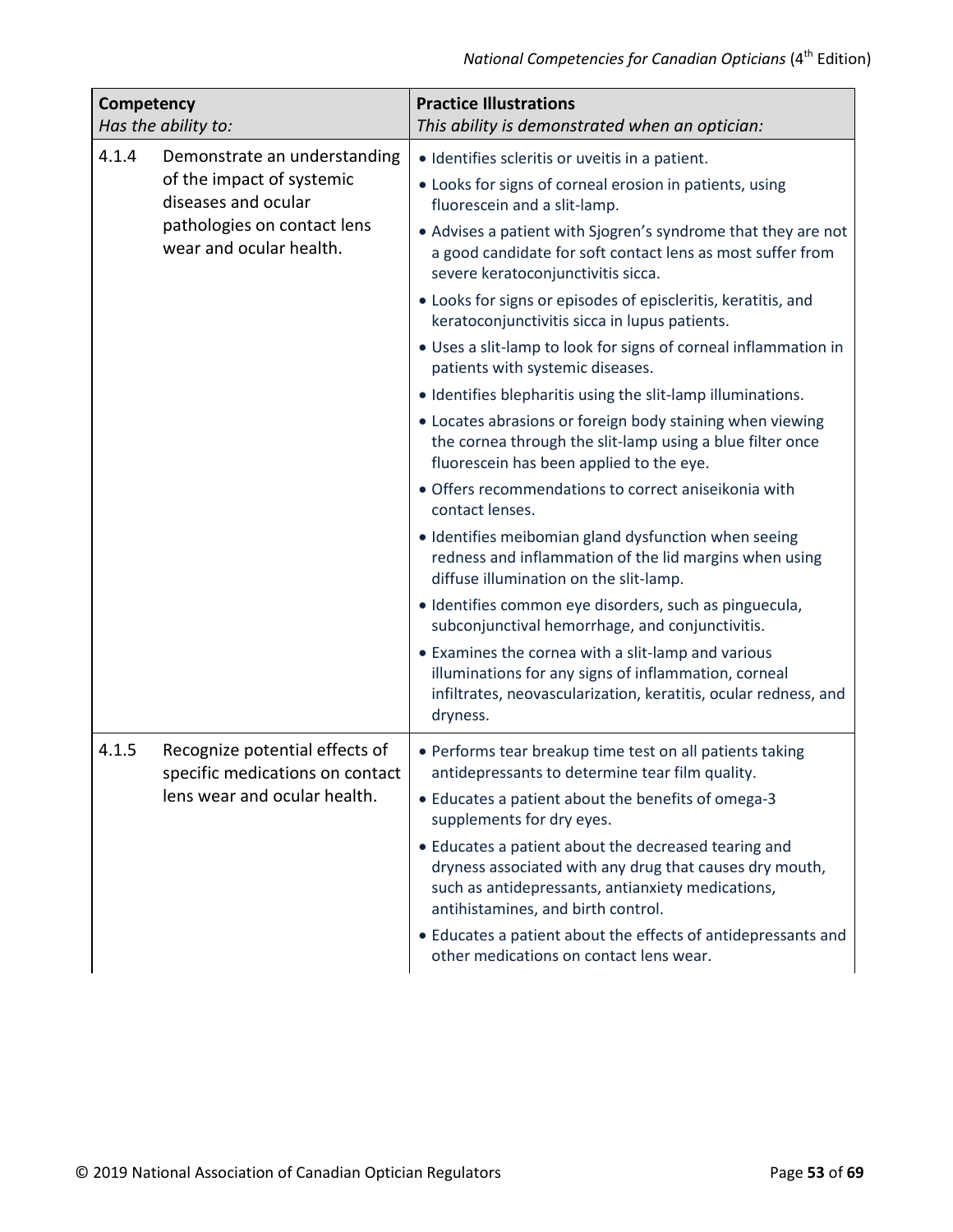<span id="page-53-0"></span>

| Competency | Has the ability to:                                               | <b>Practice Illustrations</b><br>This ability is demonstrated when an optician:                                                                                                 |
|------------|-------------------------------------------------------------------|---------------------------------------------------------------------------------------------------------------------------------------------------------------------------------|
| 4.1.6      | Demonstrate an understanding<br>of external factors affecting the | • Educates a patient about how their environment can affect<br>contact lenses wear.                                                                                             |
|            | eye and contact lens wear.                                        | • Educates a patient about the adverse effects of digital eye<br>strain and options available to alleviate it.                                                                  |
|            |                                                                   | • Educates a patient on the effect makeup can have on<br>contact lens wear.                                                                                                     |
|            |                                                                   | • Educates a patient on the effects of over-the-counter<br>drugs, nutritional supplements, herbal treatments, alcohol,<br>tobacco, and recreational drugs on contact lens wear. |
| 4.1.7      | Demonstrate an understanding<br>of when it is necessary to refer. | • Refers a patient to an optometrist or ophthalmologist when<br>an abrasion is more than superficial.                                                                           |
|            |                                                                   | • Refers a patient with hypertension when changes in vision<br>occur.                                                                                                           |
|            |                                                                   | • Refers a patient experiencing the onset of scleritis.                                                                                                                         |
|            |                                                                   | • Refers a diabetic patient with vision changes.                                                                                                                                |
| 4.2        | <b>Optics</b>                                                     |                                                                                                                                                                                 |
| 4.2.1      | Demonstrate an understanding<br>of geometric optics.              | • Selects the appropriate contact lens design for a patient's<br>Rx.                                                                                                            |
|            |                                                                   | • Educates a patient on the importance of a good tear film on<br>vision and contact lens wear.                                                                                  |
|            |                                                                   | • Selects the appropriate contact lens design based on a<br>patient's K-readings.                                                                                               |
| 4.2.2      | Demonstrate an understanding<br>of contact lens properties and    | • Selects the correct lens material and modality for a<br>patient's Rx and lifestyle.                                                                                           |
|            | their effects on optics.                                          | • Educates a patient about environmental effects on contact<br>lens wear, comfort, and vision.                                                                                  |
|            |                                                                   | • Identifies abnormalities in vision when a patient is wearing<br>contact lenses and suggests solutions.                                                                        |
| 4.2.3      | Apply knowledge of monocular<br>and binocular vision to           | • Determines dominant and non-dominant eye by using<br>Miles or Porta tests for eye dominance.                                                                                  |
|            | dispense appropriate contact<br>lenses.                           | • Checks not just distance vison, but near vision in a 40+<br>year-old patient with an Rx increase but no prescribed add<br>power.                                              |
|            |                                                                   | · Discusses with a patient who has amblyopia or strabismus<br>that contact lenses will not correct their binocular vision.                                                      |
|            |                                                                   | • Explains to a patient who has aniseikonia that they will<br>have better binocular vision with contact lenses because<br>the lenses will eliminate spectacle magnification.    |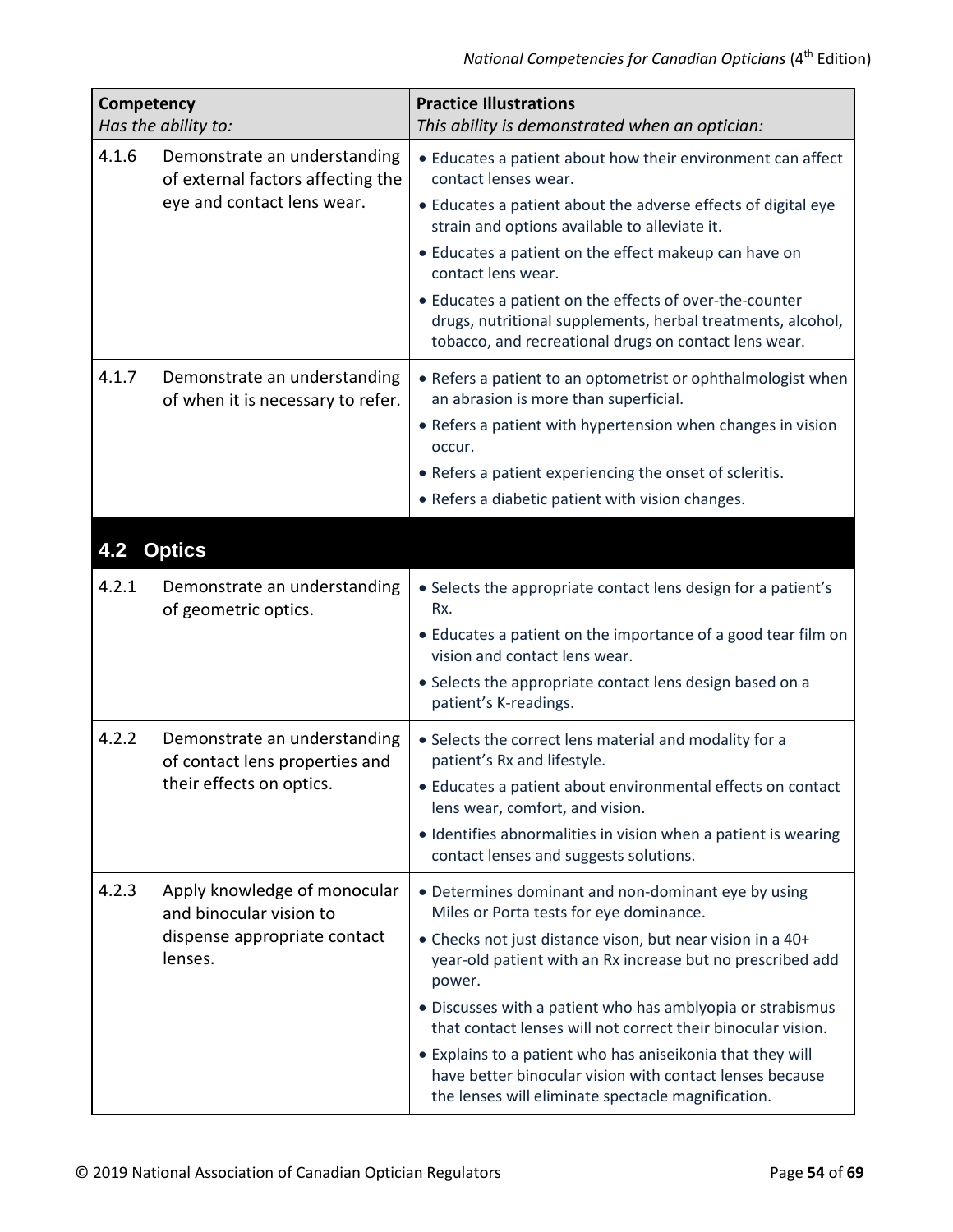<span id="page-54-0"></span>

| <b>Competency</b><br>Has the ability to: |                                                                                        | <b>Practice Illustrations</b><br>This ability is demonstrated when an optician:                                                                       |
|------------------------------------------|----------------------------------------------------------------------------------------|-------------------------------------------------------------------------------------------------------------------------------------------------------|
| 4.3                                      | <b>Equipment and Tools</b>                                                             |                                                                                                                                                       |
| 4.3.1                                    | Identify and name the<br>equipment used in a contact                                   | • Converses with colleagues using profession-specific<br>terminology.                                                                                 |
|                                          | lens practice.                                                                         | • Documents equipment names or abbreviations accurately<br>in records.                                                                                |
|                                          |                                                                                        | • Explains tools and equipment to a patient in plain language<br>(e.g., keratometer, slit-lamp, radiuscope, lensometer,<br>pupillary distance ruler). |
| 4.3.2                                    | Operate manual and<br>automated equipment relevant<br>to current contact lens practice | • Ensures equipment is in good working order, making sure<br>machines are plugged in safely and that all lightbulbs are<br>working.                   |
|                                          | safely and accurately.                                                                 | • States how the keratometer, slit-lamp, radiuscope, lens<br>diameter gauge, and magnifier loupe are used.                                            |
|                                          |                                                                                        | • Takes the base curve of a rigid gas permeable lens using the<br>radiuscope.                                                                         |
|                                          |                                                                                        | • Uses the lensometer to take the Rx of soft, rigid, and scleral<br>contact lenses.                                                                   |
|                                          |                                                                                        | • Takes the lens diameter of various lens materials using a<br>lens diameter gauge or magnifier loupe.                                                |
| 4.3.3                                    | Verify the calibration of<br>operating equipment.                                      | • Calibrates a manual keratometer using the calibrations ball.                                                                                        |
|                                          |                                                                                        | • Adjusts the eyepiece of a keratometer prior to taking<br>corneal measurements.                                                                      |
|                                          |                                                                                        | • Adjusts the eyepieces on a slit-lamp prior to viewing a<br>patient's cornea.                                                                        |
|                                          |                                                                                        | • Calibrates a radiuscope prior to taking the base curve of a<br>rigid gas permeable lens.                                                            |
| 4.3.4                                    | Choose the equipment<br>required for fitting contact                                   | • Uses a keratometer or an autorefractor to take corneal<br>readings.                                                                                 |
|                                          | lenses.                                                                                | • Uses a slit-lamp to assess the cornea, sclera, and lid area of<br>the eye using various illuminations.                                              |
|                                          |                                                                                        | • Selects the appropriate trial lens for a patient after<br>reviewing information collected about the patient.                                        |
| 4.3.5                                    | Maintain equipment in safe<br>operating condition.                                     | • Confirms all equipment plugs are in good working condition<br>with no frayed or sliced cords.                                                       |
|                                          |                                                                                        | • Double checks that all equipment is plugged into the<br>appropriate outlets and that power bars are used when<br>needed.                            |
|                                          |                                                                                        | • Double checks that there is a clear patient path to and from<br>the equipment being used during the fitting.                                        |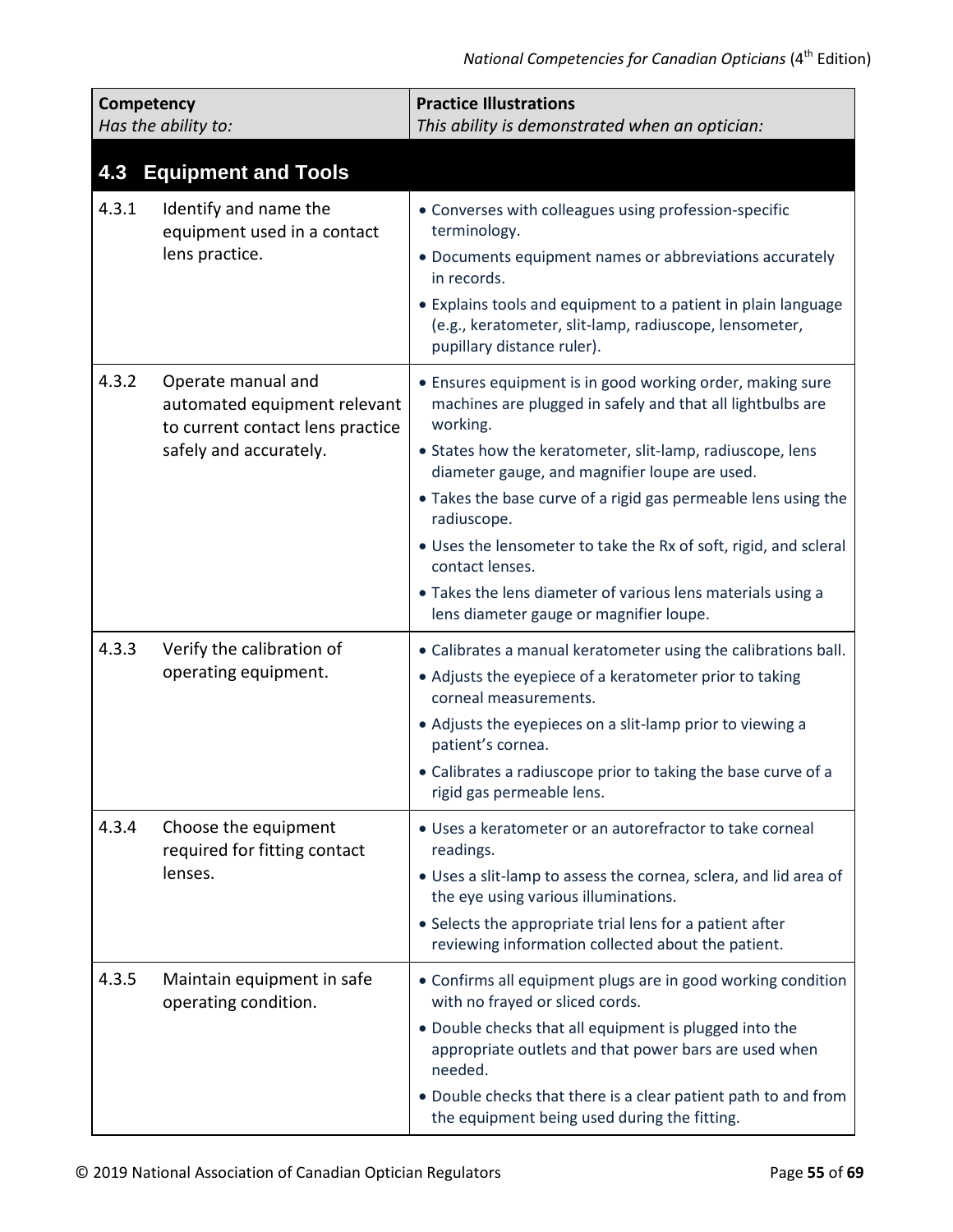<span id="page-55-0"></span>

| <b>Competency</b><br>Has the ability to: |                                                                                                                                                                                                                                               | <b>Practice Illustrations</b><br>This ability is demonstrated when an optician:                                                    |
|------------------------------------------|-----------------------------------------------------------------------------------------------------------------------------------------------------------------------------------------------------------------------------------------------|------------------------------------------------------------------------------------------------------------------------------------|
| 4.3.6                                    | Interpret the results found<br>using optical equipment and<br>tools.                                                                                                                                                                          | • Uses a keratometer reading to choose the correct contact<br>lens base curve.                                                     |
|                                          |                                                                                                                                                                                                                                               | • Applies vertex distance compensated spectacle power<br>when choosing contact lens power.                                         |
|                                          |                                                                                                                                                                                                                                               | . Uses ocular history and tear breakup time to determine the<br>best lens material and modality.                                   |
| 4.4                                      | <b>Infection Control</b>                                                                                                                                                                                                                      |                                                                                                                                    |
| 4.4.1                                    | Follow infection prevention<br>and control measures to                                                                                                                                                                                        | • Uses an alcohol-based hand sanitizer that requires hand<br>rubbing.                                                              |
|                                          | maintain a hygienic<br>environment.                                                                                                                                                                                                           | • Cleans and sanitizes the contact lens training area prior to<br>each use.                                                        |
|                                          |                                                                                                                                                                                                                                               | • Offers masks to patients who appear unwell or if other<br>patients or staff are unwell.                                          |
|                                          |                                                                                                                                                                                                                                               | • Ensures appropriate infection control signage is visible to<br>staff.                                                            |
|                                          |                                                                                                                                                                                                                                               | . Follows Health Canada's recommendations for hand-<br>washing between patients.                                                   |
|                                          |                                                                                                                                                                                                                                               | • Demonstrates proper hygiene when serving patients by<br>washing hands and ensuring equipment is disinfected<br>between patients. |
|                                          | • Adheres to infection prevention and control measures<br>established by jurisdiction and national regulatory bodies<br>(Optical Laboratories Association, Health Protection Branch<br>of Health Canada, and Canadian Standards Association). |                                                                                                                                    |
|                                          |                                                                                                                                                                                                                                               | • Maintains a clean and safe office environment.                                                                                   |
|                                          |                                                                                                                                                                                                                                               | • Advocates for organizational policies that support public<br>protection.                                                         |
|                                          |                                                                                                                                                                                                                                               | • Keeps abreast of public safety alerts and infectious disease<br>outbreaks.                                                       |
|                                          |                                                                                                                                                                                                                                               | • Advocates for changes when risks are identified by<br>recommending interventions.                                                |
|                                          |                                                                                                                                                                                                                                               | · Disinfects dispensary following known cases of infection.                                                                        |
|                                          |                                                                                                                                                                                                                                               | • Removes waste daily.                                                                                                             |
|                                          |                                                                                                                                                                                                                                               | • Advocates for organizational policies that support public<br>protection.                                                         |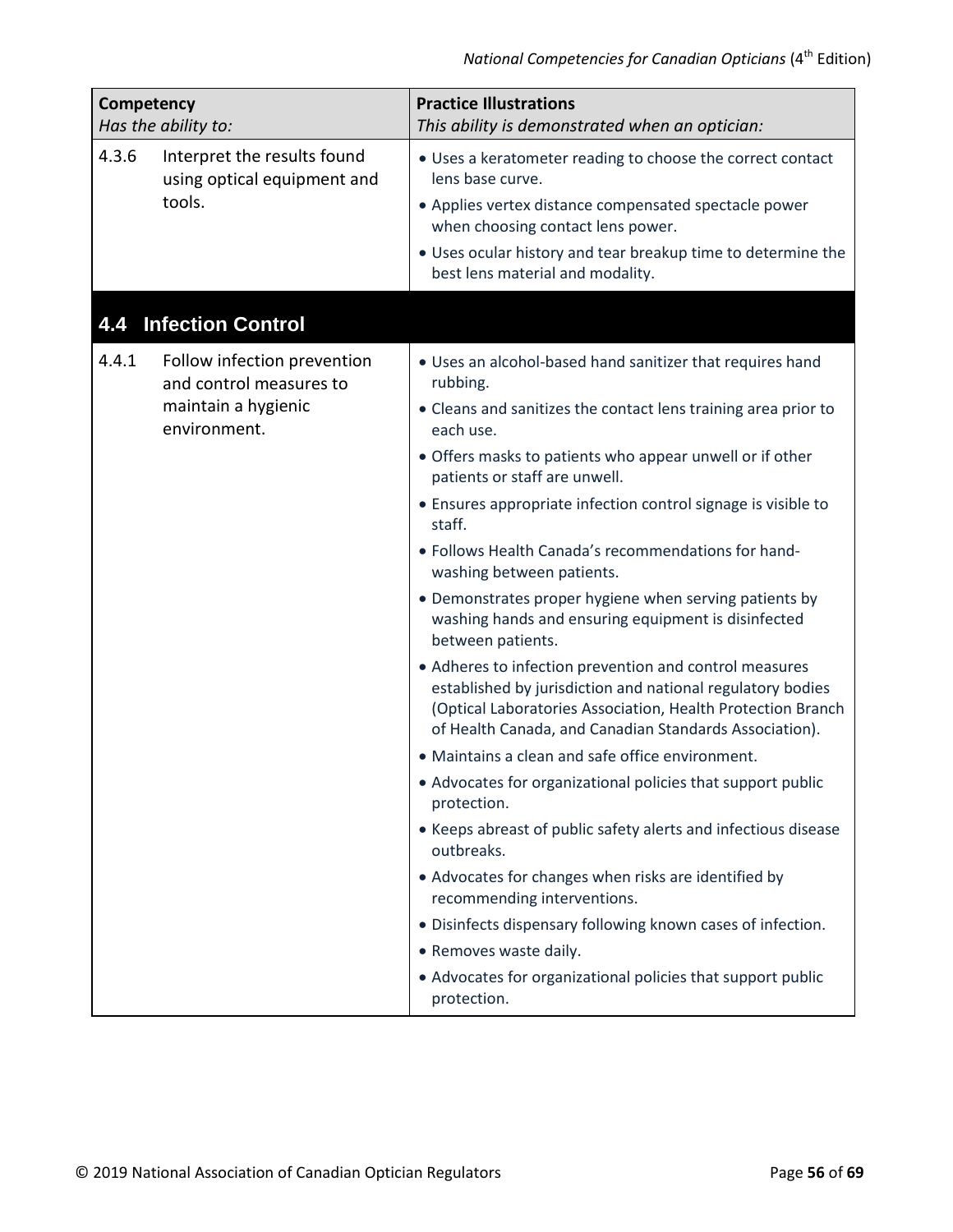| Competency<br>Has the ability to: |                                                                                                                 | <b>Practice Illustrations</b><br>This ability is demonstrated when an optician:                                                                                                                                                                |
|-----------------------------------|-----------------------------------------------------------------------------------------------------------------|------------------------------------------------------------------------------------------------------------------------------------------------------------------------------------------------------------------------------------------------|
| 4.4.2                             | Recognize infection hazards so<br>that preventive measures can                                                  | • Keeps abreast of public safety alerts and infectious disease<br>outbreaks.                                                                                                                                                                   |
|                                   | be implemented.                                                                                                 | • Demonstrates situational awareness by observing the<br>environment, anticipating potential risks, and seeking<br>assistance when needed.                                                                                                     |
|                                   |                                                                                                                 | • Advocates for changes when risks in the workplace are<br>identified by recommending interventions.                                                                                                                                           |
|                                   |                                                                                                                 | • Documents and tracks safety incidents in the workplace.                                                                                                                                                                                      |
| 4.4.3                             | Address contagious illness                                                                                      | . Has a documented emergency response plan.                                                                                                                                                                                                    |
|                                   | within the work environment<br>to avoid infecting others.                                                       | • Takes appropriate actions to consistently align practice<br>environment and policies with legislation and standards<br>(e.g., labour laws, safety legislation, industry standards).                                                          |
|                                   |                                                                                                                 | • Implements procedures to react to an acute infectious<br>disease outbreak.                                                                                                                                                                   |
|                                   |                                                                                                                 | • Monitors changes in regulations and standards related to<br>public health.                                                                                                                                                                   |
|                                   |                                                                                                                 | • Sanitizes any area a patient has touched.                                                                                                                                                                                                    |
|                                   |                                                                                                                 | • Washes/sanitizes hands after making contact with a<br>patient.                                                                                                                                                                               |
|                                   |                                                                                                                 | • Sanitizes all tools used while assisting a patient.                                                                                                                                                                                          |
|                                   |                                                                                                                 | • Refuses to engage in contact with, or be in proximity to, a<br>patient without proper infection control devices in cases of<br>personal illness or sickness.                                                                                 |
|                                   |                                                                                                                 | . Wears a mask to prevent spread of airborne bacteria.                                                                                                                                                                                         |
| 4.4.4                             | Demonstrate proper<br>disinfection techniques for<br>equipment and fitting area<br>prior to each patient's use. | • Cleans the keratometer, autorefractor, slit-lamp, and<br>oculars with 6% alcohol pads, 70% ethanol, or isopropyl<br>alcohol before each patient's use.                                                                                       |
|                                   |                                                                                                                 | • Cleans the counters, sinks, and chairs in the contact lens<br>room and office area daily with a disinfectant solution<br>(chemical germicide approved and labelled for use as a<br>sterilant/disinfectant and following label instructions). |
|                                   |                                                                                                                 | • Uses disinfectant cleaner to clean pens, phones, keyboards,<br>debit machines, etc. as needed, especially between<br>patients who have colds or coughs.                                                                                      |
|                                   |                                                                                                                 | • Ensures all solutions are properly sealed and have not<br>expired.                                                                                                                                                                           |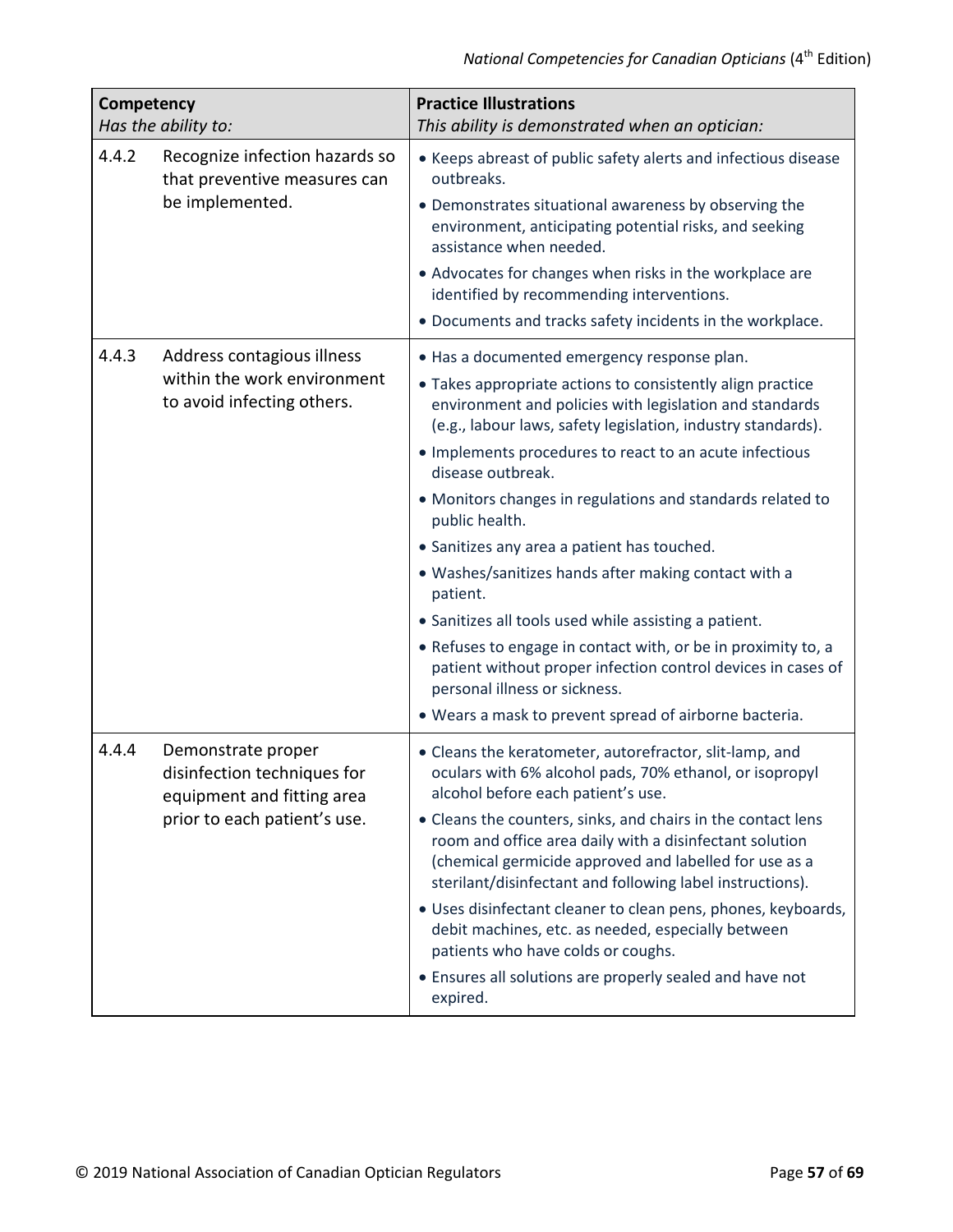<span id="page-57-0"></span>

| Competency<br>Has the ability to: |                                                                                                                          | <b>Practice Illustrations</b><br>This ability is demonstrated when an optician:                                                                                                                                                                                                                                                                                                                                                                                            |
|-----------------------------------|--------------------------------------------------------------------------------------------------------------------------|----------------------------------------------------------------------------------------------------------------------------------------------------------------------------------------------------------------------------------------------------------------------------------------------------------------------------------------------------------------------------------------------------------------------------------------------------------------------------|
| 4.4.5                             | Demonstrate proper<br>disinfection techniques for<br>contact lenses, cases, and<br>fitting sets for safe reuse.          | . Digitally cleans the contact lens surface with appropriate<br>solution for brand/modality of the lens.<br>• Uses an oxidization (hydrogen peroxide) cold chemical<br>regime for cleaning trial contact lenses that are reused,<br>such as rigid gas permeable, scleral, speciality soft lenses,<br>and hybrid diagnostic lenses.<br>· Uses disposable lenses only once.                                                                                                  |
| 4.5                               | <b>Needs Assessment</b>                                                                                                  |                                                                                                                                                                                                                                                                                                                                                                                                                                                                            |
| 4.5.1                             | Obtain wearing history to learn<br>of potential contraindications.                                                       | • Asks a patient who has previously worn contact lenses if<br>they have any concerns or problems with current contact<br>lenses.<br>• Asks a patient for information regarding the patient's<br>previous contact lens and solutions use, including history of<br>allergic reactions, sensitivities, or problems with lenses or<br>solutions.<br>• Reviews a patient's current wear schedule/time, lens<br>modality, frequency of lens changes, and solution being<br>used. |
| 4.5.2                             | Identify the patient's<br>expectations and motivations<br>for contact lens wear.                                         | • Educates a patient based on the patient's wants and the<br>product's limitations.<br>• Reviews with a patient what they are expecting from<br>contact lens wear (e.g., social use, sports).<br>• Determines a patient's preferences and expectations by<br>asking questions.                                                                                                                                                                                             |
| 4.5.3                             | Collect objective medical and<br>ocular health history<br>information from the patient to<br>identify contraindications. | • Asks a patient for a list of current prescribed and over-the-<br>counter medication being used.<br>· Obtains a medical history, including systemic diseases,<br>cancers, and eye disease or dystrophy.<br>• Asks a patient if they have had any eye surgeries or injuries.<br>• Asks a patient about any problems with dry eyes.<br>• Asks a patient if they have had amblyopia (lazy eye) or<br>strabismus (crossed or wandering eye).                                  |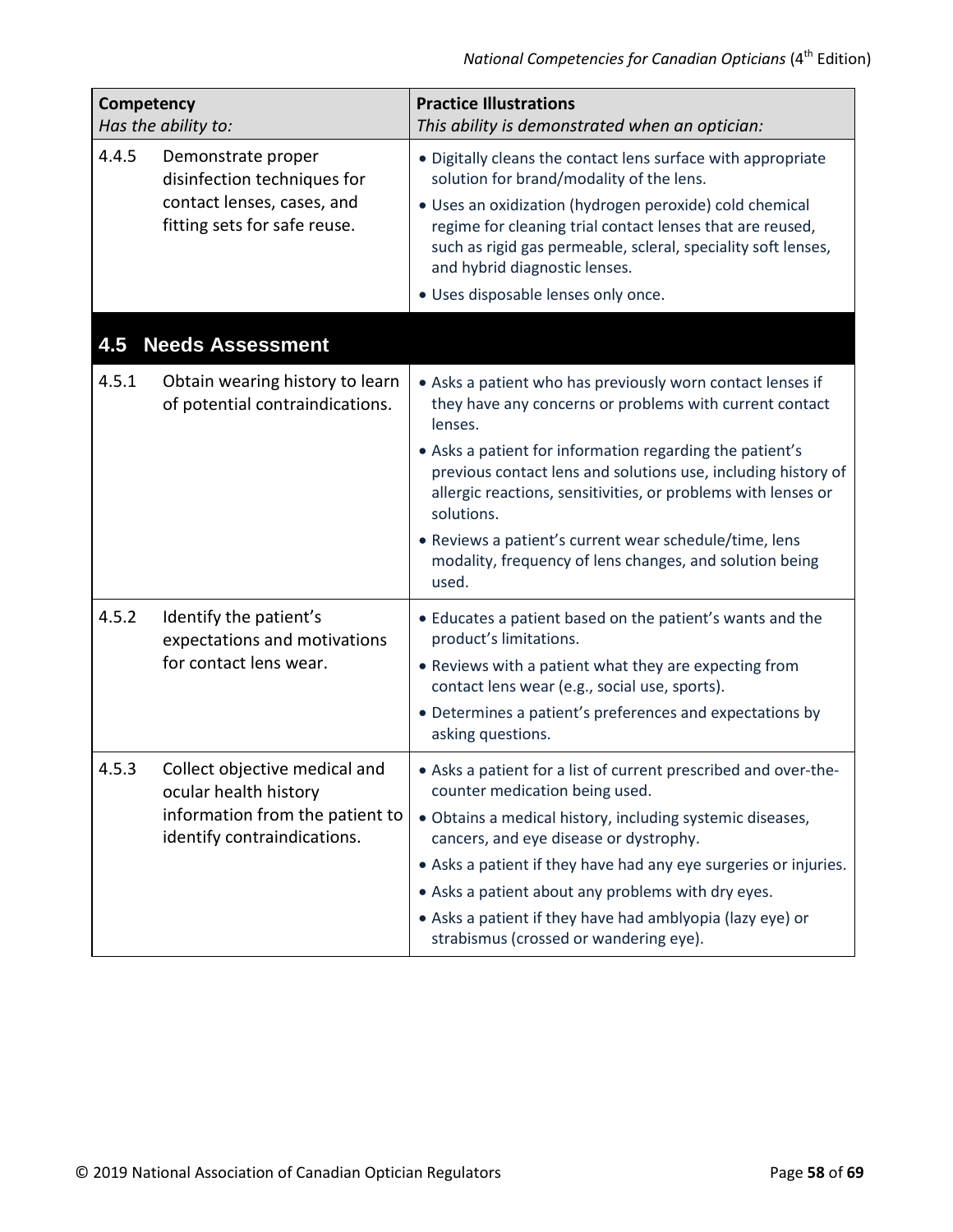| Competency<br>Has the ability to: |                                                                                           | <b>Practice Illustrations</b><br>This ability is demonstrated when an optician:                                                                                                                               |
|-----------------------------------|-------------------------------------------------------------------------------------------|---------------------------------------------------------------------------------------------------------------------------------------------------------------------------------------------------------------|
| 4.5.4                             | Collect information on the<br>patient's wearing environment<br>to provide recommendations | • Asks questions specific to lifestyle, including work and<br>leisure needs.<br>• Finds out when and what a patient uses contact lens for.                                                                    |
|                                   | that meet the patient's needs.                                                            | • Asks a patient who wants multifocal lenses what activities<br>they will be used for.                                                                                                                        |
|                                   |                                                                                           | • Asks a patient about what their environment is like when<br>wearing contact lenses to help fitter determine the best<br>lens for the patient (e.g., whether the area they work in is<br>dry, dusty, dirty). |
|                                   |                                                                                           | • Consider circumstances, such as hockey or water sports, in<br>which a patient wants to wear their contact lenses when<br>recommending lenses.                                                               |
| 4.5.5                             | Use equipment and tools to<br>take accurate ocular                                        | • Uses a keratometer or autorefractor to take corneal<br>measurement of the central cornea.                                                                                                                   |
|                                   | measurements and readings<br>for contact lens fitting.                                    | • Uses a pupillary distance ruler to measure pupil size,<br>horizontal visible iris diameter, and fissure opening.                                                                                            |
|                                   |                                                                                           | • Uses a corneal topographer to measure the corneal<br>surface.                                                                                                                                               |
| 4.5.6                             | Conduct a visual acuity test to<br>assess current vision                                  | • Performs a visual acuity assessment, distance and near,<br>binocular and monocular vison, using a Snellen chart.                                                                                            |
|                                   | performance.                                                                              | • Uses other materials or environment to test vision, such as<br>digital devices or stepping out of the contact lens fitting<br>area to view items in a real-world setting.                                   |
|                                   |                                                                                           | • Performs a visual acuity test with a patient's current<br>eyeglasses and/or contact lens on.                                                                                                                |
| 4.5.7                             | Determine dominant eye to<br>optimize visual performance.                                 | • Asks a patient which eye they prefer to use when looking<br>through a camera or telescope.                                                                                                                  |
|                                   |                                                                                           | • Determines dominant and non-dominant eye by using<br>Myles or Porta tests for eye dominance.                                                                                                                |
|                                   |                                                                                           | • Asks a patient to hold a piece of paper with a hole in the<br>centre at arm's length; the fitter will then look at the<br>patient and ask which eye is visible to them.                                     |
| 4.5.8                             | Assess suitability of the patient<br>for contact lens wear.                               | • Observes contraindicating factors such as dexterity, eyelid<br>structure, fissure opening, pupil size, and age.                                                                                             |
|                                   |                                                                                           | • Evaluates a patient's Rx for contact lens suitability.                                                                                                                                                      |
|                                   |                                                                                           | • Evaluates a patient's contact lens assessment and<br>measurements.                                                                                                                                          |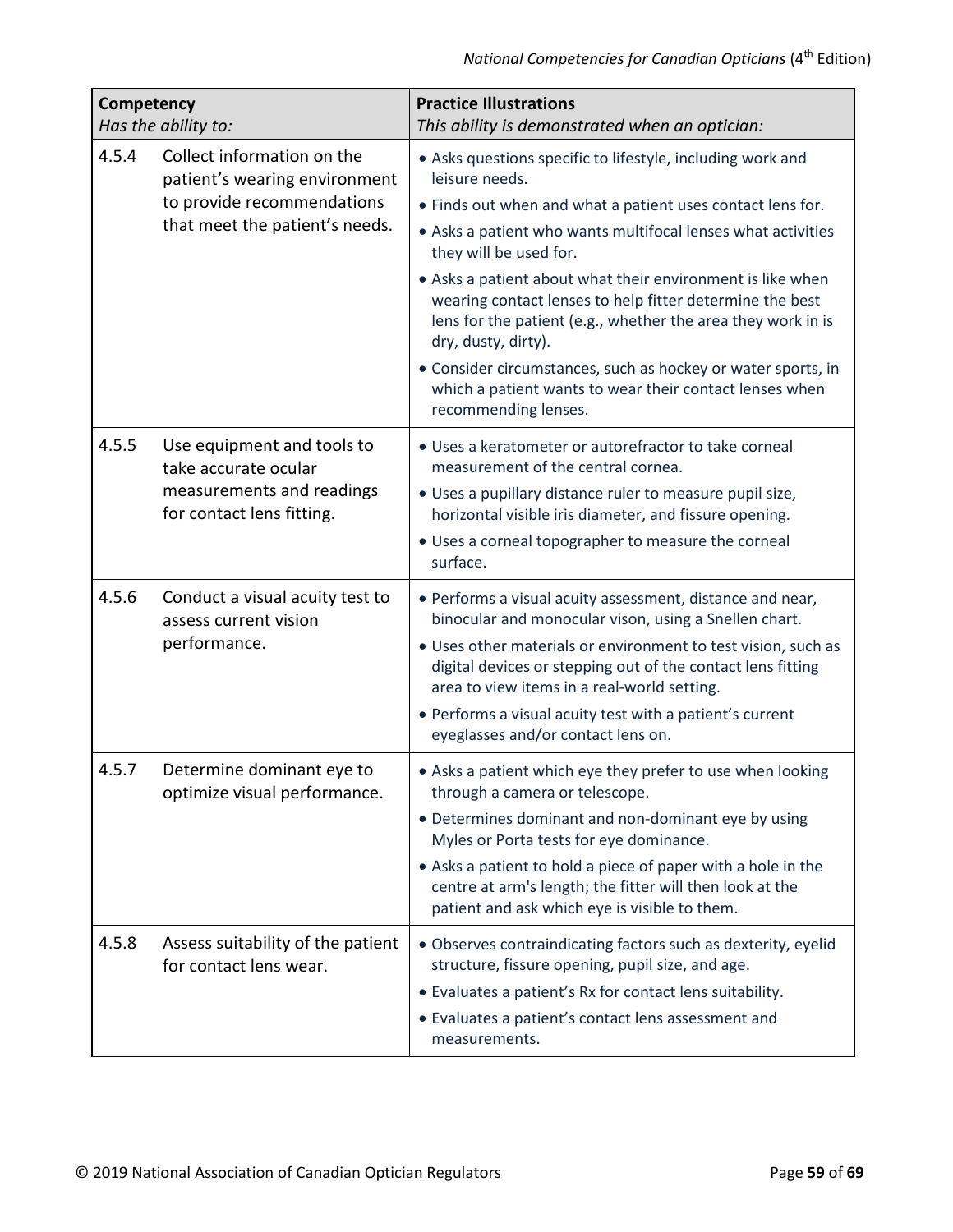| Competency<br>Has the ability to: |                                                                                        | <b>Practice Illustrations</b><br>This ability is demonstrated when an optician:                                                                                       |
|-----------------------------------|----------------------------------------------------------------------------------------|-----------------------------------------------------------------------------------------------------------------------------------------------------------------------|
| 4.5.9                             | Assess ocular health to<br>determine if the patient can<br>wear contact lenses safely. | • Assesses the eyelashes and external eyelids looking for<br>various issues, such as meibomian gland dysfunction and<br>blepharitis, using a slit-lamp/biomicroscope. |
|                                   |                                                                                        | • Inverts the upper lid to view the tarsal plate/conjunctiva<br>using a cotton swab.                                                                                  |
|                                   |                                                                                        | • Does a corneal and scleral assessment using a slit-lamp/<br>biomicroscope and using various indirect illuminations.                                                 |
|                                   |                                                                                        | • Evaluates the tear film for quality and quantity by using<br>appropriate tests (e.g., tear breakup time and Schirmer's<br>test).                                    |
|                                   |                                                                                        | • Takes measurements of the pupil, visible iris diameter, and<br>fissure opening.                                                                                     |

### <span id="page-59-0"></span>**4.6 Prescription Interpretation and Lens Selection**

| 4.6.1 | Demonstrate an understanding<br>of the relationship between<br>prescription requirements and<br>lens selection for the best<br>possible visual acuity. | • Reviews the Rx, corneal reading, and health of a patient<br>with dry eyes before choosing the appropriate trial lens for<br>the patient.<br>• Gauges the manifested contact lens Rx (sphere, cylinder,<br>axis, and add power) to ratify final contact lens power.<br>• Selects the appropriate lens design and material for an<br>astigmatic cornea considering the relationship between<br>corneal reading and Rx.<br>• Does a trial lens fitting to validate cylinder power and axis<br>of toric contact lenses before making final lenses. |
|-------|--------------------------------------------------------------------------------------------------------------------------------------------------------|--------------------------------------------------------------------------------------------------------------------------------------------------------------------------------------------------------------------------------------------------------------------------------------------------------------------------------------------------------------------------------------------------------------------------------------------------------------------------------------------------------------------------------------------------|
| 4.6.2 | Demonstrate an understanding<br>of the components of a<br>prescription.                                                                                | • Educates a patient on the components of their Rx.<br>• Determines the characteristics of a patient's old lenses.<br>• Evaluates changes in the correction by reviewing a patient's<br>current Rx with the previous Rx and explains these changes<br>to the patient.<br>• Assesses the values in the Rx to prescribe the best lens<br>design (soft, rigid, spherical, toric, scleral) for a patient.                                                                                                                                            |
| 4.6.3 | Identify irregularities in a<br>prescription and the cornea<br>when fitting contact lenses for<br>best fit and vision for the<br>patient.              | • Explains the requirements of either spherical or toric lenses<br>when a patient is on the borderline between sphere<br>equivalent and toric.<br>• Explains how some anomalies of the eye can affect the<br>fitting of contact lenses.<br>• Explains to a patient the anomalies of a high cylinder power<br>Rx, noting that the patient will require toric, rigid gas<br>permeable, or scleral contact lenses.                                                                                                                                  |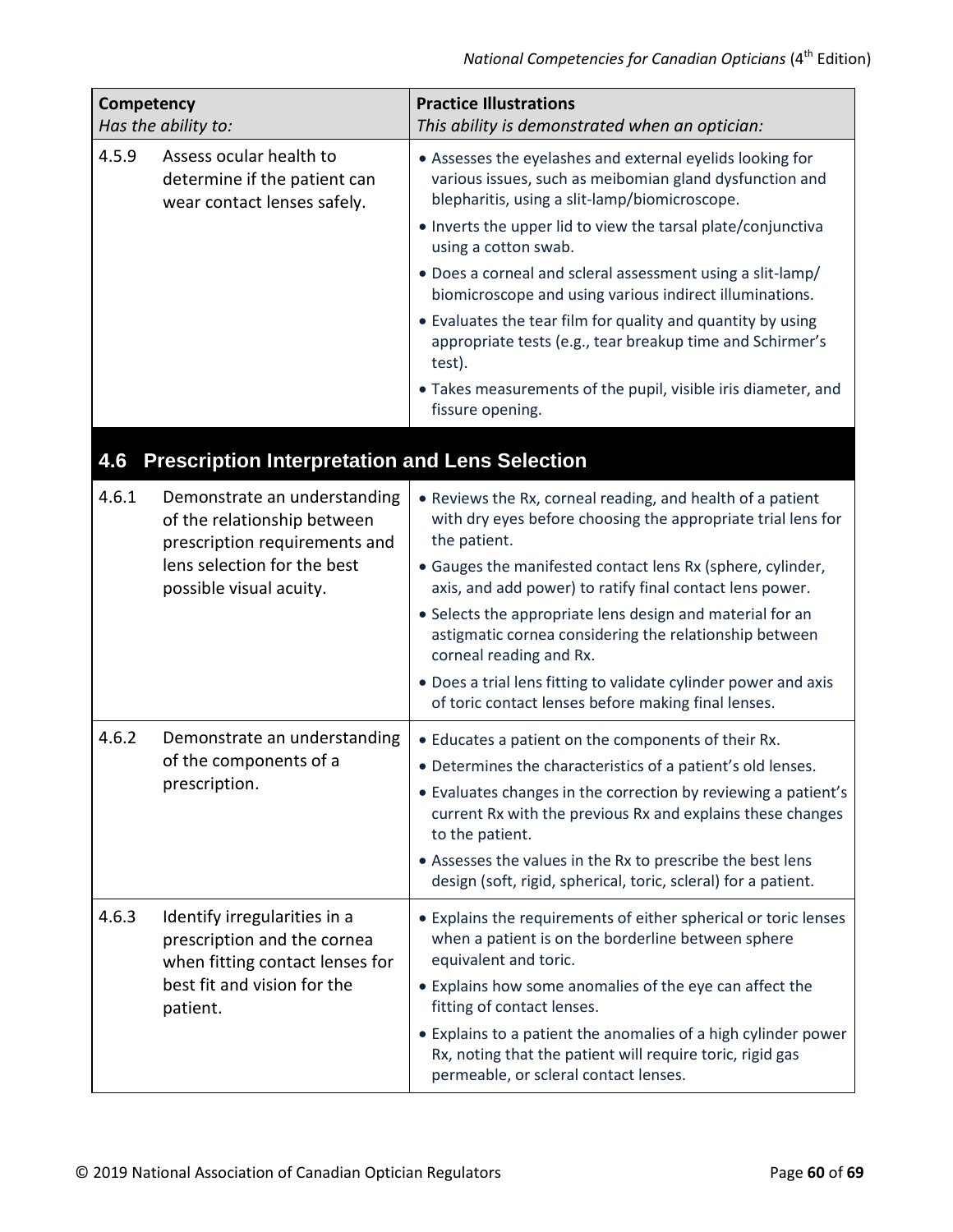| Competency<br>Has the ability to: |                                                                                   | <b>Practice Illustrations</b><br>This ability is demonstrated when an optician:                                                                                                                                    |
|-----------------------------------|-----------------------------------------------------------------------------------|--------------------------------------------------------------------------------------------------------------------------------------------------------------------------------------------------------------------|
| 4.6.4                             | Apply mathematical<br>calculations to determine                                   | • Converts an eyeglass Rx into a contact lens Rx using a<br>vertex chart.                                                                                                                                          |
|                                   | appropriate contact lens<br>specifications.                                       | • Uses a vertex compensation formula to calculate effective<br>power of contact lenses when Rx is $+/- 4.00$ .                                                                                                     |
|                                   |                                                                                   | • Uses the flatter add plus or steeper add minus rule for<br>calculating power changes when the base curve or<br>diameter has changed enough to require a power<br>adjustment for a rigid or scleral contact lens. |
| 4.6.5                             | Select the appropriate contact<br>lenses, considering prescription                | • Selects the appropriate lens design and type based on a<br>patient's ocular health, Rx, and keratometer readings.                                                                                                |
|                                   | requirements and physiological<br>findings.                                       | • Selects appropriate options and explains them to a<br>presbyopia patient.                                                                                                                                        |
|                                   |                                                                                   | • Suggests a single-use (1-day disposable) soft lens for a<br>patient who does not wear contact lenses frequently.                                                                                                 |
|                                   |                                                                                   | • Reviews the information obtained about a patient's ocular<br>and health history to determine what lens modality would<br>best suit the patient.                                                                  |
|                                   |                                                                                   | • Reviews a patient's wants, needs, and expectations.                                                                                                                                                              |
| 4.6.6                             | Apply product knowledge to<br>select lens design, material,<br>and modality.      | • Educates a patient with dry eyes on the best lens material<br>for the patient.                                                                                                                                   |
|                                   |                                                                                   | • Educates a patient on the best lens design to meet the<br>patient's visual needs.                                                                                                                                |
|                                   |                                                                                   | • Recommends a daily modality soft lens for an occasional<br>contact lens wearer.                                                                                                                                  |
|                                   |                                                                                   | • Informs a patient with irregular corneas that rigid or scleral<br>contact lenses will provide the best visual acuity.                                                                                            |
| 4.6.7                             | Apply product knowledge to<br>select the appropriate contact<br>lens care regime. | • Recommends a multi-purpose soft lens solution to a patient<br>using monthly disposable lenses.                                                                                                                   |
|                                   |                                                                                   | • Recommends a peroxide cleaning system to a patient using<br>soft contact lenses who has had protein buildup problems.                                                                                            |
|                                   |                                                                                   | • Recommends the best solution for a rigid lens wearer and<br>fully explains how to use daily cleaner and storing solution.                                                                                        |
| 4.6.8                             | Insert a contact lens on a<br>patient's eye safely.                               | . Follows Health Canada's recommendations for hand-<br>washing before application.                                                                                                                                 |
|                                   |                                                                                   | • Ensures their fingernails are an appropriate length.                                                                                                                                                             |
|                                   |                                                                                   | • Ensures plunger is disinfected for application of scleral<br>lenses.                                                                                                                                             |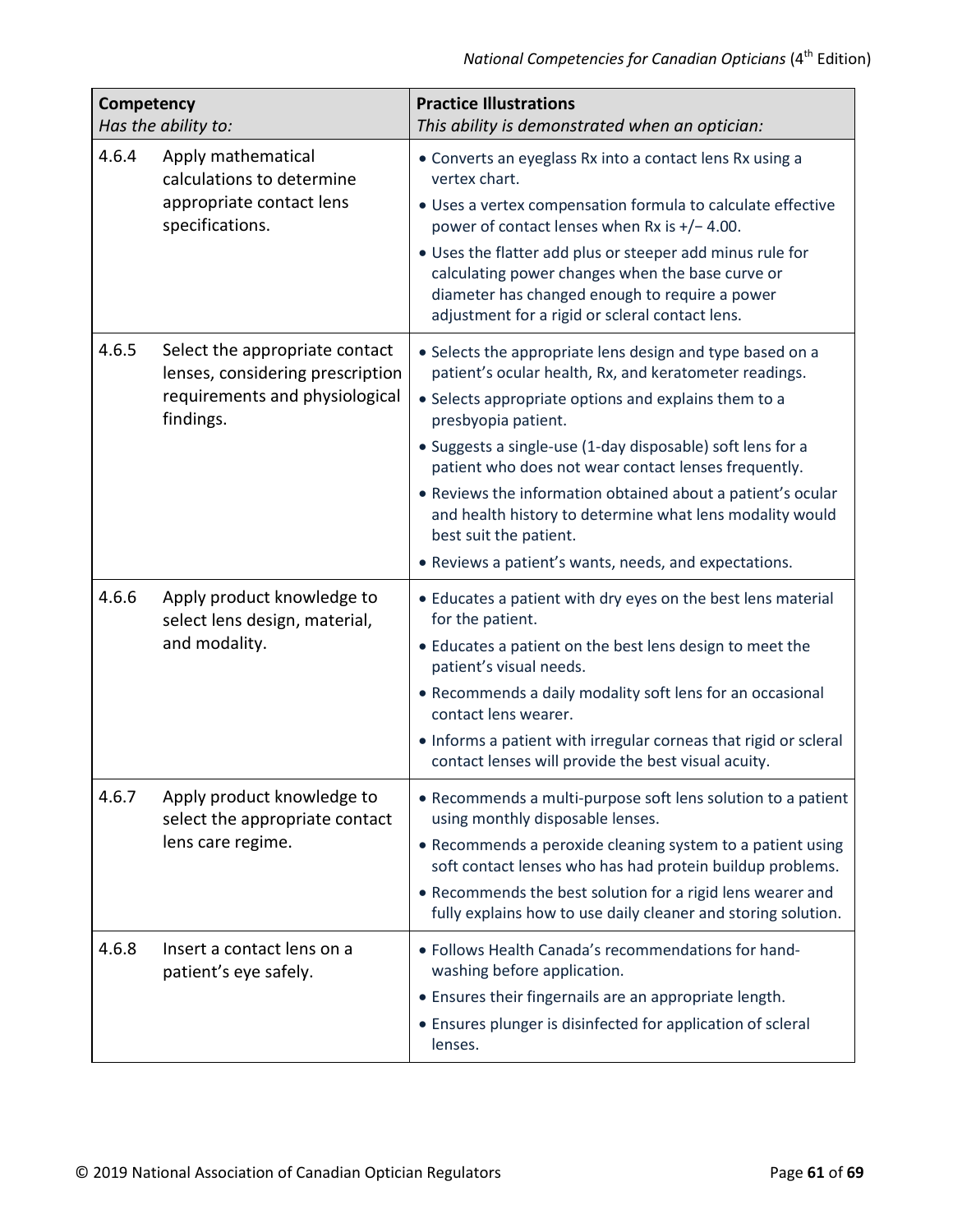<span id="page-61-0"></span>

| Competency<br>Has the ability to: |                                                                                                                                                     | <b>Practice Illustrations</b><br>This ability is demonstrated when an optician:                                                                                                                                                                                                                                                                                                                                                                                                                             |
|-----------------------------------|-----------------------------------------------------------------------------------------------------------------------------------------------------|-------------------------------------------------------------------------------------------------------------------------------------------------------------------------------------------------------------------------------------------------------------------------------------------------------------------------------------------------------------------------------------------------------------------------------------------------------------------------------------------------------------|
| 4.6.9                             | Remove a contact lens from a<br>patient's eye safely.                                                                                               | • Explains the soft lens removal procedure to a patient<br>before removing the lenses.<br>· Follows Health Canada's recommendations for hand-<br>washing before removal.<br>· Uses plunger method to remove scleral or rigid gas<br>permeable lenses.                                                                                                                                                                                                                                                       |
| 4.6.10                            | Recentre a contact lens on a<br>patient's eye safely.                                                                                               | • For soft contact lenses, directs a patient's gaze toward a<br>displaced lens.<br>• For rigid gas permeable lenses, uses the eyelids to help<br>recentre a lens.<br>. Lubricates contact lenses with solution to recentre.                                                                                                                                                                                                                                                                                 |
| 4.6.11                            | Select contact lenses that take<br>into consideration the patient's<br>use of prescribed drugs, over-<br>the-counter drugs, or other<br>substances. | . Uses knowledge that drugs such as antidepressants, anti-<br>anxiety medication, birth control, or any medication that<br>may cause dry mouth will affect the tear film.<br>• Performs a tear breakup test to determine suitable Dk<br>value lenses for a patient.<br>• Examines the effects of a patient's medications on the eye<br>when recommending a contact lens.<br>· Recommends rigid gas permeable, scleral, silicone<br>hydrogel, or daily disposable contact lenses in severe dry<br>eye cases. |
| 4.7                               | <b>Ordering</b>                                                                                                                                     |                                                                                                                                                                                                                                                                                                                                                                                                                                                                                                             |
| 4.7.1                             | Provide suppliers with the<br>information they require to<br>produce contact lenses.                                                                | • Provides a supplier with the brand of contact lenses.<br>• Provides a supplier with the parameters of contact lenses.<br>• Provides a supplier with a reference as to whom the<br>contact lenses are for.                                                                                                                                                                                                                                                                                                 |
| 4.7.2                             | Confirm the accuracy and<br>completeness of the order<br>before sending.                                                                            | • Ensures that the correct base curve and diameter are<br>ordered.<br>• Ensures that the correct power is ordered.<br>• Ensures that the correct brand and lens modality are<br>ordered.                                                                                                                                                                                                                                                                                                                    |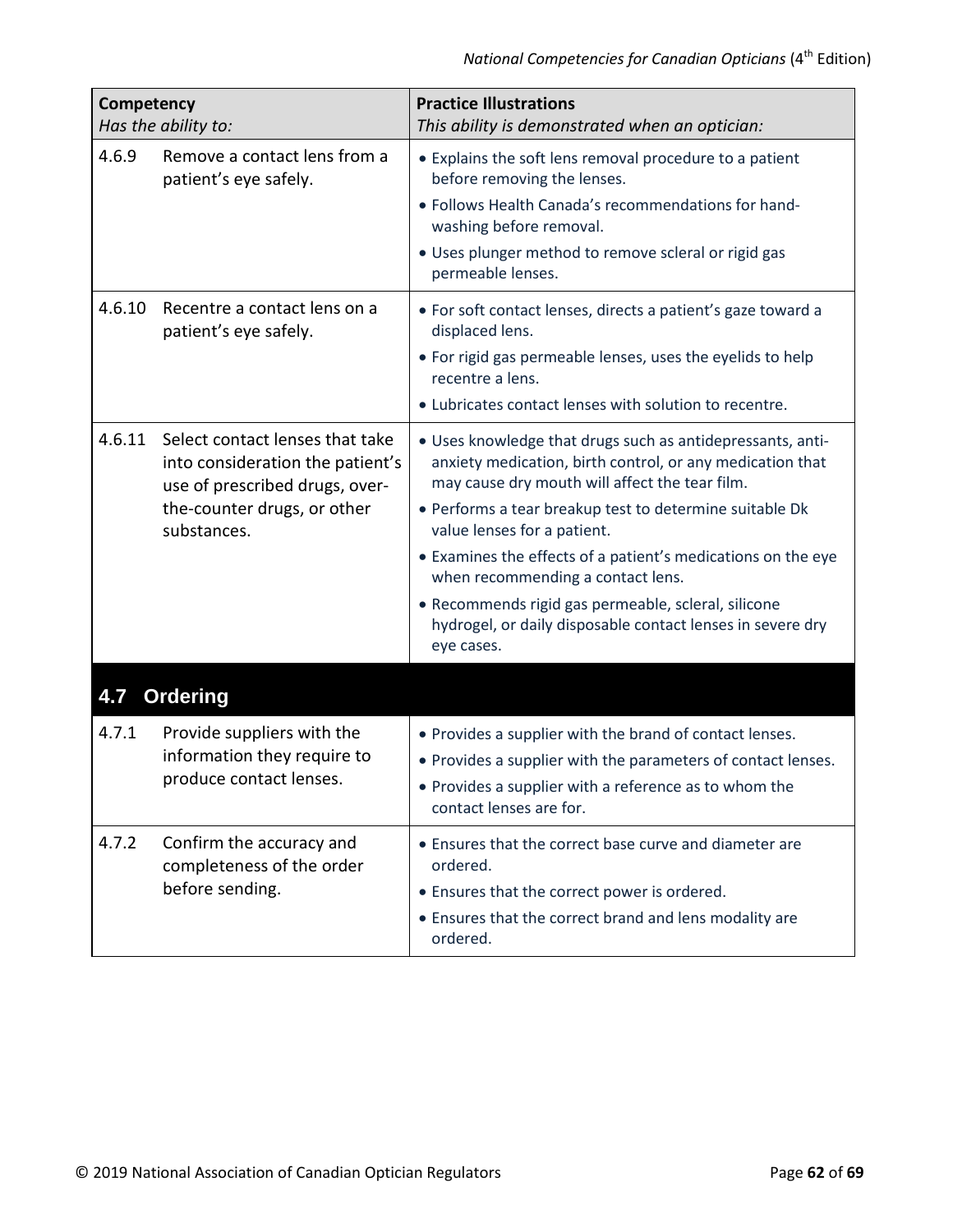<span id="page-62-1"></span><span id="page-62-0"></span>

| Competency<br>Has the ability to: |                                                                             | <b>Practice Illustrations</b><br>This ability is demonstrated when an optician:                                                                                                                                                                                                                                                                                                                                                                                                                                                                                                                             |
|-----------------------------------|-----------------------------------------------------------------------------|-------------------------------------------------------------------------------------------------------------------------------------------------------------------------------------------------------------------------------------------------------------------------------------------------------------------------------------------------------------------------------------------------------------------------------------------------------------------------------------------------------------------------------------------------------------------------------------------------------------|
| 4.8                               | <b>Inspection and Industry</b><br><b>Standards</b>                          |                                                                                                                                                                                                                                                                                                                                                                                                                                                                                                                                                                                                             |
| 4.8.1                             | Verify the accuracy of the<br>received order against the<br>patient record. | • Checks that the contact lens box(es) match the brand,<br>power, and diameter ordered.<br>• Checks that the correct number of lenses or boxes were<br>received.<br>• Marks the lenses correctly right and left for a patient.<br>• Checks to make sure expiration dates on soft contact lens<br>boxes are acceptable and not short-dated.                                                                                                                                                                                                                                                                  |
| 4.8.2                             | Ensure rigid lenses meet<br>standard tolerances.                            | • Uses a lensometer to verify the power of rigid gas<br>permeable contact lenses.<br>• Uses a radiuscope to verify base curve of rigid gas<br>permeable contact lenses.<br>• Uses a lens diameter gauge or magnifier loupe to measure<br>lens diameter of rigid gas permeable lenses.<br>. Uses a tolerance chart to check that the lenses are within<br>industry standards.                                                                                                                                                                                                                                |
| 4.8.3                             | Perform final visual inspection<br>of rigid lenses before<br>dispensing.    | • Uses a magnifier loupe to check edges of lenses.<br>• Checks that the contact lens box(es) match the brand,<br>power, and diameter ordered.<br>• Ensures that the right lens is dotted.                                                                                                                                                                                                                                                                                                                                                                                                                   |
| 4.9                               | <b>Verifying Fit and Patient Success</b>                                    |                                                                                                                                                                                                                                                                                                                                                                                                                                                                                                                                                                                                             |
| 4.9.1                             | Evaluate whether the contact<br>lenses fit as expected.                     | . Uses a slit-lamp to view and evaluate the position,<br>coverage, movement, and lens condition.<br>• Evaluates the fit of rigid gas permeable and scleral lenses<br>by inserting fluorescein into the eye and viewing lenses<br>with a slit-lamp using both white and blue filter light.<br>• Ensures that there is adequate corneal clearance for rigid<br>lenses.<br>• Performs the pushup test while the lens is in situ.<br>• Uses a slit-lamp and narrow beam to evaluate the axis on a<br>toric lens and apply left add right subtract if the axis marks<br>are not sitting in the correct position. |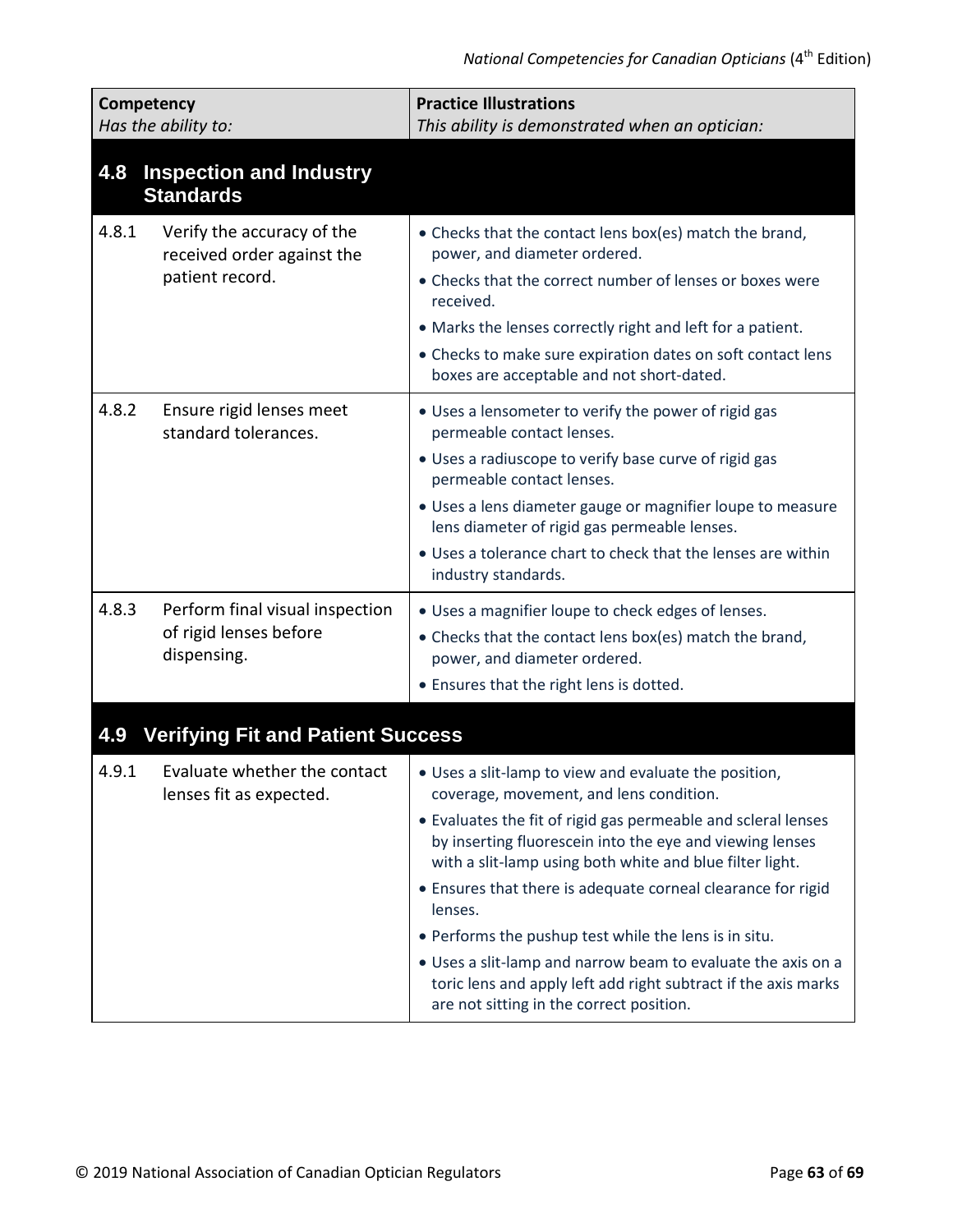<span id="page-63-0"></span>

| Competency          |                                                                                                                                                  | <b>Practice Illustrations</b>                                                                                                                 |
|---------------------|--------------------------------------------------------------------------------------------------------------------------------------------------|-----------------------------------------------------------------------------------------------------------------------------------------------|
| Has the ability to: |                                                                                                                                                  | This ability is demonstrated when an optician:                                                                                                |
| 4.9.2               | Evaluate whether visual acuity<br>is as expected.                                                                                                | • Assesses binocular and monocular vision at distance using a<br>Snellen chart with contact lens on the eye.                                  |
|                     |                                                                                                                                                  | • Assesses binocular and monocular vision at near using a<br>near reading card under normal lighting.                                         |
|                     |                                                                                                                                                  | • Performs a manifest over-refraction using hand-held<br>powers or a phoropter to determine how and if the lens<br>power needs to be changed. |
| 4.9.3               | Refine lens selection when fit<br>or visual acuity is not as<br>expected.                                                                        | • Adjusts the lens power using a manifest over-refraction.                                                                                    |
|                     |                                                                                                                                                  | • Uses hand-held powers $+/-$ 0.25 and $+/-$ 0.50 to achieve<br>best vision with lenses.                                                      |
|                     |                                                                                                                                                  | • Selects a different lens material to help with vision<br>problems.                                                                          |
| 4.9.4               | Verify contact lens fit and<br>comfort based on the patient's<br>subjective responses to assess<br>if lenses meet the patient's<br>expectations. | • Asks a patient to describe the initial comfort of the lens.                                                                                 |
|                     |                                                                                                                                                  | • Enquires how initial vision seems and asks if it seems<br>stable.                                                                           |
|                     |                                                                                                                                                  | • Asks a patient if they have any problems or concerns with<br>the contact lenses dispensed to them.                                          |
|                     | 4.10 Patient Communication                                                                                                                       |                                                                                                                                               |
| 4.10.1              | Explain contact lens options<br>that meet the patient's needs.                                                                                   | • Discusses with a patient their lifestyle needs and uses for<br>contact lenses, such as for sports and for all-day general<br>wear.          |
|                     |                                                                                                                                                  | • Discusses with a patient the different modalities of contact<br>lenses that may suit their needs and ocular and health<br>history.          |
|                     |                                                                                                                                                  | • Educates a patient on the options available to the patient<br>for their Rx.                                                                 |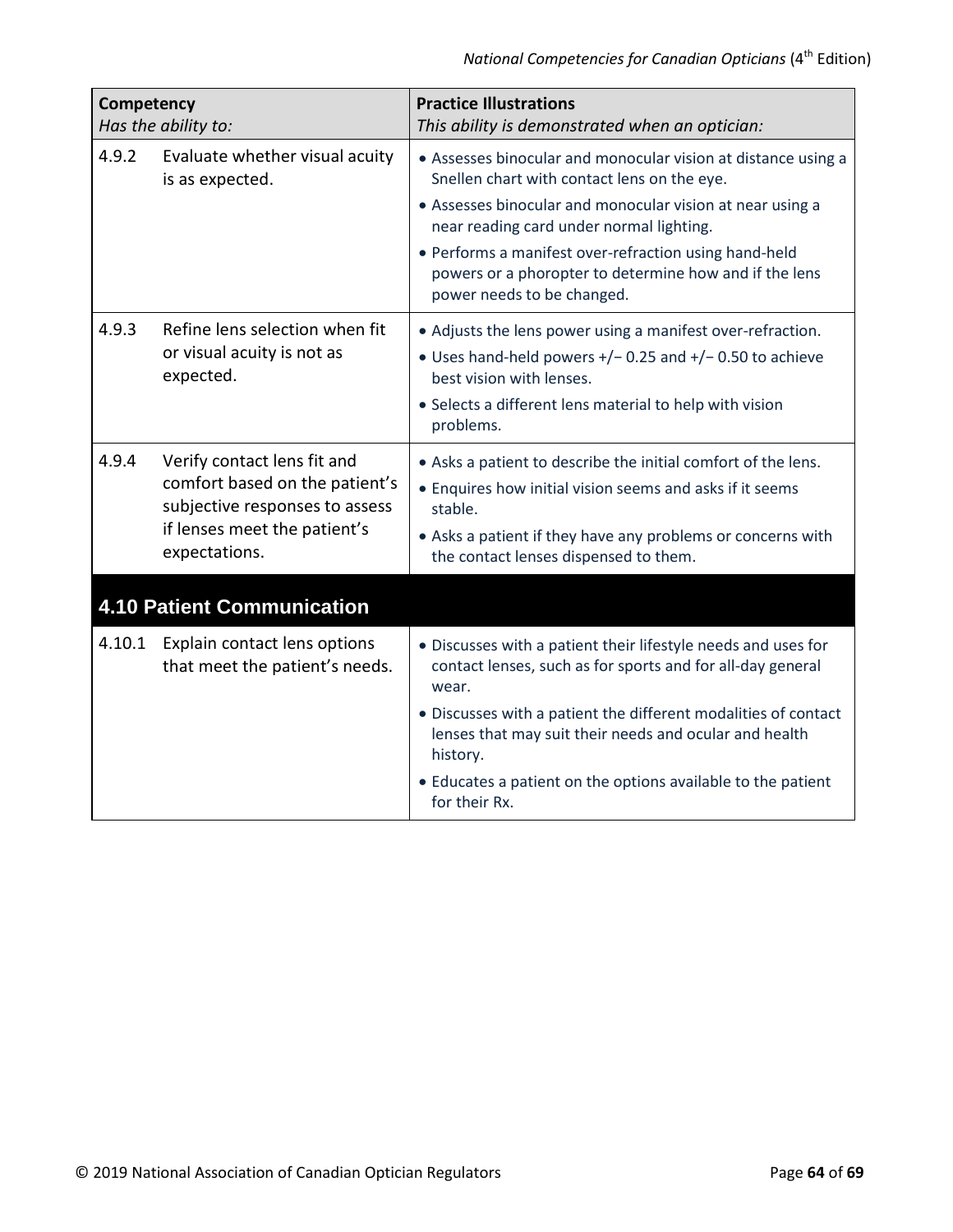| Competency<br>Has the ability to:                                                                           |                                                                                                                                                                                                       | <b>Practice Illustrations</b><br>This ability is demonstrated when an optician:                                                                                                                           |
|-------------------------------------------------------------------------------------------------------------|-------------------------------------------------------------------------------------------------------------------------------------------------------------------------------------------------------|-----------------------------------------------------------------------------------------------------------------------------------------------------------------------------------------------------------|
| 4.10.2                                                                                                      | Advise patients on any<br>limitations of the                                                                                                                                                          | • Reviews with a patient what benefits the patient will<br>receive and what their responsibilities are.                                                                                                   |
| recommended contact lenses<br>to promote continued ocular<br>health, visual acuity, and<br>wearing comfort. |                                                                                                                                                                                                       | • Educates a patient on what they should anticipate for their<br>vision with multifocal contact lenses.                                                                                                   |
|                                                                                                             |                                                                                                                                                                                                       | • Explains to a patient that the dryness on the eye resulting<br>from taking antihistamines can affect contact lens comfort<br>and vision.                                                                |
|                                                                                                             | • Advises a wearer of soft single-use (1-day disposable)<br>lenses of the importance of using the lens only once and of<br>the eye health complications that may result from reusing<br>dirty lenses. |                                                                                                                                                                                                           |
|                                                                                                             | • Educates a patient on the wear time limitation of the<br>modality of contact lenses they are wearing.                                                                                               |                                                                                                                                                                                                           |
|                                                                                                             | • Explains to a patient the importance of blinking properly,<br>especially when using digital devices, to provide the best<br>comfort with their contact lenses.                                      |                                                                                                                                                                                                           |
|                                                                                                             |                                                                                                                                                                                                       | • Discusses the 20/20/20 rule for digital device use to<br>promote contact lens comfort.                                                                                                                  |
|                                                                                                             |                                                                                                                                                                                                       | • Makes a patient aware that changes in medication,<br>systemic diseases, and other medical issues can affect the<br>eyes, thus affecting contact lenses wear.                                            |
|                                                                                                             |                                                                                                                                                                                                       | • Advises a presbyopic patient on the limitations of the<br>various forms of contact lenses used to correct presbyopia.                                                                                   |
|                                                                                                             |                                                                                                                                                                                                       | • Explains to a patient using rigid gas permeable lenses the<br>disadvantages of dust getting under the lens and how<br>excessive tearing can result in poor vision, lenses coming<br>out, and sore eyes. |
| 4.10.3                                                                                                      | Demonstrate an understanding<br>of surgical and non-surgical<br>alternatives to contact lenses<br>to make the patient aware of<br>all vision correction options.                                      | • Explains the necessity of eyeglasses as an alternative to<br>contact lenses.                                                                                                                            |
|                                                                                                             |                                                                                                                                                                                                       | • Demonstrates an understanding of laser refractive surgery.<br>• Demonstrates an understanding of intraocular lenses.<br>• Demonstrates an understanding of orthokeratology.                             |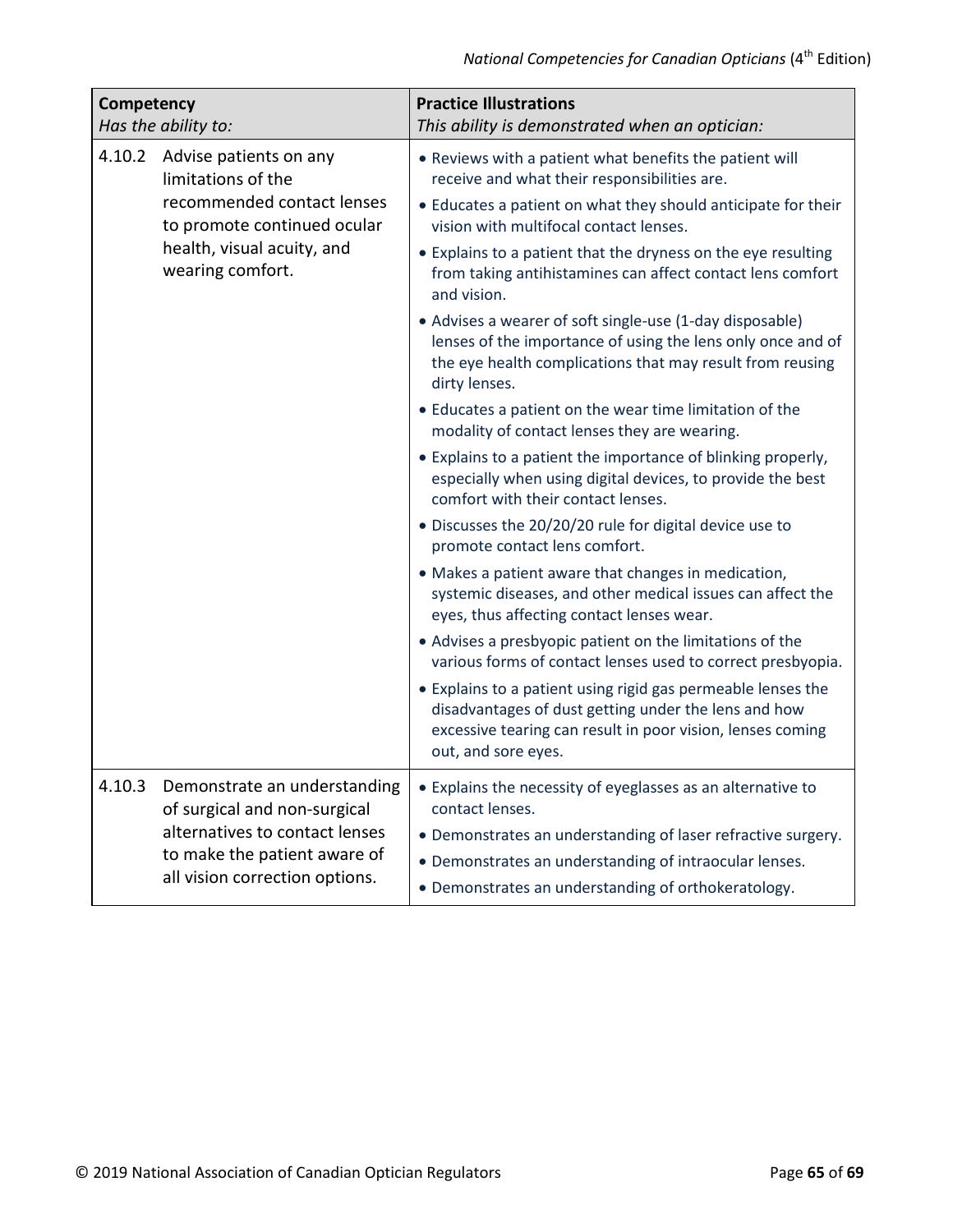| Competency<br>Has the ability to: |                                                                                                                                 | <b>Practice Illustrations</b><br>This ability is demonstrated when an optician:                                                                                                         |
|-----------------------------------|---------------------------------------------------------------------------------------------------------------------------------|-----------------------------------------------------------------------------------------------------------------------------------------------------------------------------------------|
| 4.10.4                            | Discuss the visual effects of the<br>patient's systemic diseases and<br>ocular conditions to assist in<br>setting expectations. | • Explains the ocular impact of a particular disease,<br>condition, drug, or treatment.<br>• Educates a patient about potential solutions to their<br>symptoms.                         |
|                                   |                                                                                                                                 | • Advises a patient with age-related macular degeneration<br>that they will have impairment of their central and mid-<br>field of vision.                                               |
|                                   |                                                                                                                                 | • Advises a patient with glaucoma that they may experience<br>reduced peripheral vision.                                                                                                |
|                                   |                                                                                                                                 | • Advises a more frequent follow-up regime for a patient<br>with diabetes.                                                                                                              |
| 4.10.5                            | Provide patient-centred<br>training on insertion and<br>removal of contact lenses.                                              | • Has a patient view an instructional video on the insertion,<br>removal, care, and hygiene for the modality of contact lens<br>they are fitted with.                                   |
|                                   |                                                                                                                                 | • Explains and demonstrates insertion and removal for a<br>patient.                                                                                                                     |
|                                   |                                                                                                                                 | • Repeats instructions on insertion and removal as a patient<br>does this on their own and encourages the patient<br>throughout these processes.                                        |
|                                   |                                                                                                                                 | • Recognizes difficulties with the process of insertion and<br>removal and suggests different options and methods to<br>perform these actions.                                          |
|                                   |                                                                                                                                 | • Supplies tools such as suction cups and a plunger for rigid<br>gas permeable and scleral lenses.                                                                                      |
|                                   |                                                                                                                                 | • Shows a patient when a soft contact lens is the correct, and<br>incorrect, side up for insertion and explains the problems<br>that could arise if the lens is inserted the wrong way. |
| 4.10.6                            | Provide patient-centred<br>education on wearing schedule<br>of contact lenses to maintain<br>or restore ocular health.          | • Explains to a patient, and gives them instructions on, the<br>wearing schedule for new wearers.                                                                                       |
|                                   |                                                                                                                                 | • Explains the importance of following the recommended<br>wearing schedule.                                                                                                             |
|                                   |                                                                                                                                 | • Reviews wear schedule with a patient who currently wears<br>contact lenses.                                                                                                           |
|                                   |                                                                                                                                 | • Explains to a new patient adaptation symptoms for contact<br>lenses and that they should gradually increase wear time by<br>2 hours daily from 4 hours the first day.                 |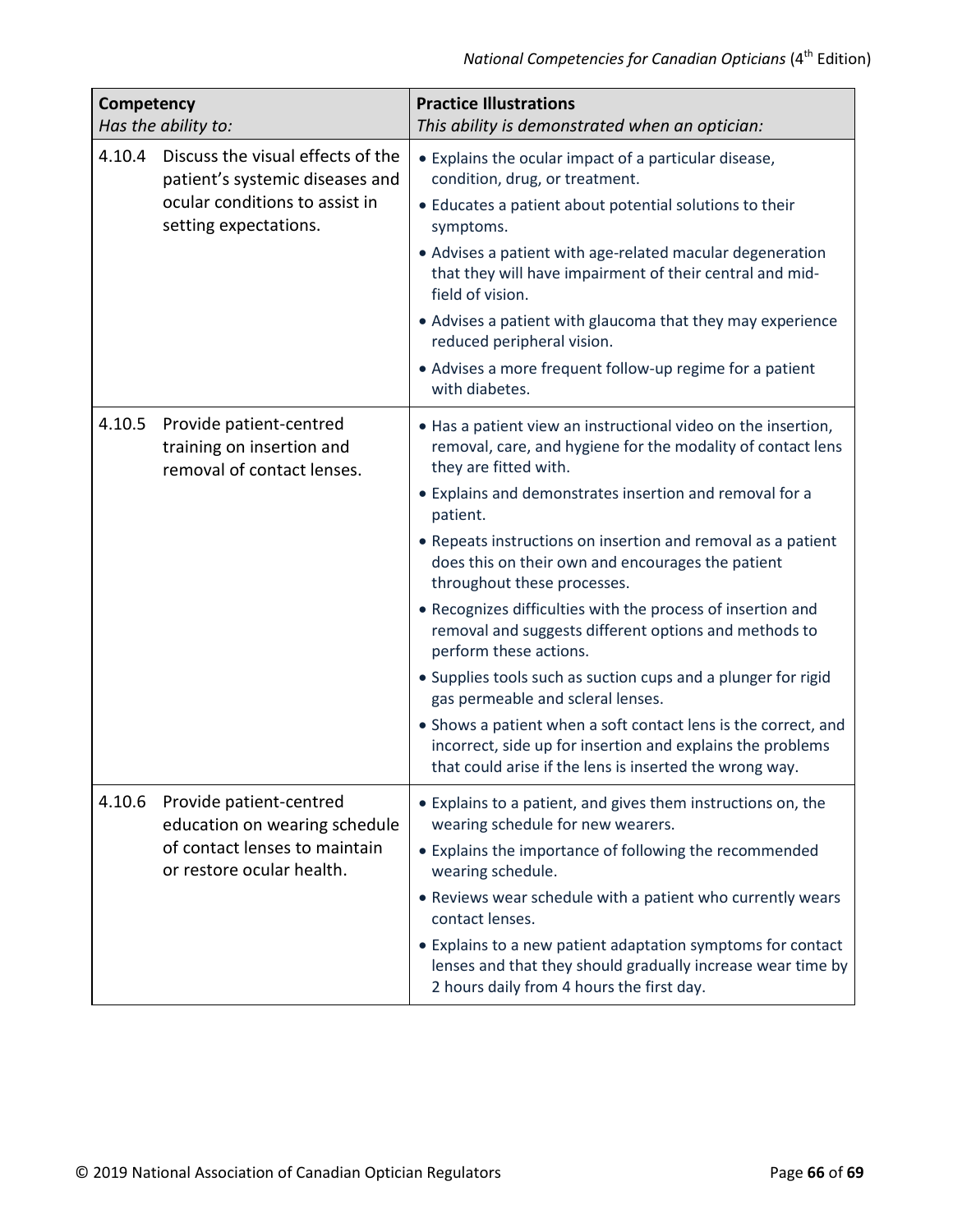<span id="page-66-0"></span>

| <b>Competency</b><br>Has the ability to: |                                                                                                                 | <b>Practice Illustrations</b><br>This ability is demonstrated when an optician:                                                                                                                   |
|------------------------------------------|-----------------------------------------------------------------------------------------------------------------|---------------------------------------------------------------------------------------------------------------------------------------------------------------------------------------------------|
| 4.10.7                                   | Provide patient-centred<br>training on safe and proper<br>contact lens hygiene, solution<br>usage, and storage. | • Shows and explains proper care procedures for digital<br>cleaning, disinfection, and storage with solution after wear.                                                                          |
|                                          |                                                                                                                 | • Explains the importance of rubbing the lenses on removal<br>to take the daily debris off the lenses.                                                                                            |
|                                          |                                                                                                                 | • Shows and explains to a patient rinsing techniques for<br>lenses prior to insertion and what to do if a lens is dropped<br>during insertion.                                                    |
|                                          |                                                                                                                 | • Shows and explains contact lens case care, washing, rinsing,<br>and air drying and explains the importance of a clean case<br>and case replacement.                                             |
|                                          |                                                                                                                 | • Advises a patient of signs of solution sensitivity and the<br>importance of letting the fitter know of this problem<br>promptly so the fitter can advise the patient on what they<br>should do. |
| 4.10.8                                   | Provide the patient with a<br>follow-up care schedule to<br>monitor ocular health and<br>vision.                | • Sets up a follow-up appointment for review of contact lens<br>fit.                                                                                                                              |
|                                          |                                                                                                                 | • Explains to a patient how follow-up appointments will be<br>scheduled (e.g., 2 weeks, then 3-6 months).                                                                                         |
|                                          |                                                                                                                 | • Explains that a patient is required to get a yearly contact<br>lens check during which the cornea's health is rechecked.                                                                        |
| 4.10.9                                   | Verify that communications to<br>the patient have been fully<br>understood.                                     | • Provides written information to a patient to review to help<br>with communication.                                                                                                              |
|                                          |                                                                                                                 | • Prompts open-ended questions regarding contact lens care<br>and wearing schedule.                                                                                                               |
|                                          |                                                                                                                 | • Repeats important information or instructions to a patient.                                                                                                                                     |
|                                          | 4.11 Continuing Care                                                                                            |                                                                                                                                                                                                   |
| 4.11.1                                   | Identify patient concerns at<br>follow-up assessment to create<br>an action plan.                               | • Asks a patient how contact lenses have been working out.                                                                                                                                        |
|                                          |                                                                                                                 | • Asks a patient how vision has been.                                                                                                                                                             |
|                                          |                                                                                                                 | • Asks a patient about lens comfort.                                                                                                                                                              |
|                                          |                                                                                                                 | • Confirms with a patient the comfort of their contact lens<br>when at work, driving, on weekends, etc.                                                                                           |
|                                          |                                                                                                                 | • Confirms with a patient that vison remains consistent<br>through the day and that the patient is not having any<br>visual disturbances.                                                         |
|                                          |                                                                                                                 | • Asks a patient about handling of lenses if they are a new<br>wearer.                                                                                                                            |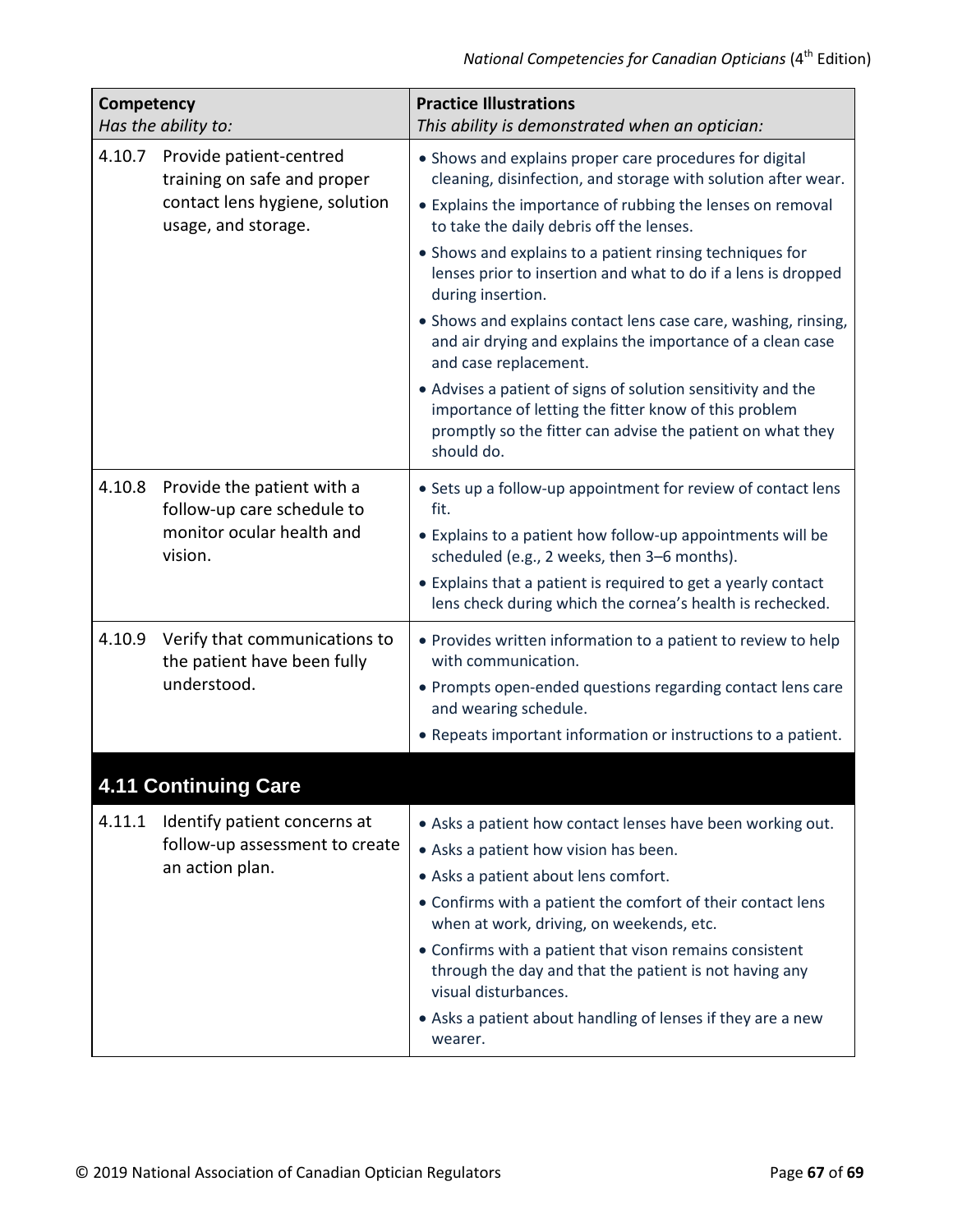| <b>Competency</b><br>Has the ability to: |                                                                                                                        | <b>Practice Illustrations</b><br>This ability is demonstrated when an optician:                                                                                                                                                                                                                                                                                                                                                                                                                                                                                                                                                                                                                                                                                                                                                                                                                                                                                                                                          |
|------------------------------------------|------------------------------------------------------------------------------------------------------------------------|--------------------------------------------------------------------------------------------------------------------------------------------------------------------------------------------------------------------------------------------------------------------------------------------------------------------------------------------------------------------------------------------------------------------------------------------------------------------------------------------------------------------------------------------------------------------------------------------------------------------------------------------------------------------------------------------------------------------------------------------------------------------------------------------------------------------------------------------------------------------------------------------------------------------------------------------------------------------------------------------------------------------------|
| 4.11.2                                   | Determine patient compliance<br>with the care and wear<br>schedule to identify the need<br>for re-education.           | • Enquires about wear time of contact lenses.<br>• Enquires about how a patient is using contact lens<br>solutions.<br>• Enquires about how a patient is taking care of their contact<br>lens case.                                                                                                                                                                                                                                                                                                                                                                                                                                                                                                                                                                                                                                                                                                                                                                                                                      |
| 4.11.3                                   | Resolve concerns presented at<br>follow-up assessment to<br>promote patient comfort and<br>optimum vision.             | • Educates a patient who is having vision problems caused by<br>soft lens dryness because of computer use (e.g., 20/20/20<br>rule).<br>• Makes any lens adjustments or changes needed to improve<br>fit and comfort.<br>• Makes power changes to lenses as needed to improve<br>vision.<br>• Recommends changes to solution system.                                                                                                                                                                                                                                                                                                                                                                                                                                                                                                                                                                                                                                                                                      |
| 4.11.4                                   | Document patient visits to<br>allow for effective continuity of<br>care.                                               | • Confirms and documents all follow-up appointments with a<br>patient.<br>• Ensures that follow-up care notes are understandable to all<br>who may be viewing the document.<br>• Documents information discussed at follow-up<br>appointments.                                                                                                                                                                                                                                                                                                                                                                                                                                                                                                                                                                                                                                                                                                                                                                           |
| 4.11.5                                   | Conduct a follow-up<br>assessment to confirm lens<br>performance, patient<br>outcomes, and continued<br>ocular health. | . Tests visual acuity using a Snellen chart with contact lenses<br>on after a minimum of 4 hours to ensure visual acuity is<br>acceptable.<br>. Does an over-refraction if visual acuity is not acceptable.<br>• Uses a slit-lamp to verify that the lenses fit properly, are<br>not too loose or too tight, and are centred and move well.<br>• Uses a slit-lamp exam to ensure that a patient is free of<br>corneal changes.<br>• Assesses with a slit-lamp the axis marks of soft toric contact<br>lenses and adjusts axis marks using left add right subtract.<br>• Inserts fluorescein into the eye and checks fluorescein<br>patterns with a slit-lamp on rigid gas permeable and scleral<br>lenses to verify fit.<br>• Uses a keratometer to check if a soft lens is too loose or too<br>tight by viewing the mires with the contact lens on the<br>patient's eyes.<br>• Measures the corneal surface with a keratometer to<br>determine degree of change after removal of rigid gas<br>permeable contact lenses. |